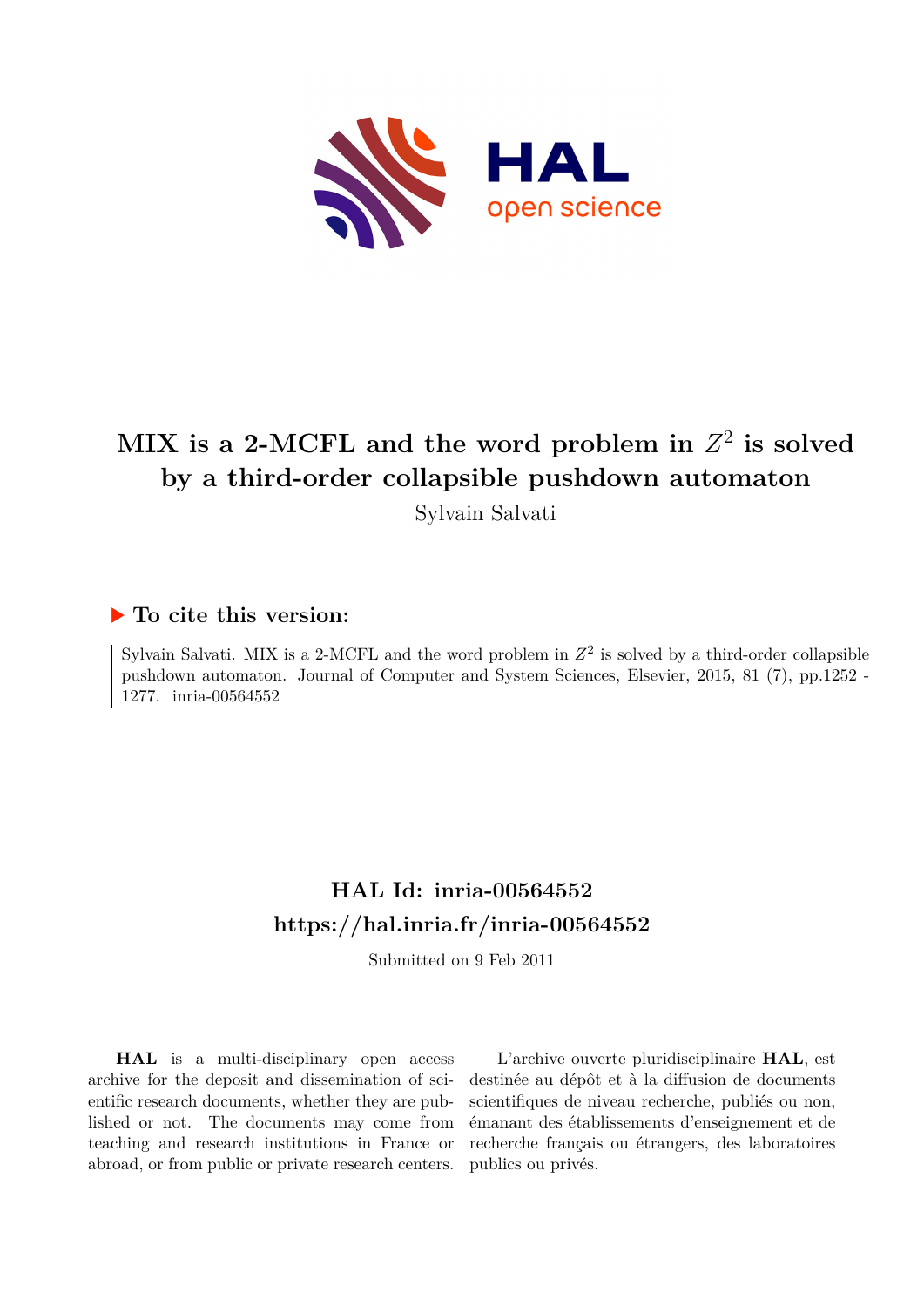## MIX is a 2-MCFL and the word problem in  $\mathbb{Z}^2$  is solved by a third-order collapsible pushdown automaton

Sylvain Salvati<sup>a</sup>

a INRIA Bordeaux Sud-Ouest, LaBRI, 351 cours de la Libration F-33405 Talence cedex, France

## Abstract

In this work we establish that the language  $MIX = \{w \in \{a, b, c\}^* || w|_a =$  $|w|_b = |w|_c$  and the language  $O_2 = \{w \in \{a, \overline{a}; b; \overline{b}\}||w|_a = |w|_{\overline{a}} \wedge |w|_b =$  $|w|_{\overline{b}}$  are 2-MCFLs. As 2-MCFLs form a class of languages that is included in both the IO and OI hierarchies, and as  $O_2$  is the group language of a simple presentation of  $\mathbb{Z}^2$  we exhibit here the first, to our knowledge, non-virtually-free group language (*i.e.* non-context-free group language) that is captured by the IO and OI hierarchies. Moreover, it was a long-standing open problem whether MIX was a mildly context sensitive language or not, and it was conjectured that it was not, so we close this conjecture by giving it a negative answer.

Keywords: formal language theory, mildly context sensitive languages, IO and OI hierarchies, higher-order collapsible pushdown automata, group languages, algebraic topology, Jordan curves

### 1. Introduction

The language  $MIX = \{w \in \{a; b; c\}^* || w|_a = |w|_b = |w|_c\}$ , has been introduced by Emmon Bach in [Bac81] and [Bac88] as a language that proves that the scramble of a context free language may not be context free. This language is also called the Bach language after Geoffrey Pullum [Pul83]. Through the enterprise of Aravind Joshi et al. [Jos85] [Wei88] [JSW91] of defining the properties of the class of languages that captures human languages, i.e. the class of mildly context sensitive languages, the language  $MIX$  has had some importance. Indeed, as it is seen as an extreme case of the degree of free word order permitted in a language[;] this extreme case is linguistically not relevant  $[Jos85]$ . Following this view,  $MIX$  should be excluded from any reasonable class of languages claiming to capture natural languages. It was conjectured in [Jos85] that MIX should not be a Tree Adjoining Language, but there is still no proof of that property which is commented in [JSW91] as being a very difficult problem and that it is not even known whether it is an indexed language.

An apparently unrelated problem has attracted the attention of the community of computational group theory. The word problem for a finitely presented (*i.e.* with a finite number of defining relations) group  $G$  with finitely many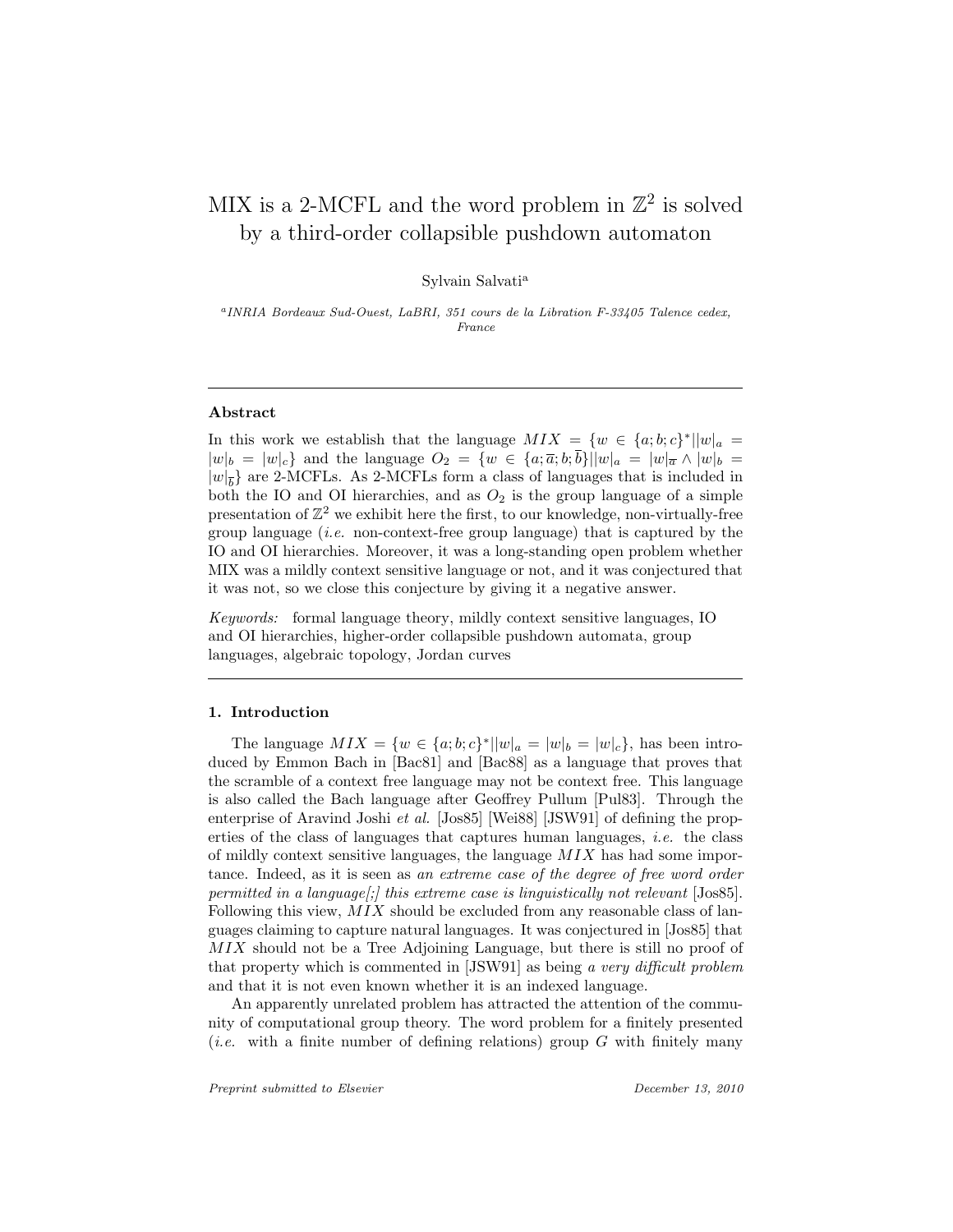generators  $\Sigma$  consists in checking whether a word in  $\Sigma^*$  is equal to the unit of G. This problem is in general undecidable [Nov55] [Boo58] (a quite elegant proof can be found in  $[Laf09]$ . So given a finitely presented group G finitely generated by  $\Sigma$ , the group language defined by this presentation of G is the subset of  $\Sigma^*$  which contains all the words that are equal to the unit of G. Different presentations of a same group define different group languages but these languages can be translated in each other by rational transductions. A general question (see [Ani71]) consists in relating algebraic properties of finitely presented and finitely generated groups with language-theoretic properties of their group languages. Such a question can be partially answered by characterizing the groups whose group-languages belong to a certain class of languages that is closed under rational transduction (i.e. a full trio or rational cone [GGH69]). It is already known that the groups whose group languages are regular languages are precisely finite groups and that the ones whose group languages are context-free languages are virtually free groups [MS83]. The group language of a simple presentation of  $\mathbb{Z}^2$  is the 2-dimensional origin-crossing language (using the terminology and notation of [FR68])

$$
O_2 = \{ w \in \{a; \bar{a}; b; \bar{b}\}^* || w |_{a} = |w|_{\bar{a}} \wedge |w|_{b} = |w|_{\bar{b}} \}
$$

which is known not to be context-free. An open problem in computational group theory is whether  $O_2$  is an indexed language. We will see in section 3 that actually the problems whether  $MIX$  and  $O<sub>2</sub>$  are indexed languages are in fact equivalent. This shows that this group theoretic question and Joshi's conjecture about MIX are equivalent.

In this paper, we do not solve these open questions, but we prove that  $MIX$ and  $O_2$  are 2-Multiple Context Free Languages (MCFL) as defined in [SMFK91]. Because MCFLs fall into the class of mildly context sensitive languages that is widely believed to be the class of languages that captures natural languages, it shows that  $MIX$  is mildly context sensitive in the sense of [JSW91]. The proof of this result sheds some light on whether  $MIX$  and  $O<sub>2</sub>$  are indexed languages, because the grammar we propose crucially relies on non-well-nested rules which are known to be able to generate languages that are not indexed (see [Mic09] and  $[KS10]$ . Finally, the fact that  $MIX$  is a mildly context sensitive language is a new result that should be taken into consideration in the debate of defining the class of formal languages in which human languages lie. Furthermore, MCFLs are included in the intersection of IO and OI hierarchies [Dam82] which can be seen as generalizations of macro languages as defined by Fischer [Fis68], and in particular, the OI hierarchy generalizes the notion of indexed languages. As the languages of the OI hierarchy are also captured by higher-order collapsible automata, this shows that this class of automata can solve the word problem for  $\mathbb{Z}^2$ .

Interestingly, the way we prove that  $MIX$  and  $O_2$  fall within the class of MCFLs relies on a geometric argument that involves algebraic topology. Thus, most of the proof depends on a Theorem on Jordan curves that may present an interest on its own.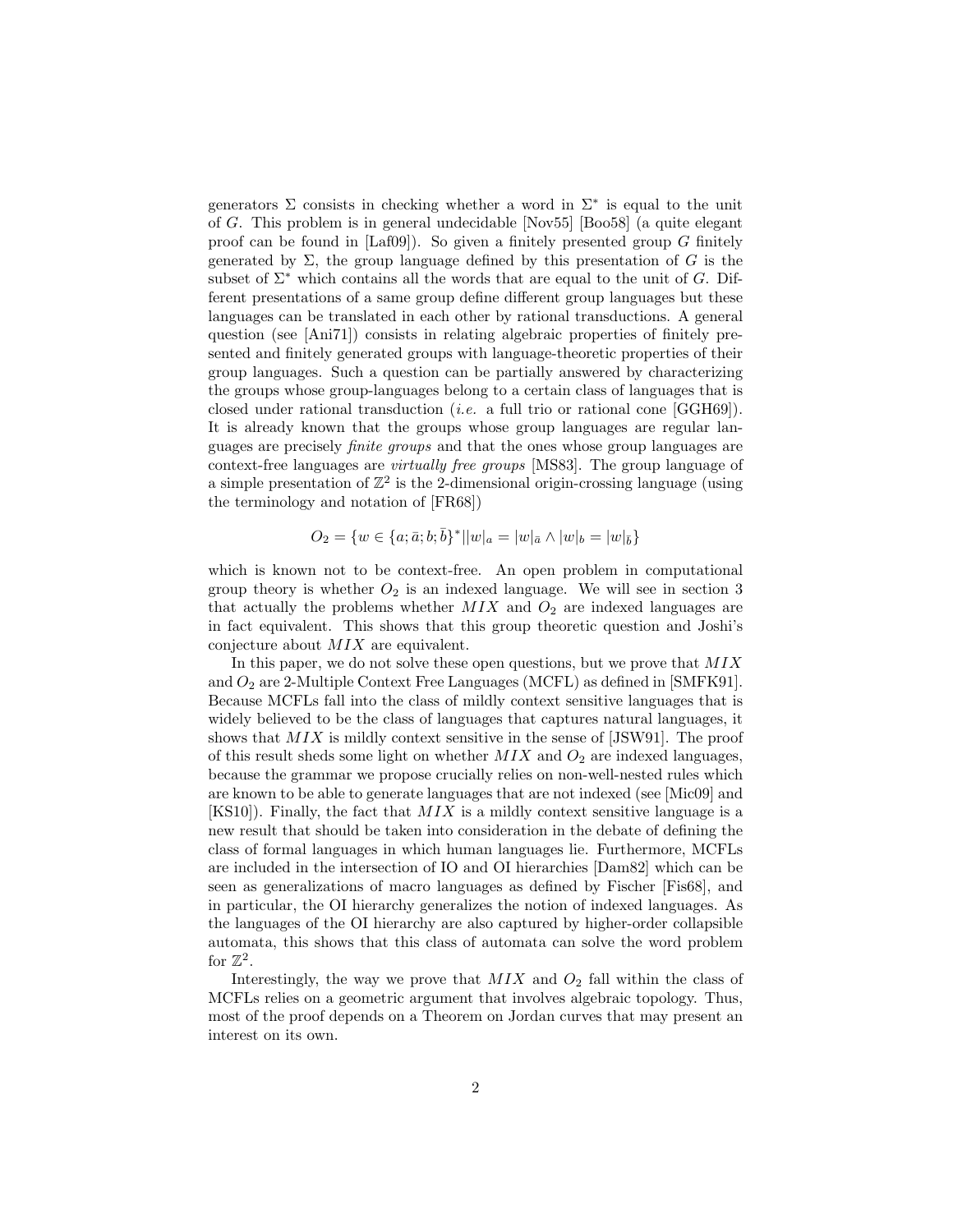The paper is structured as follows: section 2 presents some preliminaries, it introduces the notion of Multiple Context Free Grammars and some notions from algebraic topology that play a key role in our proof. In section 3, assuming a Theorem on Jordan curves we prove that  $MIX$  and  $O_2$  are 2-MCFLs. Section 4 gives the proof of the Theorem on Jordan curves we had admitted so far. Finally section 5 discusses some consequences of the result and some open problems.

### 2. Preliminaries

This section presents the mathematical tools we use in the paper.

#### 2.1. Multiple Context Free Grammars

We write  $[n]$  for the set  $\{1, \ldots, n\}$  and N for the set of natural numbers.

For a given finite set  $\Sigma$ , we write  $\Sigma^*$  for the monoid freely generated by  $\Sigma$ , the elements of  $\Sigma$  are called *letters* while the elements of  $\Sigma^*$  are called *strings* or words. Given a word w, we write |w| for its length, and  $|w|_x$  for the number of occurrences of the letter x in w. A factor of a word w is a word  $w'$  such that  $w = w_1 w' w_2$  for some  $w_1$  and  $w_2$  in  $\Sigma^*$ ; w' is a *left factor* if  $w_1 = \epsilon$  and it is a *right factor* if  $w_2 = \epsilon$ . The set of factors of w is denoted by  $\mathcal{F}(w)$ . A factor, a left factor or a right factor is said trivial when it is equal to the empty string and *non-trivial* otherwise. The word  $w' = v_1 \dots v_n$  is a *subword* of w if  $w = u_0v_1u_1 \ldots v_nu_n$ . The set of subwords of w is denoted by  $\mathcal{S}(w)$ . If  $w = a_1 \dots a_n$  where, for each i in [n],  $a_i$  is a letter we write perm $(w)$  for the set of strings defined as:

$$
\mathrm{prem}(w) = \{a_{\sigma(1)} \dots a_{\sigma(n)} | \text{where } \sigma \text{ is a permutation of } [n] \}.
$$

A ranked alphabet  $\Omega$  is a pair  $(\mathcal{A}, \rho)$  where  $\mathcal{A}$  is a finite set and  $\rho$  is a function from A to N. Given a in A,  $\rho(a)$  is the rank of a. We shall write  $\Omega^{(n)}$  for the set  $\{a \in \mathcal{A} \mid \rho(a) = n\}.$ 

A Multiple Context Free Grammar (MCFG) G is a tuple  $(\Omega, \Sigma, R, S)$  where  $\Omega$  is a ranked alphabet,  $\Sigma$  is a finite set of letters, R is a set of rules and S is an element of  $\Omega^{(1)}$ . The rules in R are of the form

$$
A(\alpha_1, ..., \alpha_n) \text{ :- } B_1(x_1^1, ..., x_{l_1}^1), ..., B_p(x_1^p, ..., x_{l_p}^p)
$$

where A is in  $\Omega^{(n)}$ ,  $B_j$  is in  $\Omega^{(l_j)}$ , the  $x_j^k$  are pairwise distinct variables and the  $\alpha_j$  are elements of  $(\Sigma \cup X)^*$  with  $X = \{x_j^k \mid k \in [p] \land j \in [l_k]\}$  and the restriction that each  $x_j^k$  may have at most one occurrence in the string  $\alpha_1 \cdots \alpha_n$ . Note that  $p$  may be equal to 0 in which case the right part of the rule (the one on the right of the :- symbol) is empty, in such a case we will write the rule by omitting the symbol :-.

An MCFG such as G defines judgments of the form  $\vdash_G A(s_1, \ldots, s_n)$  where A is in  $\Omega^{(n)}$  and  $s_i$  belongs to  $\Sigma^*$ . Such a judgment is said to be *derivable* when there is a rule  $A(\alpha_1,\ldots,\alpha_n)$ :-  $B_1(x_1^1,\ldots,x_{l_1}^1),\ldots,B_p(x_1^p,\ldots,x_{l_p}^p)$  and there are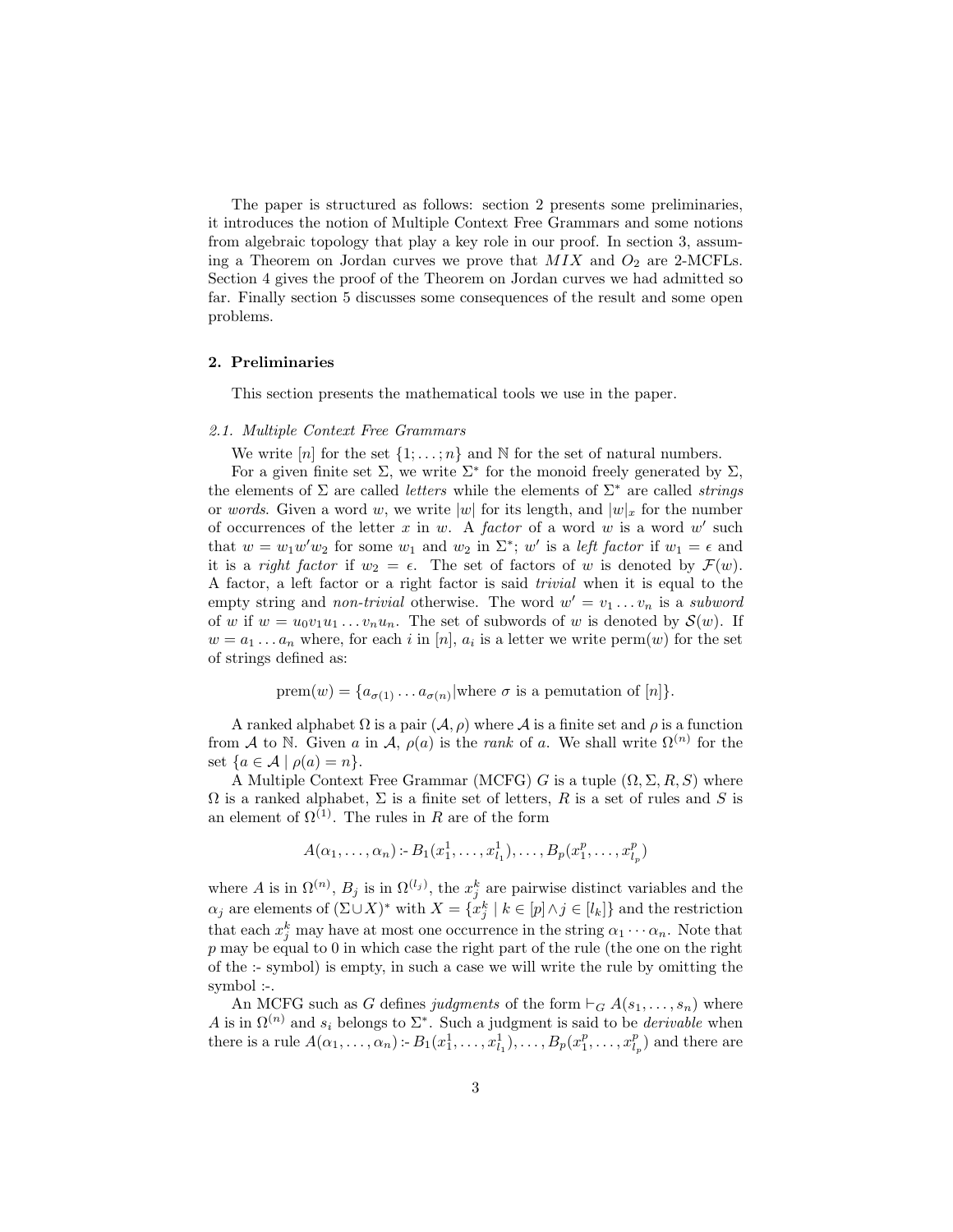derivable judgments  $\vdash_G B_k(w_1^k, \ldots, w_{l_k}^k)$  for all k in [p] such that  $s_j$  is equal to  $\alpha_j$  where the possible occurrences of the  $x_j^k$  are replaced by  $w_j^k$ . The language defined by G is the set  $\{w \in \Sigma^* \mid S(w) \text{ is derivable}\}.$ 

An MCFG  $G = (\Omega, \Sigma, R, S)$  is a k-MCFG when the maximal arity of the elements of  $\Omega$  is less than k. It is known [SMFK91] that for each k, k-MCFLs, the languages definable by k-MCFG, form substitution-closed full Abstract Family of Languages [GGH69]. In particular, this implies that  $k$ -MCFLs form a class of languages that is closed under rational transduction for every  $k$ . Furthermore k-MCFLs form a strictly increasing hierarchy of languages.

The notion of MCFG has been introduced in [SMFK91] and MCFLs form a very robust class of languages that is captured by a very wide variety of formalisms. This class of languages is exactly captured by Linear Context Free Rewritting Systems (LCFRSs) [Wei92], Multi-Component Tree Adjoining Grammars (MCTAGs) [JSW91], string languages definable by Hyperedge Replacement Grammars (HR) [Wei92], string languages definable by second order Abstract Categorial Grammars (ACGs) [dGP05] and [Sal07]. Furthermore, since MCTAGs are considered as mildly context sensitive in [JSW91], MCFLs can be thus considered as mildly context sensitive languages as defined by Joshi [Jos85].

The relationship of MCFLs with second order ACGs shows that MCFLs are embedded in both IO and OI hierarchies [Dam82]. As in [dGP05], it is showed that LCFRS can be represented with a second order ACG whose lexicon has complexity 4, i.e. a level 3 IO or OI grammar. Even though, it was proved in [DG86] that OI grammars could be recognized by higher-order pushdown automata, it has been done under an implicit restriction, that of safety, that has been made explicit later on in [KNU02]. Since then, it is still an open problem whether safe grammars generate the same class of languages as unsafe grammars, and the representation of MCFLs as OI-grammars are unsafe. Notice that level 2 safe grammars and level 2 unsafe grammars have been proved to define the same class of languages [AdMO05], but it is still unclear whether the technique that Aehlig et al. have used can be generalized for higher levels. Nevertheless, Hague et al. [HMOS08] have proposed an model of automaton that captures the same class of languages as unsafe grammars, higher-order collapsible automata such that level n OI languages can be recognized by  $n^{th}$ order collapsible automata. So that we have the following fact:

Fact 1. Every MCFL can be recognized with a third-order collapsible pushdown automaton.

An MCFG is said well-nested when all its rules:

 $A(\alpha_1, \ldots, \alpha_n) \in B_1(x_1^1, \ldots, x_{l_1}^1), \ldots, B_p(x_1^p, \ldots, x_{l_p}^p)$ 

verify the following properties (where  $X = \{x_j^k \mid k \in [p] \land j \in [l_k]\}\)$ :

• for  $i \in [p]$ , if  $j < l_i$  then  $\alpha_1 \dots \alpha_n \in (\Sigma \cup X)^* x_j^i (\Sigma \cup X)^* x_{j+1}^i (\Sigma \cup X)^*$ ,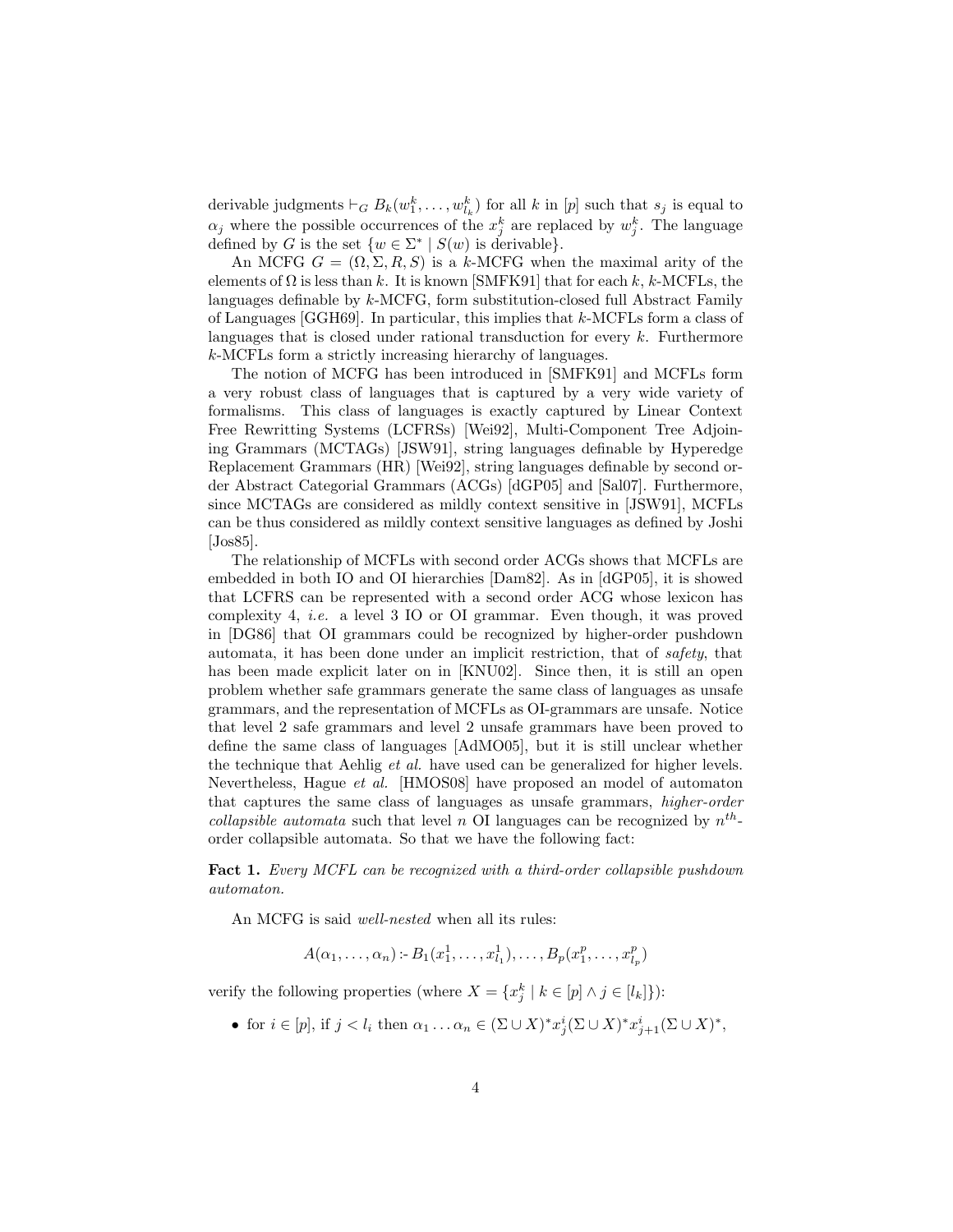• if 
$$
i \neq i', j < l_i
$$
 and  $j' < l_{i'}$ , then  $\alpha_1 \dots \alpha_n \notin (\Sigma \cup X)x_{i,j}(\Sigma \cup X)^* x_{j'}^{i'}(\Sigma \cup X)^* x_{j+1}^{i'}(\Sigma \cup X)^* x_{j+1}^{i'}(\Sigma \cup X)^*.$ 

This means that the variables of introduced in the right-hand side of the rule appear in the same order in its left hand-side and that furthermore, whenever, for some i' different from i,  $x_{j'}^{i'}$  occurs in between  $x_j^i$  and  $x_{j+1}^i$  in  $\alpha_1 \dots \alpha_n$ , then for all j'' in  $[l_{i'}]$  the variable  $x_{j''}^{i'}$  occurs in between  $x_j^i$  and  $x_{j+1}^i$ . The rules that satisfy these conditions are called well-nested rules and the class of languages that can be defined with well-nested MCFG is called well-nested Multiple Context Free Languages and written  $MCFL_{wn}$ .

Even though this restriction may seem intricate, it decreases the expressive power of MCFGs significantly and  $MCFL_{wn}$  is a very natural class of languages that coincides with many formalisms, like non-duplicating IO and OI grammars (so that  $MCFL_{wn}$  are included in indexed languages), second order ACGs of complexity 3, coupled context-free grammars [Kan09a]. Furthermore, whereas there is still no strong form of pumping lemma for MCFL [KS07], there is one for  $MCFL_{wn}$ [Kan09b].

### 2.2. Curves and Homotopy

We write  $\mathbb R$  for the set of real numbers equipped with the usual topology and  $\mathbb C$  for the set of complex numbers also equipped with the usual topology. Given a and b in R, we write [a; b] for the set  $\{(1-t)a + tb \mid 0 \le t \le 1\}$ , (a; b), for the set  $\{(1-t)a + tb \mid 0 < t < 1\}$ ,  $[a, b]$  for the set  $\{(1-t)a + tb \mid 0 < t \le 1\}$  and  $(a; b]$  for the set  $\{(1-t)a + tb \mid 0 \le t < 1\}$ . With this convention  $[a; b] = [b; a]$ ,  $(a; b) = (b; a)$  and  $[a; b) = (b; a]$ . Sets of the form  $[a; b]$  and  $(a; b)$  are as usual respectively called *closed intervals* and *open intervals*. A closed interval  $[a; b]$  is said trivial when  $a = b$  and non-trivial otherwise.

We now introduce some basic notions of algebraic topology, for more details see [Spa81]. Given a topological space  $X$ , an arc in  $X$  is a continuous function from [0, 1] to X. Given an arc f in X such that  $f(0) = A$  and  $f(1) = B$ , we say that f is an arc from A to B. An arc f in X is said simple or is called a Jordan arc if f is an injection into X. An arc f in X is said to be a closed curve if  $f(0) = f(1)$  and a closed curve f is said *simple* or is called a *Jordan curve* when the restriction of f to  $[0, 1)$  is an injection into X. Given a closed curve f in X such that  $f(0) = A$ , we say that f has base point A. In what follows given an arc f and  $R \subseteq [0,1]$ , we shall write  $f_{\vert R}$  to denote the restriction of f to R. In particular, when  $R$  is the interval  $[a, b]$ , we will make the confusion between  $f_{|[a;b]}$  and the arc  $f'(t) = f(a+t(b-a))$ . When  $a \neq b$ , we will call  $f_{|[a;b]}$  a subarc of f and when f is a curve a  $f_{|[a;b]}$  is a called a *subcurve* of f.

Two arcs f and g from A to B in a space X are said homotop when there is a continuous function  $H : [0; 1] \times [0; 1] \rightarrow X$  such that  $H(0, t) = f(t)$ ,  $H(1, t) =$  $g(t)$ ,  $H(s, 0) = f(0) = g(0)$  and  $H(s, 1) = f(1) = g(1)$ . The relation of *being* homotop is a relation of equivalence and when two arcs  $f$  and  $g$ , in a space  $X$ , are homotop we shall write  $f \approx_X g$ .

For the points A and B, we write  $\mathcal{P}_X(A, B)$  the set of homotopy classes of arcs going from A to B and we write  $[f]_X$  for the homotopy class of f. If we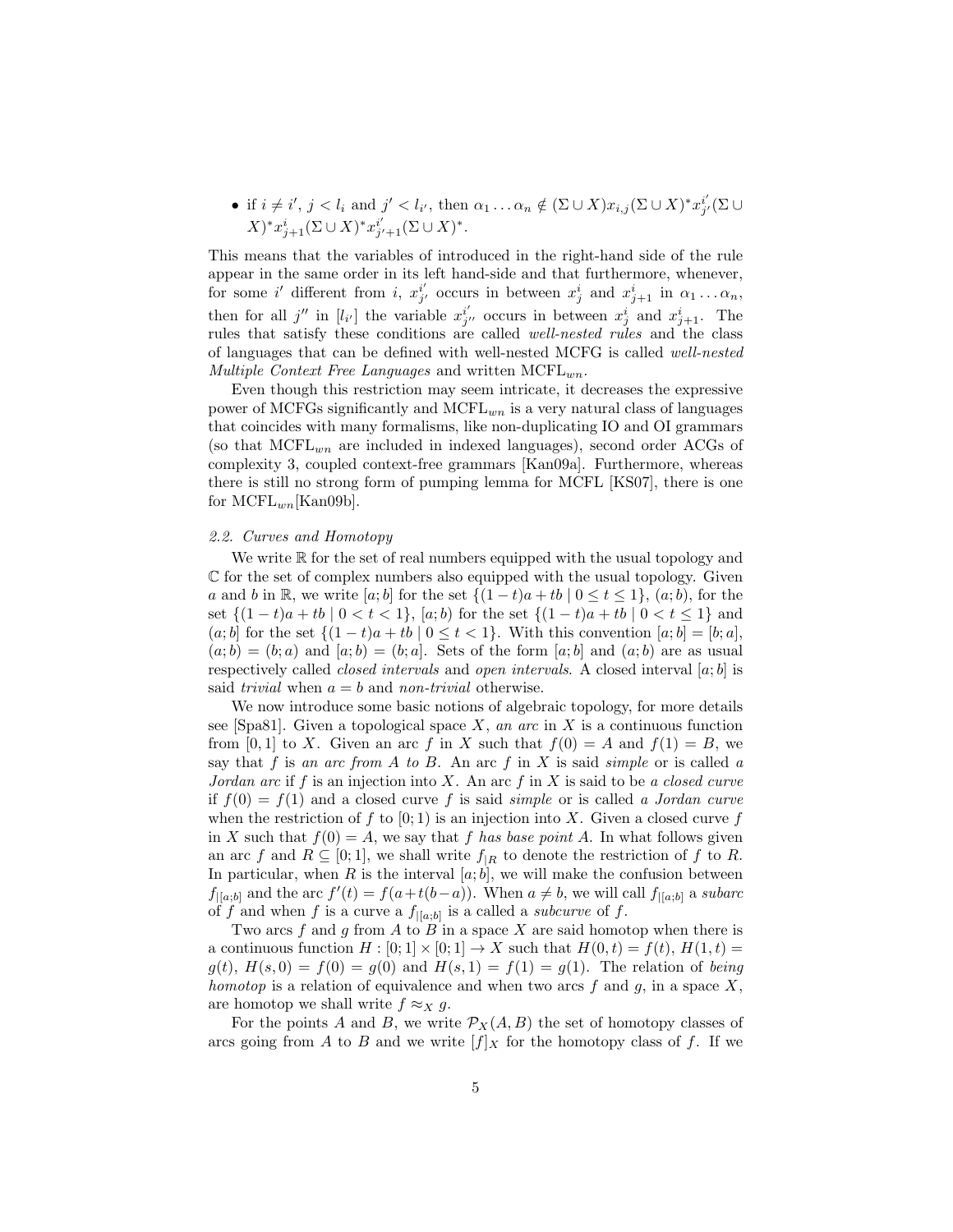define an operation  $\Box$  of *concatenation of arcs* that, given two arcs  $f_1$  and  $f_2$ , respectively from A to B and B to C, produces an arc  $f_1 \cdot f_2$  such that

$$
f_1 \cdot f_2(t) = \begin{cases} f_1(2t) \text{ when } t \le \frac{1}{2} \\ f_2(2t-1) \text{ when } t \ge \frac{1}{2} \end{cases}
$$

then, when  $g_1$  and  $g_2$  are respectively homotop to  $f_1$  and  $f_2$  (*i.e.*  $g_1 \in [f_1]_X$  and  $g_2 \in [f_2]_X$ , we have  $[g_1 \cdot g_2]_X = [f_1 \cdot f_2]_X$ . Thus we can interpret concatenation at the level of homotopy classes as an operation  $\Box \bullet \Box$  of type  $\mathcal{P}_X(A, B) \rightarrow$  $\mathcal{P}_X(B,C) \to \mathcal{P}_X(A,C)$  such that  $[f_1 \cdot f_2]_X = [f_1]_X \bullet [f_2]_X$ . This operation can be easily be proved to be associative and to have an inverse for every  $[f]_X$ , so that the operation  $\bullet$  - equips the set  $\mathcal{P}_X$  of homotopy classes with the algebraic structure of a groupoid, the fundamental groupoid of X. We shall write  $\pi(X)$  for the fundamental groupoid of X. In particular, when we restrict our attention to homotopy classes to closed curves of base point A, then the sub-groupoid we obtain is actually a group, the fundamental group of  $X$  at  $A$ . We shall write  $\pi(X, A)$  for the fundamental group of X at A. Given two points A and B of a path connected space X we always have that  $\pi(X, A)$  and  $\pi(X, B)$  are isomorphic groups. In what follows we will always work in path connected spaces, thus for a given space  $X$  we will refer to *its fundamental group*. An arc or a curve  $f$  is said *trivial* when its homotopy class is the neutral element of  $\pi(X, f(0)).$ 

The fundamental groupoid of a space  $X$  allows expressing particular properties of X that are carried by continuous functions to other spaces. Indeed, given a continuous function  $\varphi$  from X to Y,  $\varphi$  induces a homomorphism  $\hat{\varphi}$  between the fundamental groupoids of  $X$  and  $Y$  because we have:

- whenever  $g \in [f]_X$ ,  $\varphi \circ g \in [\varphi \circ f]_Y$ ,
- $\varphi \circ (f \cdot q) = (\varphi \circ f) \cdot (\varphi \circ q),$

thus by defining  $\hat{\varphi}([f]_X) = [\varphi \circ f]_Y$ , we obtain that  $\hat{\varphi}([f]_X \bullet [g]_X) = \hat{\varphi}([f \cdot g]_X) =$  $[\varphi \circ (f \cdot g)]_Y = [(\varphi \circ f) \cdot (\varphi \circ g)]_Y = [\varphi \circ f]_Y \bullet [\varphi \circ g]_Y = \hat{\varphi}([f]_X) \bullet \hat{\varphi}([g]_X),$  which shows that  $\hat{\varphi}$  is a groupoid homomorphism. Note that if  $\varphi$  is a homeomorphism, then  $\hat{\varphi}$  is a groupoid isomorphism. Furthermore when we consider closed curves of X at base point A, and if  $\varphi(A) = B$  then  $\hat{\varphi}$  is group homomorphism from  $\pi(X, A)$  to  $\pi(Y, B)$  (and a group isomorphism when  $\varphi$  is a homeomorphism).

Given X and Y two topological spaces, a continuous function  $\varphi$  from X to Y is said to evenly cover an open subset U of Y when  $\varphi^{-1}(U)$  is the disjoint union open subsets of  $X$ , each of the open sets being homeomorphically mapped on U by  $\varphi$ . A continuous function from X to Y is a *covering projection* when for every  $y$  in  $Y$  there is an open neighborhood of  $y$  which is evenly covered by  $\varphi$ . When  $\varphi$  is a covering projection from X to Y, X is called the *covering space* and Y is called the *base space*, moreover  $\varphi$  verifies the following properties:

1. Unique path-lifting property: given f an arc of Y, given t in  $[0;1]$ and x in  $\varphi^{-1}(f(t))$ , there is a unique arc g of X such that  $\varphi \circ g = f$  and  $g(t) = x.$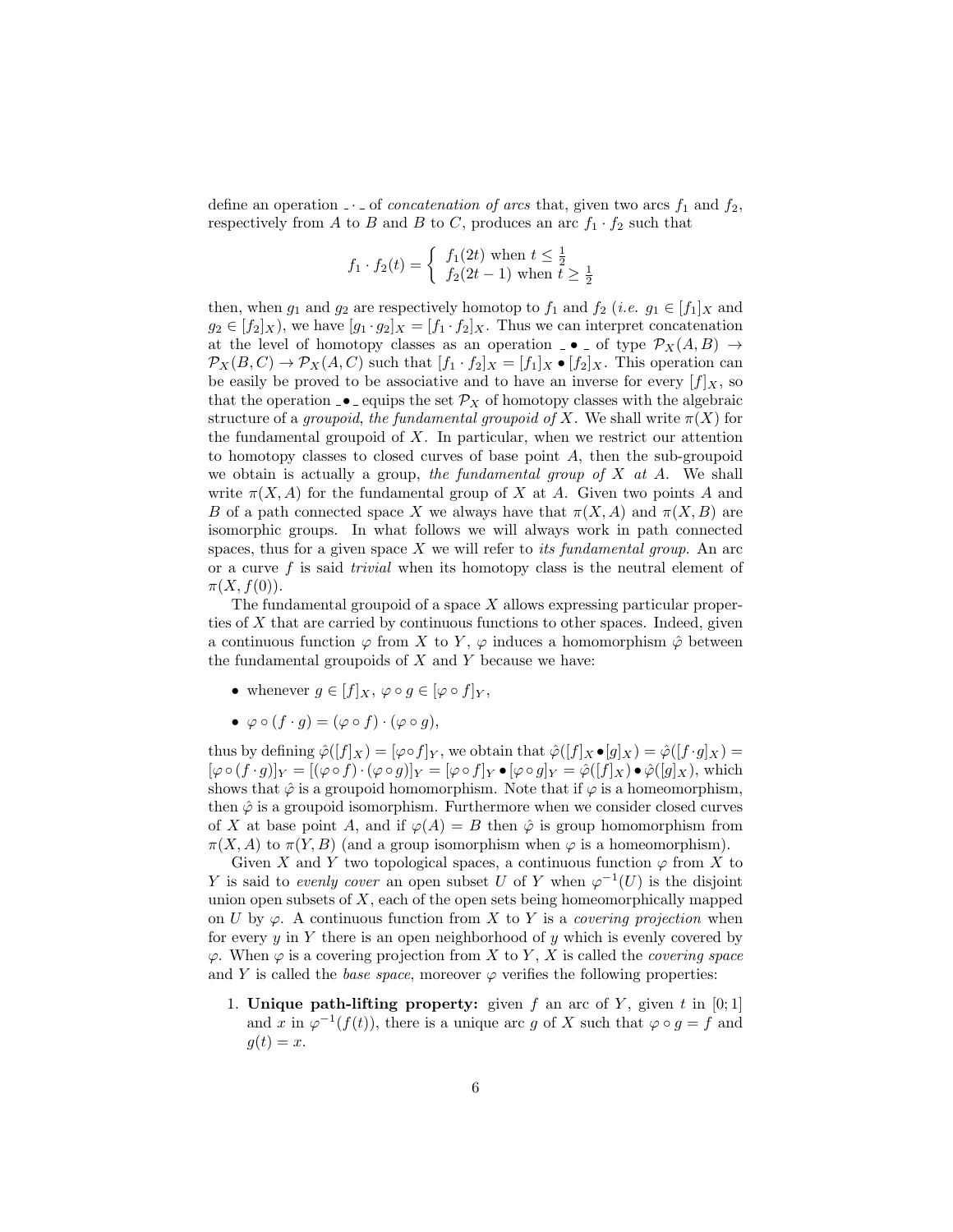2. Homotopy-lifting property: given  $f$  and  $g$  two arcs on  $X$  such that  $f(0) = g(0)$ , then whenever  $[\varphi \circ f]_Y = [\varphi \circ g]_Y$  we have that  $[f]_X = [g]_X$ 

In section 4 we are going to use these notions so as to prove the following Theorem.

**Theorem 1** If f is a Jordan curve of  $\mathbb C$  such that  $f(0) = A$  and  $f(t) = D$  for some t in  $(0; 1)$  and there are two points A' and D' in the interior of f such that  $D - A = D' - A'$ , then there are  $t_1$  and  $t_2$  such that  $t_1 < t_2$  and one of the following properties holds:

1.  $[t_1;t_2] \subseteq (0;t)$  and  $f(t_2) - f(t_1) = D - A$ 2.  $[t_1;t_2] \subseteq (t;1)$  and  $f(t_2) - f(t_1) = A - D$ 

## 3.  $MIX$  and  $O<sub>2</sub>$  are a 2-MCFLs

Assuming for the moment Theorem 1, we are going to prove that

$$
MIX = \{w \in \{a; b; c\}^* || w|_a = |w|_b = |w|_c\}
$$

and

$$
O_2 = \{ w \in \{a; \bar{a}; b; \bar{b}\}^* || w|_a = |w|_{\bar{a}} \wedge |w|_b = |w|_{\bar{b}} \}
$$

are 2-MCFLs. Since the languages  $MIX$  and  $O_2$  are rationally equivalent (*i.e.* there are rational transductions transforming one language into the other and vice-versa), and that 2-MCFLs form a full AFL, we only need to prove that  $O_2$ is a 2-MCFL. The equivalence is established by the following Lemma.

**Lemma 1** MIX and  $O_2$  are rationnally equivalent.

*Proof.* The Lemma is proved using the following rational transductions<sup>1</sup>:

- 1. the rational transduction from  $O_2$  to  $MIX$  can be described by taking the rational set  $R_1 = \{a|b|\overline{a}\overline{b}\}^*$  and the string homomorphism h such that  $h(a) = a, h(b) = b, h(\overline{a}) = c$  and  $h(\overline{b}) = \epsilon$ . We will see below that  $MIX = h(O_2 \cap R_1).$
- 2. the rational transduction from  $MIX$  to  $O_2$  is obtained by considering the rational set  $R_2 = \{abab|cc|cbcb|aa\}^*$  and the homomorphism g such that  $g(a) = abab, g(\overline{a}) = cc, g(b) = cbcb \overline{g(b)} = aa.$  We will show below that  $O_2 = g^{-1}(MIX \cap R_2).$

<sup>&</sup>lt;sup>1</sup>These transductions are due to Makoto Kanazawa who communicated them to me while exchanging on the problem of MIX. We describe these rational transductions using the bimorphic characterisation due to Nivat [Niv68].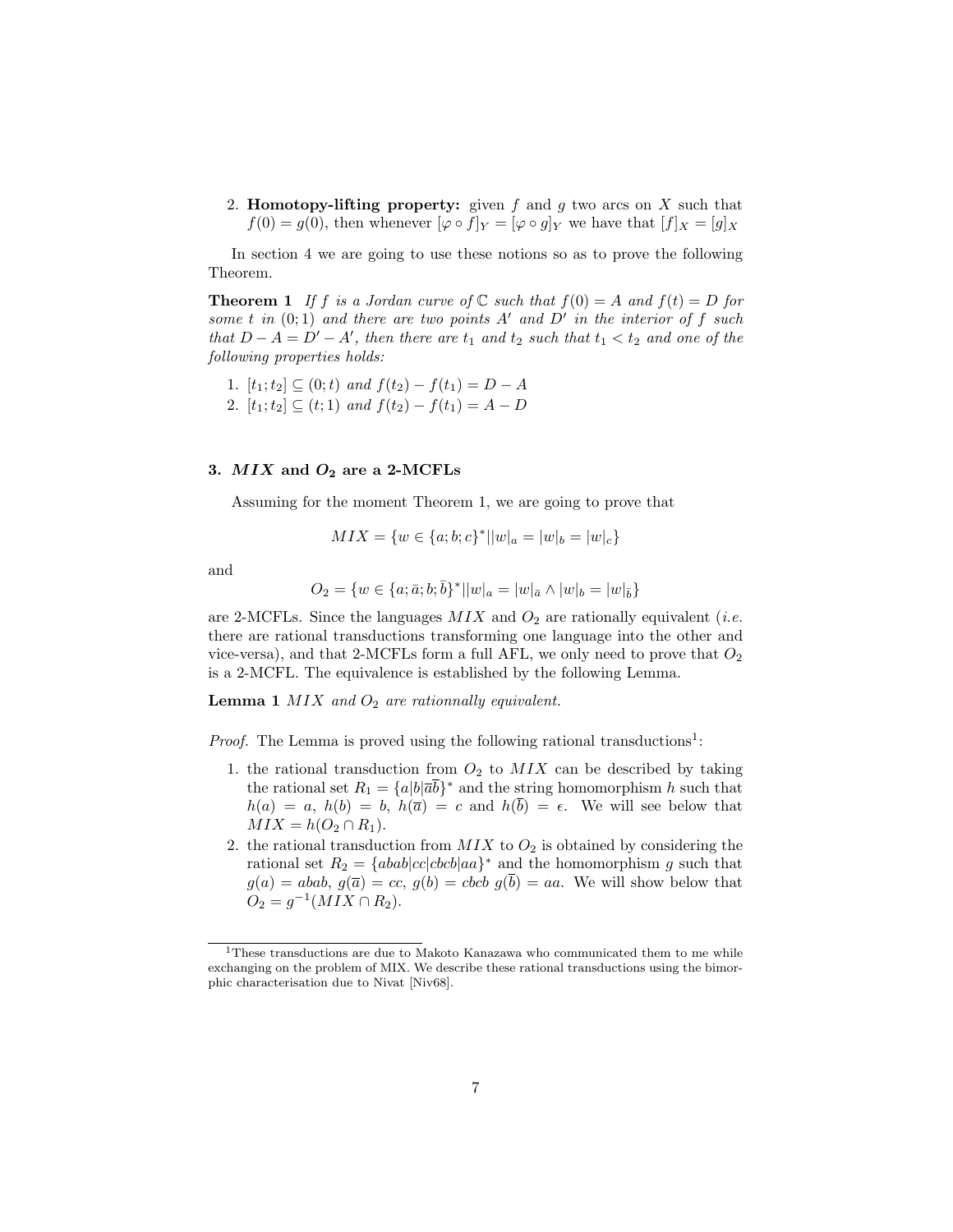To prove that the first transduction transforms  $O_2$  into  $MIX$ , it suffices to remark that the language  $O_2 \cap R_1$  is the language of strings that contain the same number of occurrences of a, b and  $\bar{a}b$ . Thus mapping a to a, b to b and  $\bar{a}b$ to  $c$ , as the homomorphism  $h$  does, gives all the strings contained in  $MIX$ .

For showing that the second transduction transforms  $MIX$  into  $O_2$ , one needs to remark that a given string w in  $MIX \cap R_2$  can be split in a unique way into strings  $v_1, \ldots, v_n$  such that  $w = v_1 \ldots v_n$  and for all i in [n],  $v_i$  is in  ${abab; cc; cbcb; aa}$  and that if we let  $p_1, p_2, p_3$  and  $p_4$  be the number of  $v_i$ that are respectively equal to *abab, cc, cbcb* and *aa*, then we have that  $p_1 + p_4$ ,  $p_1 + p_3$ ,  $p_2 + p_3$  are respectively the number of a, b and c that occur in w. As w is in  $MIX$ , we have that the following identity holds:

$$
p_1 + p_4 = p_2 + p_3 = p_1 + p_3
$$

but this identity is equivalent to have  $p_1 = p_2$  and  $p_3 = p_4$ . Thus as w is in MIX, we have obviously  $g^{-1}(w)$  in  $O_2$ . Conversely it is obvious that whenever w is in  $O_2$ , then  $g(w)$  is in  $MIX \cap R_2$  so that we indeed have  $O_2 = g^{-1}(MIX \cap R_2)$ .

The main argument of the proof that  $O_2$  is a 2-MCFL is of geometric nature. We define an interpretation  $\varphi(w)$  of the words of  $\{a; \bar{a}; b; \bar{b}\}^*$  in  $\mathbb{Z} + i\mathbb{Z}$  a subset of the complex numbers C:

- $\varphi(\epsilon) = 0$
- $\varphi(aw) = \varphi(w) + i$  and  $\varphi(\overline{a}w) = \varphi(w) i$
- $\varphi(bw) = \varphi(w) + 1$  and  $\varphi(\bar{b}w) = \varphi(w) 1$

Obviously  $\varphi$  is a monoid homomorphism and  $O_2 = \varphi^{-1}(0)$  (this is just another way of saying that  $O_2$  is the group language of  $\mathbb{Z} + i\mathbb{Z}$  which is isomorphic to  $\mathbb{Z}^2$ ).

Given w in  $\{a; \bar{a}; b; \bar{b}\}^*$  such  $w = c_1 \ldots c_n$  with  $c_i$  in  $\{a; \bar{a}; b; \bar{b}\}$ , we interpret w as the arc  $\mathcal{C}(w)$  defined by:

$$
\mathcal{C}(w)(t) = \begin{cases} nt\varphi(c_1) \text{ when } t \leq \frac{1}{n} \\ \varphi(c_1 \dots c_{k-1}) + n(t - \frac{k-1}{n})\varphi(c_k) \text{ when } \frac{k-1}{n} < t \leq \frac{k}{n} \end{cases}
$$

Notice that the construction of  $\mathcal{C}(w)$  implies that every t in [0; 1], either the imaginary or the real part of  $\mathcal{C}(w)(t)$  is in  $\mathbb{Z}$ . Furthermore, we have the following fact:

**Fact 2.** Given t in [0;1], both the imaginary and parts of  $\mathcal{C}(w)(t)$  are in  $\mathbb{Z}$  iff  $t = \frac{k}{|w|}$  with  $0 \leq k \leq |w|$ , in such a case we obviously have that  $\mathcal{C}(w)(t) = \varphi(v_k)$ if  $v_k$  is the left factor of length k of w.

**Lemma 2** Given z in  $\mathbb{Z} + i\mathbb{Z}$ , a word w and  $t_1$ ,  $t_2$  in [0;1], if  $\mathcal{C}(w)(t_1)$  is not in  $\mathbb{Z} + i\mathbb{Z}$  and  $\mathcal{C}(w)(t_1) - \mathcal{C}(w)(t_2) = z$  then if  $k_1$  and  $k_2$  are the integers such that  $\frac{k_1}{|w|} \le t_1 \le \frac{k_1+1}{|w|}$ , and  $\frac{k_2}{|w|} \le t_2 \le \frac{k_2+1}{|w|}$ , then one of the following properties holds: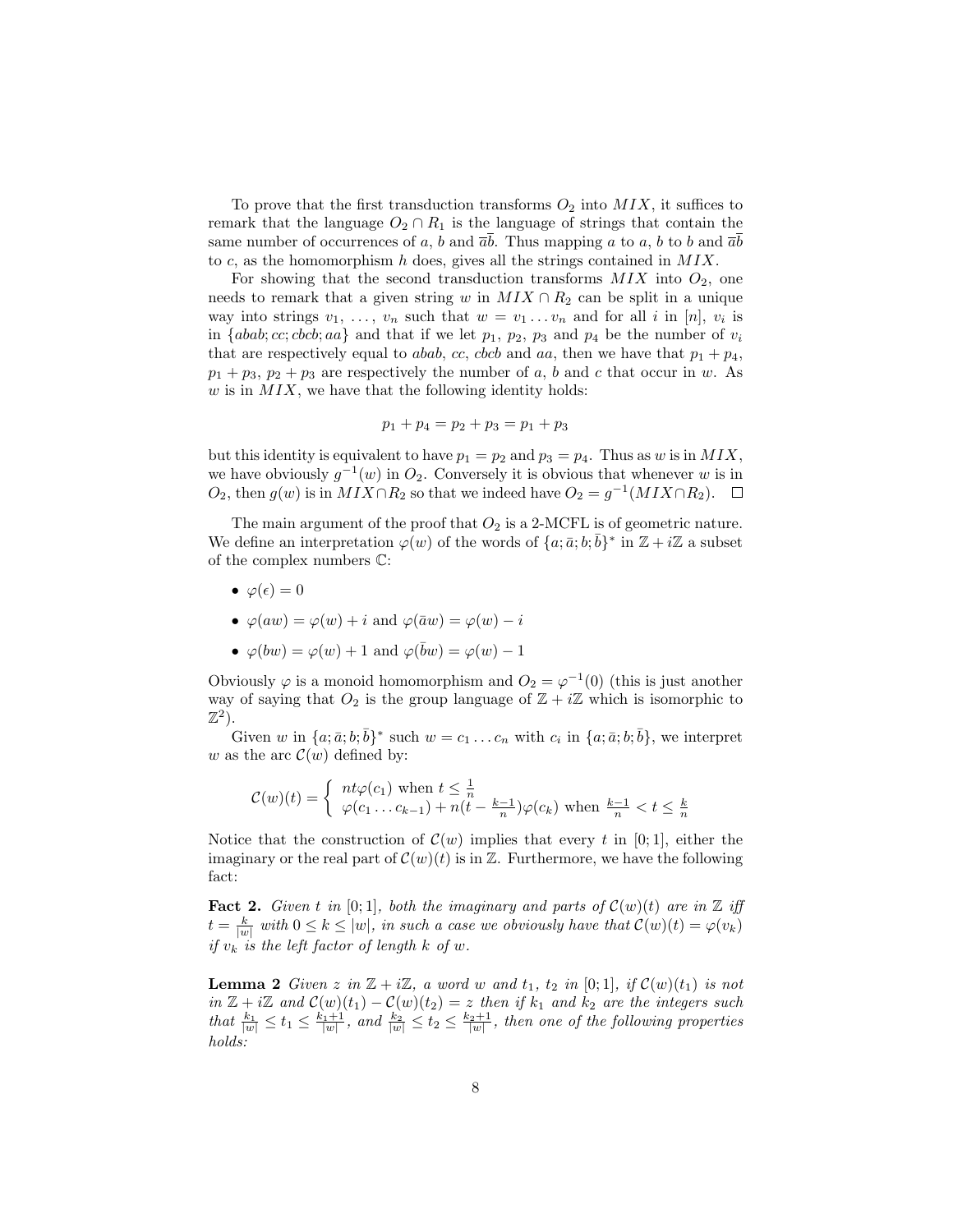1. either 
$$
C(w) \left( \frac{k_1}{|w|} \right) - C(w) \left( \frac{k_2}{|w|} \right) = C(w) \left( \frac{k_1+1}{|w|} \right) - C(w) \left( \frac{k_2+1}{|w|} \right) = z
$$
,  
\n2. or  $C(w) \left( \frac{k_1+1}{|w|} \right) - C(w) \left( \frac{k_2}{|w|} \right) = C(w) \left( \frac{k_1}{|w|} \right) - C(w) \left( \frac{k_2+1}{|w|} \right) = z$ .

*Proof.* As  $\mathcal{C}(w)(t_1)$  is not in  $\mathbb{Z} + i\mathbb{Z}$ , only the imaginary part or the real part of  $\mathcal{C}(w)(t_1)$  is in  $\mathbb{Z}$ . Without loss of generality we assume that the real part of  $\mathbb{C}(w)(t_1)$  is in Z (the other case can be treated in a similar way) and that  $\mathcal{C}(w)(t_1) = h + i(l + \delta)$  with, h and l in Z and  $\delta$  in (0; 1). By definition of C we have that one of the following holds:

1. either 
$$
\mathcal{C}(w)\left(\frac{k_1}{|w|}\right) = h + il
$$
 and  $\mathcal{C}(w)\left(\frac{k_1+1}{|w|}\right) = h + i(l+1)$ , 2. or  $\mathcal{C}(w)\left(\frac{k_1}{|w|}\right) = h + i(l+1)$  and  $\mathcal{C}(w)\left(\frac{k_1+1}{|w|}\right) = h + il$ .

Since  $\mathcal{C}(w)(t_1) - \mathcal{C}(w)(t_2) = z$  we have  $\mathcal{C}(w)(t_2) = h + i(l+\delta) + z$ . And as z is in  $\mathbb{Z} + i\mathbb{Z}$ , as previously we must have

1. either 
$$
C(w) \left( \frac{k_2}{|w|} \right) = h + il + z
$$
 and  $C(w) \left( \frac{k_2+1}{|w|} \right) = h + i(l+1) + z$ ,  
2. or  $C(w) \left( \frac{k_2}{|w|} \right) = h + i(l+1) + z$  and  $C(w) \left( \frac{k_2+1}{|w|} \right) = h + il + z$ ,

from which the conclusion follows.

 $\Box$ 

Notice also that w is in  $O_2$  if and only if  $\mathcal{C}(w)$  is a closed curve. It is easy to establish that  $\mathcal{C}(w)$  satisfies the following properties:

• if  $w = \epsilon$  then  $\mathcal{C}(w)(t) = 0$ 

• if 
$$
w \in \{a; \overline{a}; b; b\}
$$
 then  $\mathcal{C}(w)(1) = \varphi(w)$ 

• if 
$$
w = w_1 w_2
$$
 then  $\mathcal{C}(w)(t) = \begin{cases} \mathcal{C}(w_1)(t \frac{|w_1 w_2|}{|w_1|}) \text{ when } t < \frac{|w_1|}{|w_1 w_2|} \\ \mathcal{C}(w_2)(t \frac{|w_1 w_2|}{|w_2|} - \frac{|w_1|}{|w_2|}) + \varphi(w_1) \text{ otherwise} \end{cases}$ 

An example of an arc representation of a word is given by figure 1, where a black dot is used to mark the starting point and an arrow is giving the starting direction.



Figure 1:  $\mathcal{C}(w)$  when  $w = \overline{aa}a\overline{b}aa\overline{b}aa\overline{b}bbb\overline{b}ba\overline{b}ab\overline{b}baaa\overline{a}\overline{b}b\overline{b}bb\overline{b}b\overline{b}ab$ 

A word w is said *simple* if for every element w' of  $\mathcal{F}(w)/\{\epsilon\}$ ,  $\varphi(w') \neq 0$ . Fact 2 implies:

**Fact 3.** w is a simple word iff  $\mathcal{C}(w)$  is a simple arc.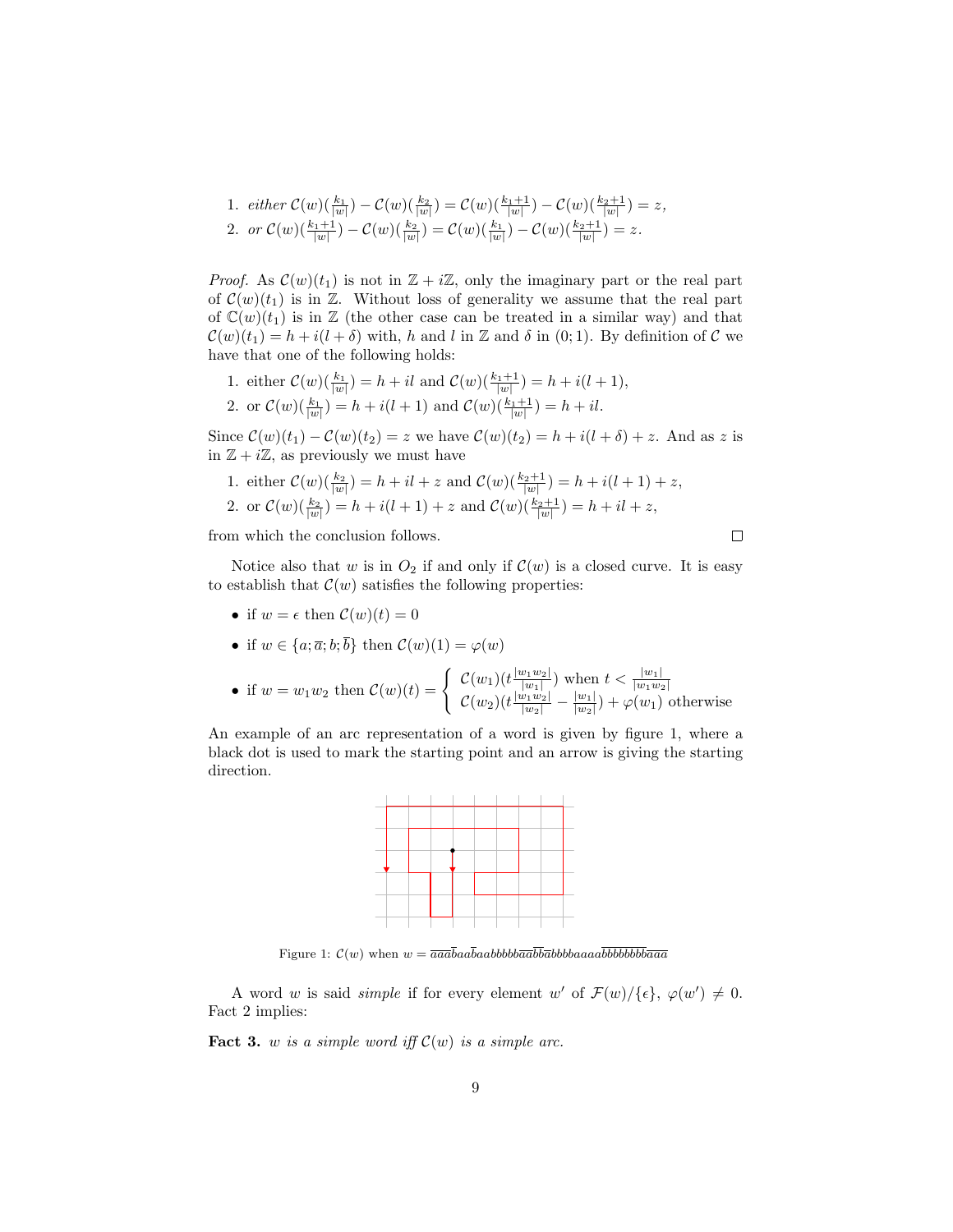A subword w' of w is a *simplification* of w when w' is simple,  $w' = v'_1 \dots v'_n$ and  $w = u_1v'_1 \dots u_nv'_nu_{n+1}$  with  $\varphi(u_i) = 0$  for i in  $[n+1]$ . The set of simplifications of w will be written  $sp(w)$ .

**Lemma 3** If w is not in  $O_2$  then  $sp(w) \neq \emptyset$ .

Proof. We proceed by induction on the size of w.

In case w is simple then w is in  $\text{sp}(w)$ .

In case w is not simple, let u be non-trivial factor of w such that  $\varphi(u) = 0$ and  $w = w_1 u w_2$ . Since, w is not in  $O_2$ ,  $w_1 w_2$  is also not in  $O_2$  and thus, by induction hypothesis,  $sp(w_1w_2)$  is not empty. Let w' be in  $sp(w_1w_2)$ , we are going to see that w' is in sp(w). Indeed, since w' is in sp( $w_1w_2$ ),  $w' = v'_1 \ldots v'_n$ and  $w_1w_2 = u_1v'_1 \dots u_nv'_nu_{n+1}$  with  $\varphi(u_i) = 0$  for all i in  $[n+1]$ . This implies that:

1. either  $w_1 = u_1 v'_1 \dots u_k v'_{l,k}$  and  $w_2 = v'_{r,k} u_{k+1} \dots v'_n u_{n+1}$  with  $v_k = v'_{l,k} v'_{r,k}$ 

2. or  $w_1 = u_1 v'_1 \dots v'_{k-1} u_{l,k}$  and  $w_2 = u_{r,k} v'_k \dots u_n v'_n u_{n+1}$  with  $u_k = u_{l,k} u_{r,k}$ 

In the first case, we have that  $w = u_1v'_1 \dots u_kv'_{l,k}uv'_{r,k} \dots u_nv'_nu_{r+1}$  and since  $\varphi(u) = 0$  and for all i in  $[n+1], \varphi(u_i) = 0$ , we have that w' in sp(w).

In the second case, we have that  $w = u_1v'_1 \dots u_k u_{l,k} u u_{r,k} v'_k \dots u_n v'_n u_{n+1}$  and since  $\varphi(u_{l,k}uu_{r,k}) = \varphi(u) + \varphi(u_{l,k}u_{r,k}) = 0$  and for all i in  $[n+1]$  with  $i \neq k$  we have  $\varphi(u_i) = 0$  we finally obtain that w' is in sp(w).  $\Box$ 

**Lemma 4** If  $w' \in sp(w)$  and  $w' = w'_1 w'_2$  with  $w'_1 \neq \epsilon$  and  $w'_2 \neq \epsilon$  then  $w = w_1 w_2$ such that  $w'_1$  and  $w'_2$  are respectively in  $sp(w_1)$  and  $sp(w_2)$ .

*Proof.* If w' is in sp(w), then  $w = u_1v'_1 \dots u_nv'_nu_{n+1}$ ,  $w' = v'_1 \dots v'_n$ , and  $\varphi(u_i) = 0$  for all i in  $[n+1]$ . This implies that  $w'_1 = v'_1 \dots v'_{k-1} v''_{1,k}$  and  $w_2' = v_{2,k}''v_{k+1}' \dots v_n'$  for some k in [n] and  $v_k' = v_{1,k}''v_{2,k}''$ . It suffices to choose  $w_1 = u_1v_1' \dots v_{k-1}u_kv_{1,k}''$  and  $w_2 = v_{2,k}''u_{k+1}v_{k+1}' \dots u_n v_n'u_{n+1}.$ 

**Corollary 1.** If  $w' \in sp(w)$  and  $w' = w'_1 \dots w'_n$  with  $w'_i \neq \epsilon$  for all i in [n], then  $w = w_1 \dots w_n$  such that for all i in [n]  $w'_i$  is in  $sp(w_i)$ .

*Proof.* A simple iteration of the preceding Lemma.

 $\Box$ 

We define  $G = (\Omega, \{a; \overline{a}; b; \overline{b}\}, R, S)$  where  $\Omega = (\{S; Inv\}, \rho)$  with  $\rho(S) = 1$ and  $\rho(\text{Inv}) = 2$  and where R is made of the rules that have one of the following forms:

1.  $S(x_1x_2)$ : Inv $(x_1, x_2)$ , 2. Inv $(t_1, t_2)$ :-Inv $(x_1, x_2)$  where  $t_1 t_2 \in \text{perm}(x_1 x_2 a\bar{a}) \cup \text{ prem}(x_1 x_2 b\bar{b}),$ 3. Inv $(t_1, t_2)$ :-Inv $(x_1, x_2)$ , Inv $(y_1, y_2)$  where  $t_1t_2 \in \text{prem}(x_1x_2y_1y_2)$ 4. Inv $(\epsilon, \epsilon)$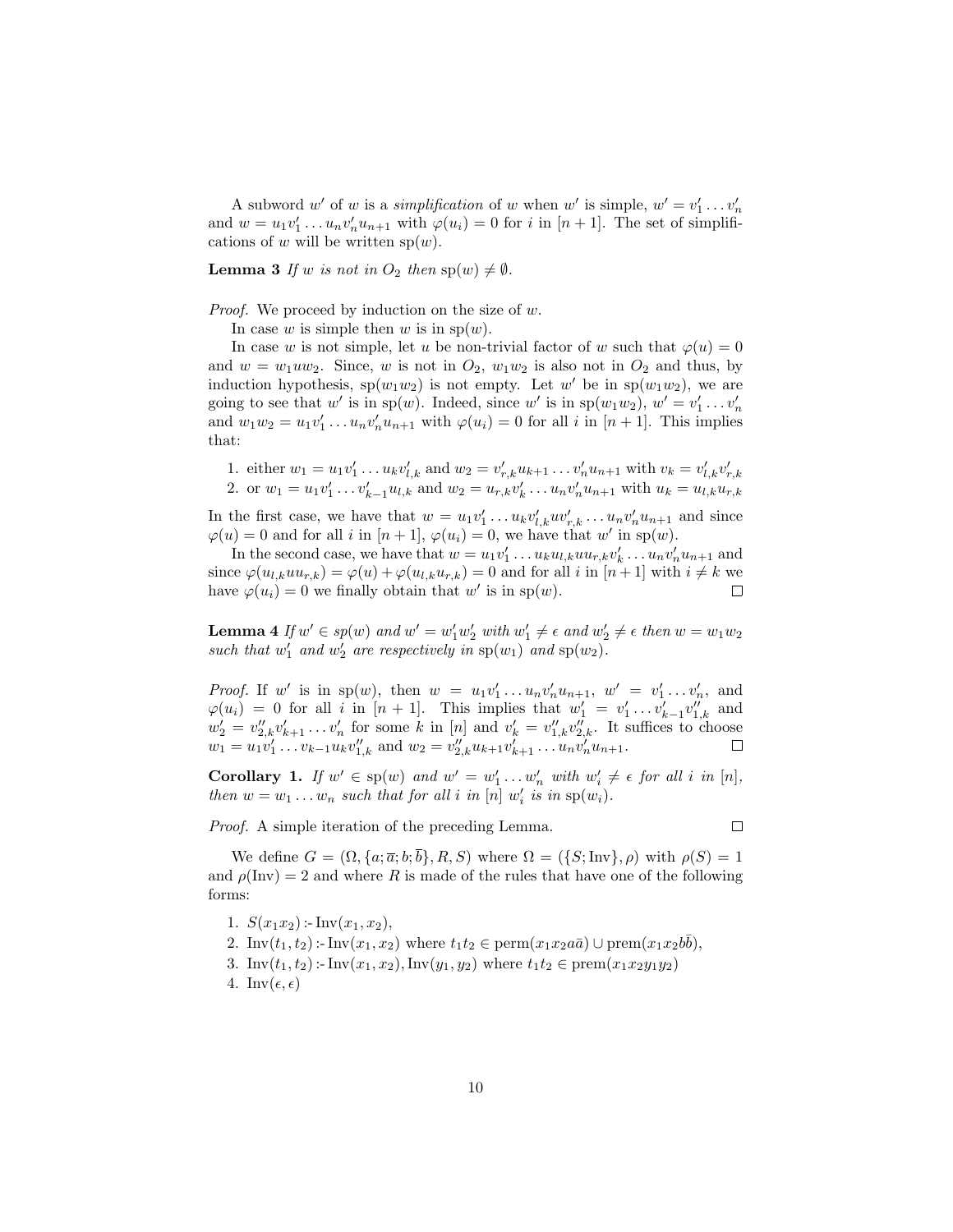N.B.: the items 2 and 3 represent finite sets of rules. It is easy to see that the language generated by  $G$  is included in  $O_2$ . We will see that the converse also holds.

We are going to show the following Lemma about this grammar:

**Lemma 5** Whenever  $w_1$  and  $w_2$  are elements of  $\{a; \overline{a}; b; \overline{b}\}^*$  such that  $w_1w_2$  is in  $O_2$ , Inv $(w_1, w_2)$  is derivable in G.

As a consequence we obtain that the language of  $G$  is precisely  $O_2$  and thus the expected Theorem.

**Theorem 2** MIX and  $O_2$  are 2-MCFLs.

Fact 1 implies the following corollary.

**Corollary 2.** MIX and  $O_2$  are recognized by a third-order collapsible pushdown automaton.

*Proof of Lemma 5.* The proof is done by induction on  $|w_1w_2| + \max(|w_1|, |w_2|)$ . There are five cases:

**Case 1**  $w_1$  and  $w_2$  are in  $O_2$ . In case neither of them is the empty string, we have, by induction hypothesis, that  $Inv(w_1, \epsilon)$  and  $Inv(w_2, \epsilon)$  are derivable so that Inv $(w_1, w_2)$  is derivable using the rule Inv $(x_1x_2, y_1y_2)$ : Inv $(x_1, x_2)$ , Inv $(y_1, y_2)$ .

In case either  $w_1$  or  $w_2$  is the empty string then when both of them are equal to the empty string,  $Inv(w_1, w_2)$  is obviously derivable using rule 4. In case  $w_1$ or  $w_2$  is not the empty string, without loss of generality, we may assume that  $w_2$ is equal to the empty string and  $w_1$  is not. Then, we have  $w_1$  in  $O_2$  and  $w_1 \neq \epsilon$ , so that,  $w_1$  has length at least 2 and there is  $v_1$  and  $v_2$  both different from the empty string such that  $w_1 = v_1v_2$ . So by induction hypothesis Inv( $v_1, v_2$ ) is derivable and using the rule  $Inv(x_1x_2, y_1y_2)$ :  $Inv(x_1, x_2)$ ,  $Inv(y_1, y_2)$  together with the premises  $\text{Inv}(v_1, v_2)$  and  $\text{Inv}(\epsilon, \epsilon)$  we obtain a derivation of  $\text{Inv}(v_1v_2, \epsilon)$ , *i.e.* a derivation of  $Inv(w_1, w_2)$ .

**Case 2** In case  $w_1 = s_1 w_1' s_2$ ,  $w_2 = s_3 w_2' s_4$  so that  $s_1 s_2 s_3 s_4 \in {\overline{a} \overline{a}}; \overline{a} \overline{a}; \overline{b} \overline{b}; \overline{b} \overline{b}$ , then we can conclude by applying one of the rules defined by the item 2 in the definition of G. For example if  $w_1 = aw'_1 \overline{a}$  then we let  $s_1 = a$ ,  $s_2 = \overline{a}$ ,  $s_3 = s_4 = \epsilon$ ,  $w_2' = w_2$ , and we have  $s_1 s_2 s_3 s_4 = a\overline{a}$ . So by induction hypothesis, Inv $(w_1', w_2)$  is derivable, and we may derive Inv $(w_1, w_2)$  simply by using the rule  $Inv(ax_1\overline{a}, x_2)$  :-  $Inv(x_1, x_2)$ .

**Case 3** Neither  $w_1$  nor  $w_2$  is the empty string and either  $w_1$  or  $w_2$  has a nontrivial left or right factor that is in  $O_2$ . Without loss of generality, we may suppose that  $w_1 = vw'_1$  where v is not the empty string and v in  $O_2$ . By induction hypothesis (that can be used since neither  $v$  nor  $w_2$  are the empty string) Inv $(v, \epsilon)$  and Inv $(w'_1, w_2)$  are derivable, and then Inv $(w_1, w_2)$  is derivable using the rule  $Inv(x_1y_1, y_2x_2)$ :  $Inv(x_1, x_2)$ ,  $Inv(y_1, y_2)$  of the family of rules 3.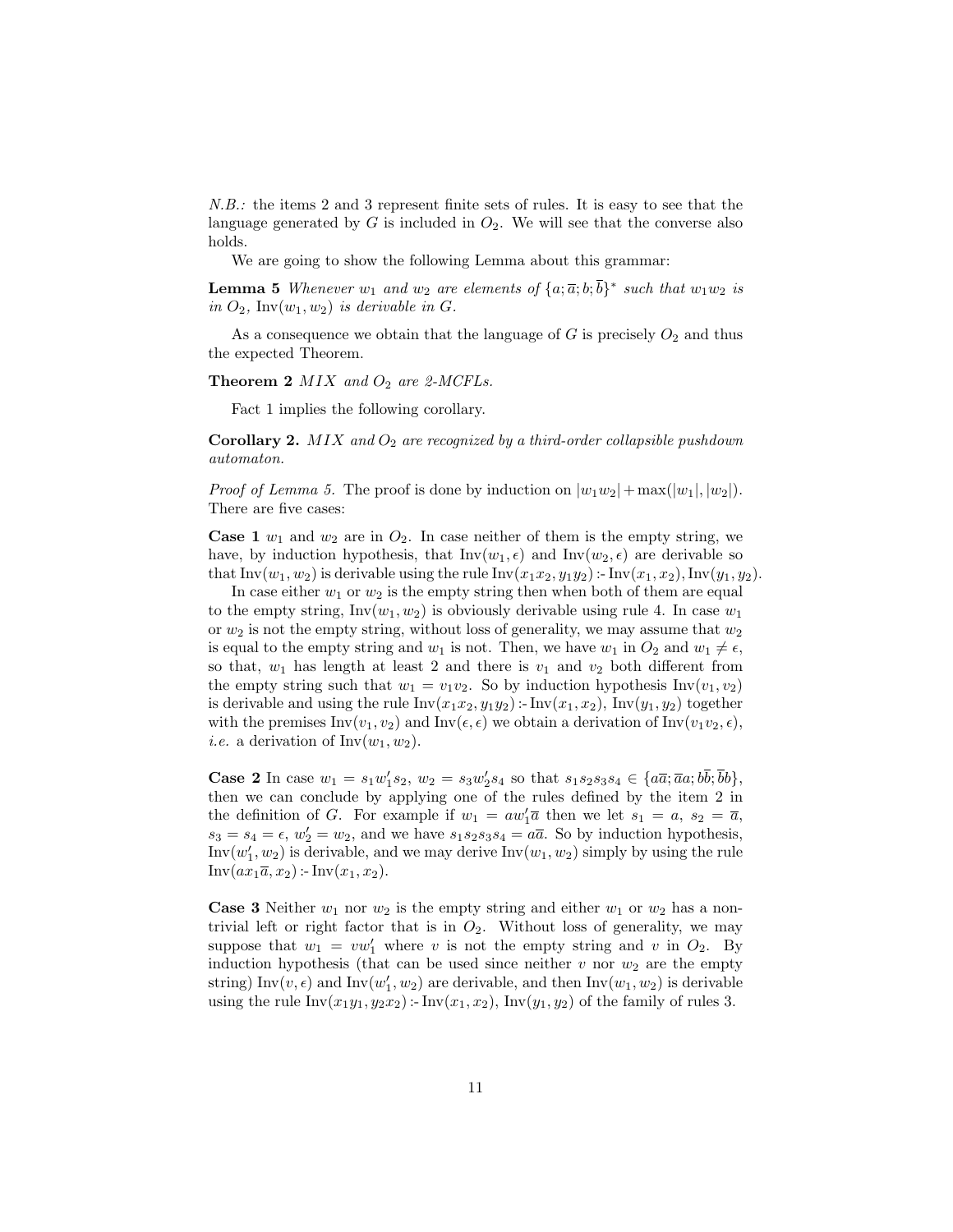**Case 4** Neither  $w_1$  nor  $w_2$  is in  $O_2$  and there is  $w'_1$  and  $w'_2$  respectively in  $sp(w_1)$ and sp $(w_2)$  such that the curves  $\mathcal{C}(w'_1w'_2)$  is not a simple curve. From fact 3, we know that  $\mathcal{C}(w'_1)$  and  $\mathcal{C}(w'_2)$  are simple arcs. Since

$$
\mathcal{C}(w_1' w_2')(t) = \left\{ \begin{array}{l} \mathcal{C}(w_1')(t\frac{|w_1' w_2'|}{|w_1'|}) \text{ when } t<\frac{|w_1'|}{|w_1' w_2'|}\\ \mathcal{C}(w_2')(t\frac{|w_1' w_2'|}{|w_2'|}-\frac{|w_1'|}{|w_2'|})+\varphi(w_1') \text{ otherwise} \end{array} \right.
$$

and since  $\mathcal{C}(w_1')$  and  $\mathcal{C}(w_2')$  are simple while  $\mathcal{C}(w_1'w_2')$  is not simple, there must 1) and  $C(w_2)$  are simple while  $C(w_1w_2)$ be  $t_1$  and  $t_2$  respectively in  $(0, \frac{|w'_1|}{|w'_1w'_2|})$  and  $(\frac{|w'_1|}{|w'_1w'_2|}, 1)$  such that:

$$
\mathcal{C}(w'_1 w'_2)(t_1) = \mathcal{C}(w'_1 w'_2)(t_2) \tag{1}
$$

which can be rephrased as:

$$
\mathcal{C}(w_1')(t_1 \frac{|w_1'w_2'|}{|w_1'|}) = \mathcal{C}(w_2')(t_2 \frac{|w_1'w_2'|}{|w_2'|} - \frac{|w_1'|}{|w_2'|}) + \varphi(w_1')
$$
(2)

Moreover, either the imaginary part or the real part of  $\mathcal{C}(w'_1w'_2)(t_1)$  is in  $\mathbb{Z}$ .

In case both the imaginary and the real part of  $\mathcal{C}(w'_1w'_2)(t_1) = \mathcal{C}(w'_1)(t_1 \frac{|w'_1w'_2|}{|w'_1|})$ are in Z then, fact 2 implies that  $t_1 \frac{|w'_1 w'_2|}{|w'_1|} = \frac{k}{|w'_1|}$  with  $0 \le k \le |w'_1|$ . But since  $t_1$ is in  $(0, \frac{|w'_1|}{|w'_1w'_2|})$  we must have that  $0 < k < |w'_1|$ . Fact 2 also implies that  $w'_1 =$  $v'_1v'_2$  with  $v'_1$  being the left factor of length k of  $w'_1$  and  $\varphi(v'_1) = \mathcal{C}(w'_1)(t_1 \frac{|w'_1 w'_2|}{|w'_1|}).$ From the fact that  $0 < k < |w'_1|$ , we have that neither  $v'_1$  nor  $v'_2$  is the empty string. Similarly  $w_2' = v_3'v_4'$  with  $\mathcal{C}(w_2')(t_2\frac{|w_1'w_2'|}{|w_2'|}-\frac{|w_1'|}{|w_2'|}) = \varphi(v_3').$  But (2) implies that  $\varphi(v_1') = \varphi(v_3') + \varphi(w_1')$  and, since  $\varphi(w_1') = \varphi(v_1') + \varphi(v_2'),$  we obtain  $\varphi(v_2') + \varphi(v_3') = 0$  so that  $v_2'v_3'$  is in  $O_2$ . Because  $w_1w_2$  is in  $O_2$ ,  $w_1'w_2'$  is also in  $O_2$  and therefore,  $\varphi(w_2') = -\varphi(w_1')$  so that with  $\varphi(v_1') = \varphi(v_3') + \varphi(w_1')$  and  $\varphi(w_2') = \varphi(v_3') + \varphi(v_4')$  we have  $\varphi(v_1') + \varphi(v_4') = 0$  and  $v_1'v_4'$  is in  $O_2$  (see figure 2). Now, Lemma 4, implies that  $w_1 = v_1v_2$  and  $w_2 = v_3v_4$  so that  $v'_i$  is in  $sp(v_i)$ for all *i* in [4] and  $v_1v_4$  and  $v_2v_3$  are in  $O_2$  and since neither  $v'_1$  nor  $v'_2$  is the empty string, it is also the case that neither  $v_1$  nor  $v_2$  is the empty string which has the consequence that  $|v_1v_4| < |w_1w_2|$  and  $|v_2v_3| < |w_1w_2|$ . Then, by induction hypothesis,  $Inv(v_1, v_4)$  and  $Inv(v_2, v_3)$  are derivable, which, with the rule  $Inv(x_1y_1, y_2x_2) : Inv(x_1, x_2), Inv(y_1, y_2),$  allows us to finally derive  $Inv(w_1, w_2)$ .

In case only the imaginary or real part of  $\mathcal{C}(w'_1w'_2)(t_1)$  is an integer let  $k_1$ and  $k_2$  be the integer such that  $\frac{k_1}{|w'_1w'_2|} < t_1 < \frac{k_1+1}{|w'_1w'_2|}$  and  $\frac{k_2}{|w'_1w'_2|} < t_2 < \frac{k_2+1}{|w'_1w'_2|}$ . Notice that since  $t_1 \in (0; \frac{|w'_1|}{|w'_1 w'_2|})$  and  $t_2 \in (\frac{|w'_1|}{|w'_1 w'_2|}; 1)$ , we must have  $0 \leq k_1$  $k_1 + 1 \leq |w'_1|$  and  $|w'_1| \leq k_2 < k_2 + 1 \leq |w'_1w'_2|$ . The identity (1), implies that  $\mathcal{C}(w'_1w'_2)(t_1) - \mathcal{C}(w'_1w'_2)(t_2)$  is in  $\mathbb{Z} + i\mathbb{Z}$  so that Lemma 2 implies that

1. either 
$$
C(w'_1 w'_2)(\frac{k_1}{|w'_1 w'_2|}) = C(w'_1 w'_2)(\frac{k_2}{|w'_1 w'_2|})
$$
  
and  $C(w'_1 w'_2)(\frac{k_1+1}{|w'_1 w'_2|}) = C(w'_1 w'_2)(\frac{k_2+1}{|w'_1 w'_2|}),$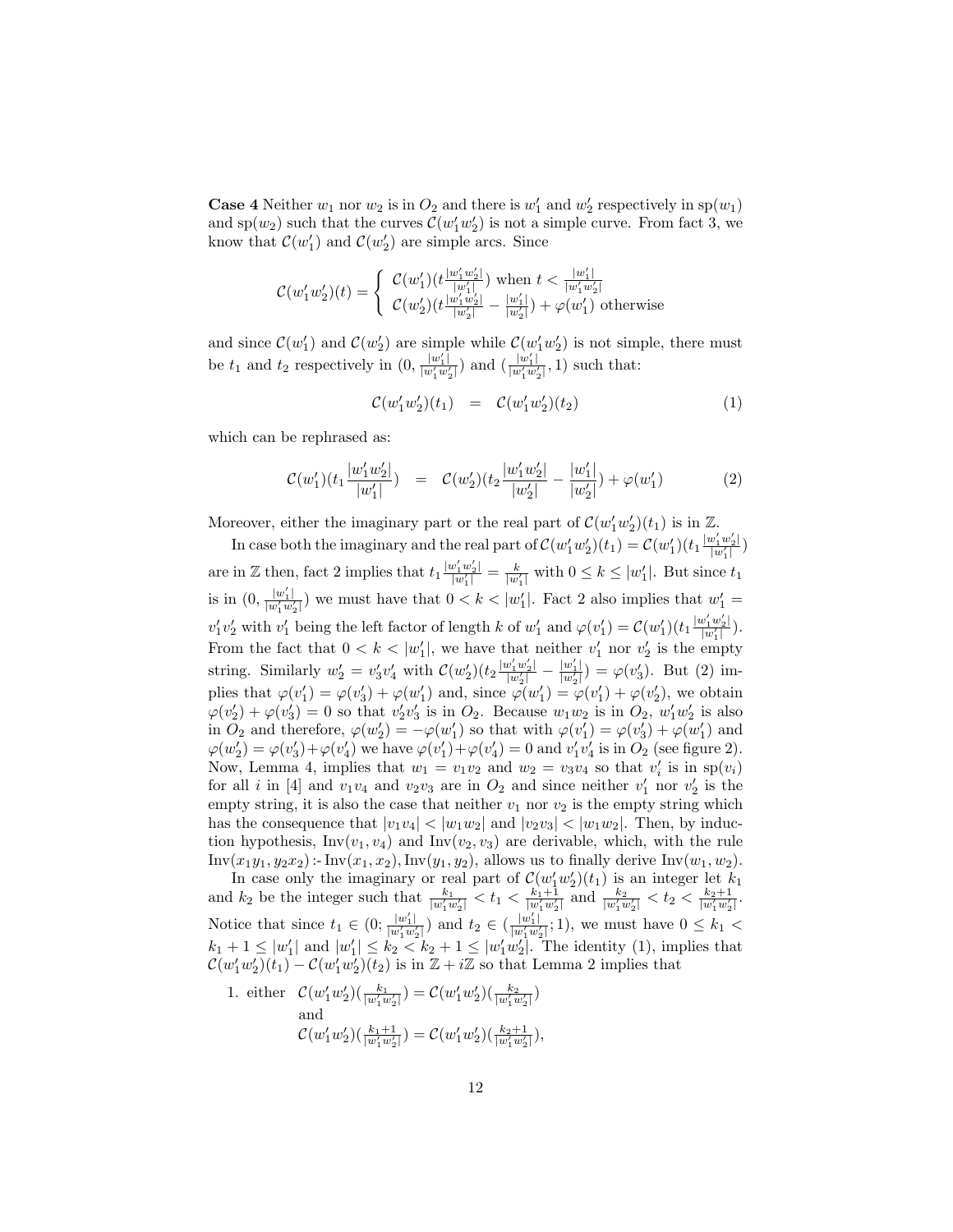

Figure 2:  $\mathcal{C}(w'_1w'_2)$  is not a simple curve (Case 4)

2. or  $\mathcal{C}(w'_1w'_2)(\frac{k_1}{|w'_1w'_2|}) = \mathcal{C}(w'_1w'_2)(\frac{k_2+1}{|w'_1w'_2|})$ and  $\mathcal{C}(w'_1w'_2)(\frac{k_1+1}{|w'_1w'_2|}) = \mathcal{C}(w'_1w'_2)(\frac{k_2}{|w'_1w'_2|}).$ 

Which is equivalent to (letting  $k'_2 = k_2 - |w'_1|$ ):

1. either  $\mathcal{C}(w_1')\left(\frac{k_1}{|w_1'|}\right) = \mathcal{C}(w_2')\left(\frac{k_2'}{|w_2'|}\right) + \varphi(w_1')$ and  $\mathcal{C}(w_1')(\frac{k_1+1}{|w_1'|}) = \mathcal{C}(w_2')(\frac{k_2'+1}{|w_2'|}) + \varphi(w_1')$ 2. or  $\mathcal{C}(w_1')\left(\frac{k_1}{|w_1'|}\right) = \mathcal{C}(w_2')\left(\frac{k_2'+1}{|w_2'|}\right) + \varphi(w_1')$ and  $\mathcal{C}(w_1')(\frac{k_1+1}{|w_1'|}) = \mathcal{C}(w_2')(\frac{k_2'}{|w_2'|}) + \varphi(w_1').$ 

Thus, in case either  $0 < k_1 < |w'_1|$ , or  $0 < k_1 + 1 < |w'_1|$ , or  $0 < k'_2 < |w'_2|$ , or  $0 < k'_2 + 1 < |w'_2|$ , we may conclude as above. Otherwise,  $k_1 = 0, k_1 + 1 = |w'_1|$ ,  $k'_2 = 0$  and  $k'_2 + 1 = |w'_2|$  which implies that  $|w'_1| = 1$  and  $|w'_2| = 1$ . Thus there are four possibilities: either  $w'_1 = a$  and  $w'_2 = \overline{a}$ , or  $w'_1 = \overline{a}$  and  $w'_2 = a$ , or  $w'_1 = b$  and  $w'_2 = \overline{b}$ , or  $w'_1 = \overline{b}$  and  $w'_2 = b$ . Without loss of generality, we assume that  $w'_1 = a$  and  $w'_2 = \overline{a}$ . As a consequence,  $w_1 = u_1 a u_2$  and  $w_2 = u_3 \overline{a} u_4$ with  $\varphi(u_1) = \varphi(u_2) = \varphi(u_3) = \varphi(u_4) = 0$ , if one of the  $u_i$  is not the empty string, then the induction works as in case 3, otherwise, if  $w_1 = w'_1 = a$  and  $w_2 = w_2' = \overline{a}$ , and, similarly to case 2, it suffices to derive  $\text{Inv}(w_1, w_2)$  (*i.e.* Inv $(a, \overline{a})$  from Inv $(\epsilon, \epsilon)$  and the rule Inv $(ax_1, \overline{a}x_2)$ : Inv $(x_1, x_2)$ .

**Case 5** The last case is the complement of all the previous cases,  $w_1$  and  $w_2$ verify the following properties:

- 1. neither  $w_1$  nor  $w_2$  is in  $O_2$ ,
- 2.  $w_1$  and  $w_2$  do not start of end with compatible letters,
- 3. neither  $w_1$  nor  $w_2$  has a non-trivial left or right factor that belongs to  $O_2$ ,
- 4. if  $w'_1$  and  $w'_2$  are respectively in  $sp(w_1)$  and  $sp(w_2)$ , then  $\mathcal{C}(w'_1w'_2)$  is a simple curve *(i.e.* a Jordan curve).

From Lemma 3, because  $w_1 \notin O_2$  and  $w_2 \notin O_2$ , there are  $w'_1$  and  $w'_2$  respectively in  $sp(w_1)$  and  $sp(w_2)$ . By definition it must be that case that  $w_1 =$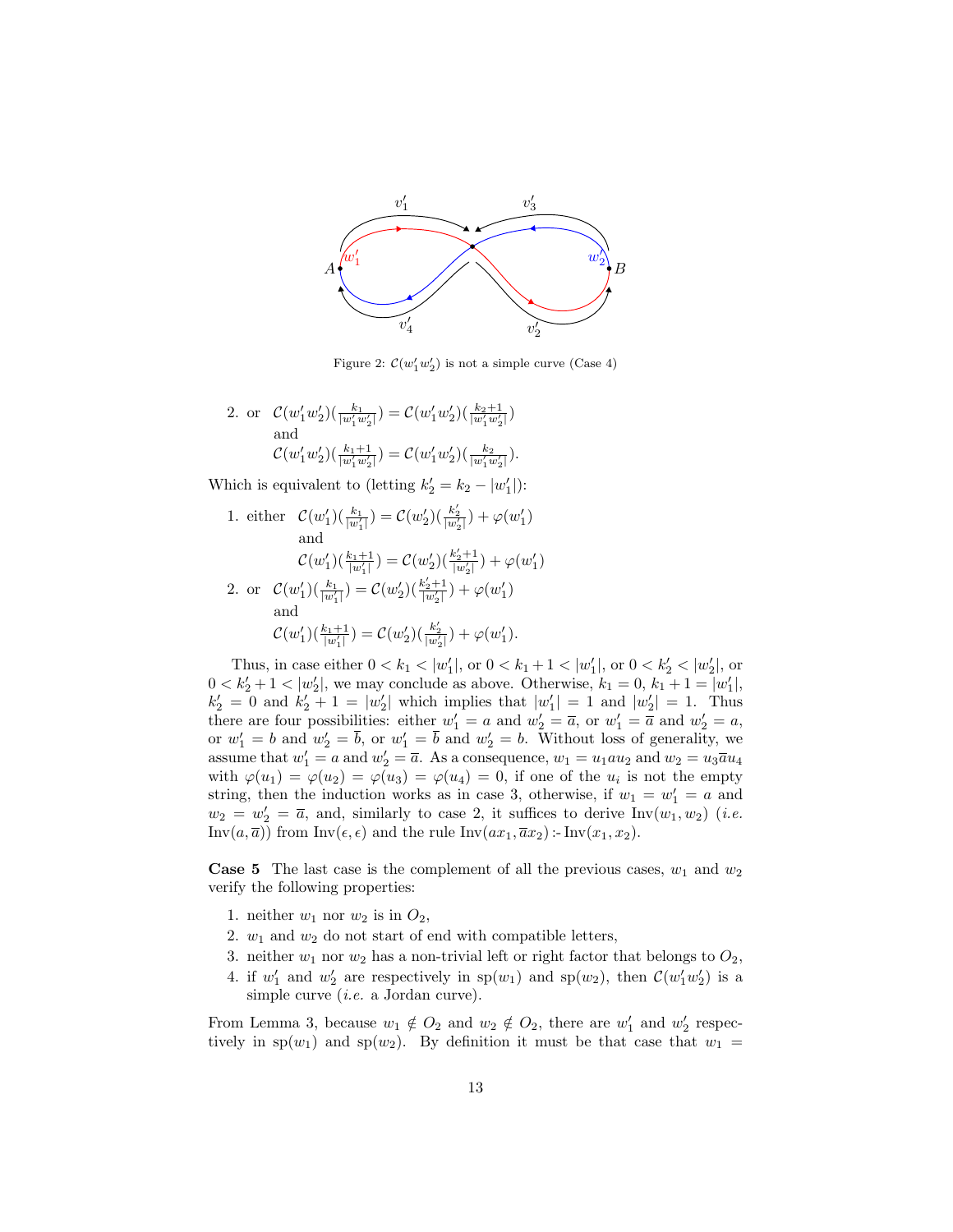$u_1v'_1 \ldots u_nv'_n u_{n+1}$  with  $\varphi(u_i) = 0$  for all i in  $[n+1]$  and  $w'_1 = v'_1 \ldots v'_n$ . But as, by hypothesis,  $w_1$  may not have a non-trivial left or right factor in  $O_2$ , we must have  $u_1 = u_{n+1} = \epsilon$  so that first and last letters of  $w'_1$  are the same as the first and last letters of  $w_1$ . Similarly, the same holds for  $w_2$  and  $w_2'$ . Because  $\mathcal{C}(w'_1w'_2)$  is a Jordan curve, it splits the plane into two components, the interior of the curve and the exterior of the curve, furthermore, while traversing the curve the interior and the exterior are always on the same side of the curve. We call unit square in  $\mathbb{Z} + i\mathbb{Z}$  a set of points of  $\mathbb C$  that lie inside a square whose diagonal is given by z and  $z + 1 + i$  with z in  $\mathbb{Z} + i\mathbb{Z}$ . A unit square is *adjacent* to  $\mathcal{C}(w'_1w'_2)$  if one of its corners is on  $\mathcal{C}(w'_1w'_2)$ . The fact that  $\mathcal{C}(w'_1w'_2)$  is a Jordan curve implies that while traversing  $\mathcal{C}(w'_1w'_2)$ :

- 1. either the interior every unit square adjacent to  $\mathcal{C}(w'_1w'_2)$  appearing on the right of are in the interior of  $\mathcal{C}(w'_1w'_2)$  while the interior of the ones appearing on the left are in its exterior,
- 2. or the converse.

Exploiting this fact, figure 3 shows all the possible cases (omitting the cases that can be obtained by symmetry; in particular it focuses on the cases where the first and last letters of  $w'_1$  and  $w'_2$  are either a or b), the red arrows represent the starting and ending letters of  $w'_1$  while the blue ones represent the starting and ending letters of  $w_2'$  and we have materialized with green vectors (*resp.* yellow vectors) two points that must be either both outside  $\mathcal{C}(w'_1w'_2)$  or both inside  $\mathcal{C}(w'_1w'_2)$ . Moreover when the pair of points defined with the green vectors, are outside the  $\mathcal{C}(w'_1w'_2)$ , then the points defined with the yellow vectors are inside  $\mathcal{C}(w'_1w'_2)$  and conversely (figure 4 exemplifies the two different cases for a particular configuration of the starting and ending letters of  $w_1$  and  $w_2$ ). In that context we can apply Theorem 1 considering that  $f = \mathcal{C}(w'_1 w'_2)$  is a Jordan curve, that the points A and D of  $\mathcal{C}(w'_1w'_2)$  are respectively given by  $\mathcal{C}(w'_1w'_2)(0)$  and  $\mathcal{C}(w'_1w'_2)(\frac{|w'_1|}{|w'_2|})$  (which are the starting and ending points of the part of  $\mathcal{C}(w'_1w'_2)$  that represents  $w'_1$ , the points A' and D' are respectively either  $A + z$  and  $D + z$ , or  $A - z$  and  $D - z$  with  $z = -\frac{1}{2} + i\frac{1}{2}$ . Then Theorem 1 gives us  $t_1$  and  $t_2$  such that  $t_1 < t_2$  and such that one of the following statements holds:

1. 
$$
[t_1; t_2] \subseteq (0; \frac{|w'_1|}{|w'_2|})
$$
 and  $f(t_2) - f(t_1) = D - A$   
2.  $[t_1; t_2] \subseteq (\frac{|w'_1|}{|w'_2|}; 1)$  and  $f(t_2) - f(t_1) = A - D$ 

We may suppose that the first statement holds (the other case being symmetric) and in order to conclude we need to prove that this gives the existence of some non-empty strings  $v'_1$ ,  $v'_2$  and  $v'_3$  such that  $w'_1 = v'_1v'_2v'_3$  and  $\varphi(v'_2) = \varphi(w'_1)$ . Once this is proved, we have, using Lemma 1, that there are non-empty strings  $v_1, v_2$ , and  $v_3$  such that  $w_1 = v_1v_2v_3$  and  $\varphi(v_2) = \varphi(w_1)$  so that  $v_1v_3$  and  $v_2w_2$ are in  $O_2$  and that, by induction hypothesis Inv( $v_1, v_3$ ) and Inv( $v_2, w_2$ ) are derivable from which, using the rule  $Inv(x_1y_1x_2, y_2)$ :-  $Inv(x_1, x_2) Inv(y_1, y_2)$ , we can conclude that  $Inv(w_1, w_2)$  is derivable.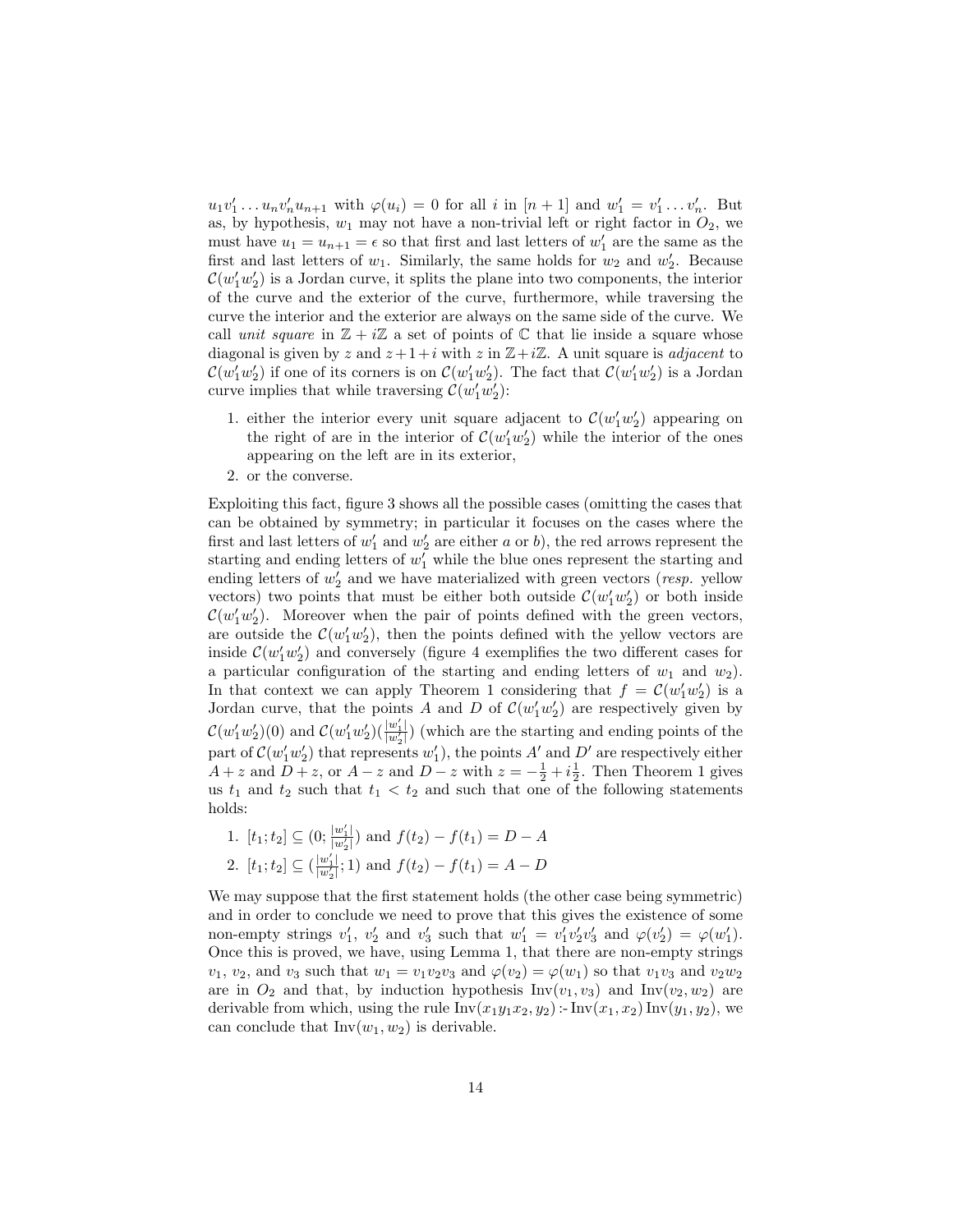

Figure 3: Possible independant configurations for the last case of the proof

Proving the existence of  $v'_1$ ,  $v'_2$  and  $v'_3$  relies on fact 2. Indeed, once it is proved that there are  $t'_1$  and  $t'_2$  such that  $t'_1 < t'_2$ ,  $[t'_1; t'_2] \subseteq (0; \frac{|w'_1|}{|w'_2|}), f(t'_2)$  $f(t'_1) = D - A$  and such that  $f(t'_1)$  and  $f(t'_2)$  have both their imaginary and real parts in Z, fact 2 gives us  $v'_1$ ,  $v'_2$  and  $v'_3$ . In case both  $f(t_1)$  and  $f(t_2)$  are in  $\mathbb{Z} + i\mathbb{Z}$  then we are done simply by choosing  $t'_1 = t_1$  and  $t'_2 = t_2$ . Otherwise, by construction of D and A, we have that  $D - A$  is in  $\mathbb{Z} + i\mathbb{Z}$ . We let  $k_1$  and  $k_2$ be such that:

1.  $\frac{k_1}{|w_1'|} < t_1 \frac{|w_1'w_2'|}{|w_1'|} < \frac{k_1+1}{|w_1'|},$ 2.  $\frac{k_2}{|w'_1|} < t_2 \frac{|w'_1 w'_2|}{|w'_1|} < \frac{k_2+1}{|w'_1|}$ .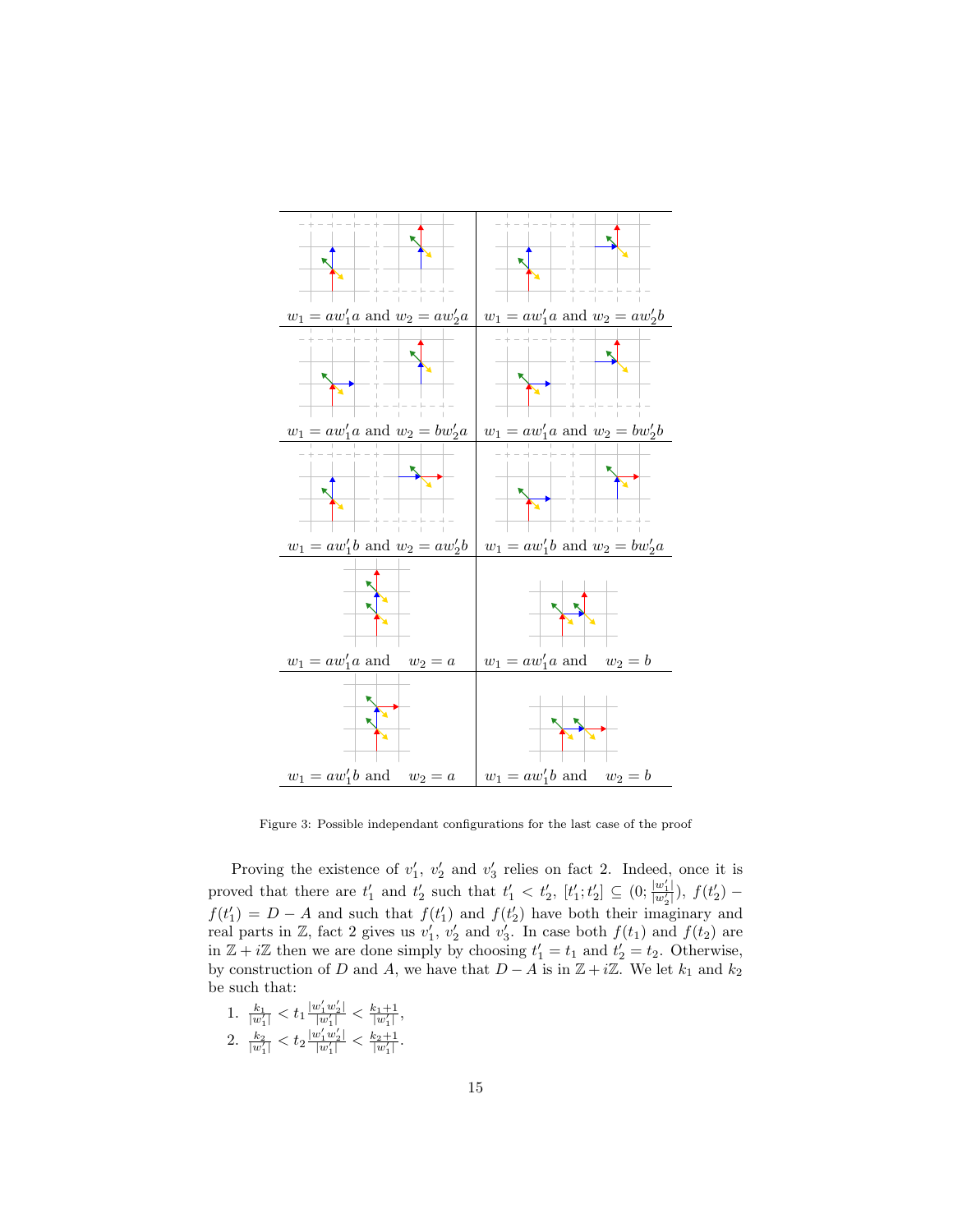and Lemma 2 implies that:

- 1. either  $C(w_1')\left(\frac{k_2}{|w_1'|}\right) C(w_1')\left(\frac{k_1}{|w_1'|}\right) = D A$  and  $C(w_1')\left(\frac{k_2+1}{|w_1'|}\right) C(w_1')\left(\frac{k_1+1}{|w_1'|}\right) =$  $D - A$ ,
- 2. or  $\mathcal{C}(w_1')(\frac{k_2+1}{|w_1'|}) \mathcal{C}(w_1')(\frac{k_1}{|w_1'|}) = D A$  and  $\mathcal{C}(w_1')(\frac{k_2}{|w_1'|}) \mathcal{C}(w_1')(\frac{k_1+1}{|w_1'|}) =$  $D - A$ .

In any case, the conclusion follows the choice of  $t'_1 = \frac{k_1+1}{|w'_1w'_2|}$  and the corresponding  $t_2'$  ( $\frac{k_2}{|w'_1w'_2|}$  or  $\frac{k_2+1}{|w'_1w'_2|}$  depending on the case).



Figure 4: Examples of case 5

 $\Box$ 

## 3.1. Well-nestedness

A question that immediately arises from the proof we give that MIX and  ${\mathcal O}_2$  are 2-MCFLs is whether the intricacy of case 5 is necessary for proving the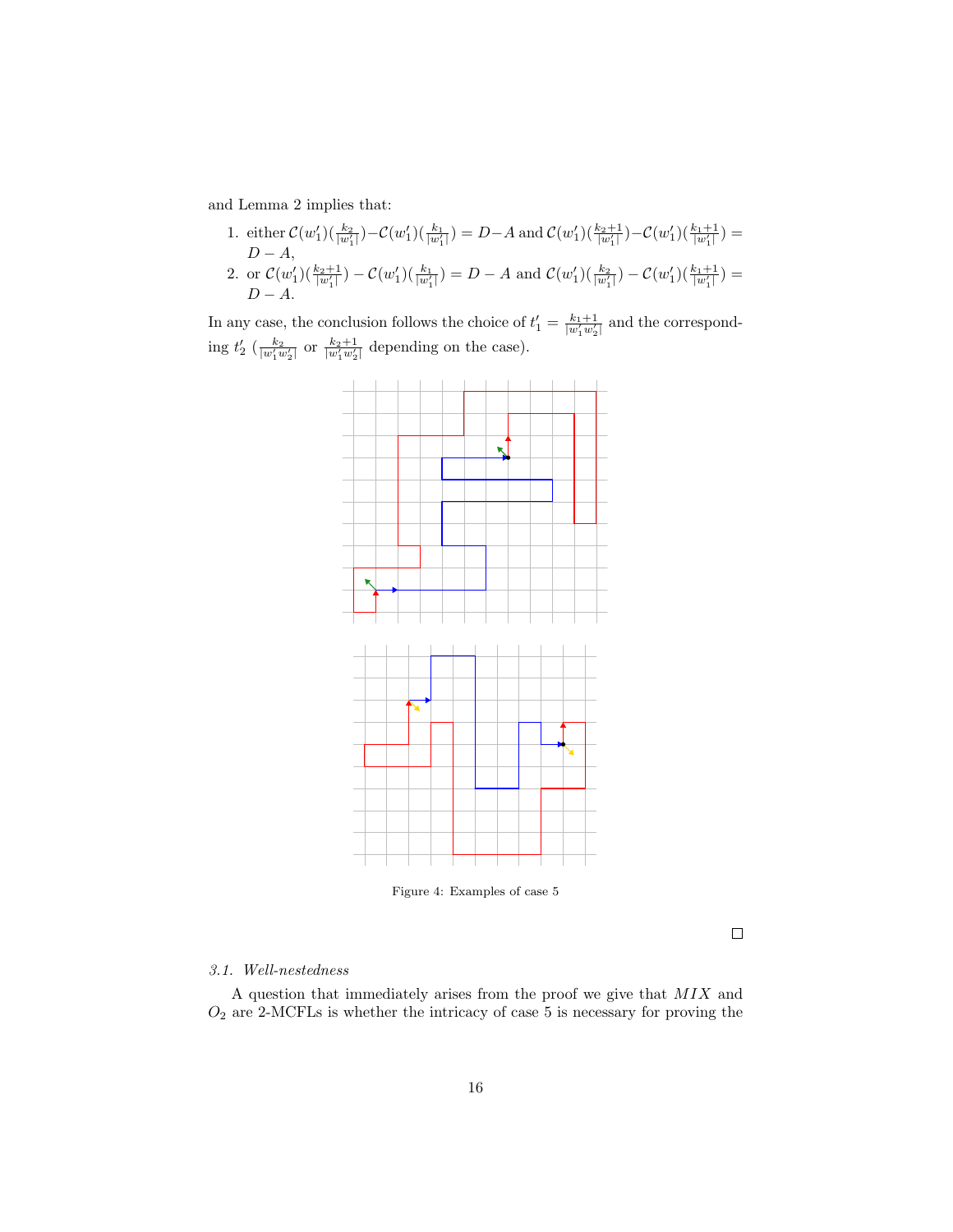

Figure 5: Curve representation of  $aab b \bar a \bar b \bar a \bar b b \bar b a \bar a \bar a \bar b b \bar b \bar a \bar a \bar a b$ 



Figure 6: Parsing of  $aab b\bar a\bar b\bar a\bar b$ abbaa $a\bar b\bar b\bar b\bar a\bar a\bar a b$ 

result. A thing we can remark is that the four first cases only use rules that are well-nested to make the induction work. Indeed, case 1 is based on the rule:

$$
Inv(x_1x_2, y_1y_2) - Inv(x_1, x_2), Inv(y_1, y_2)
$$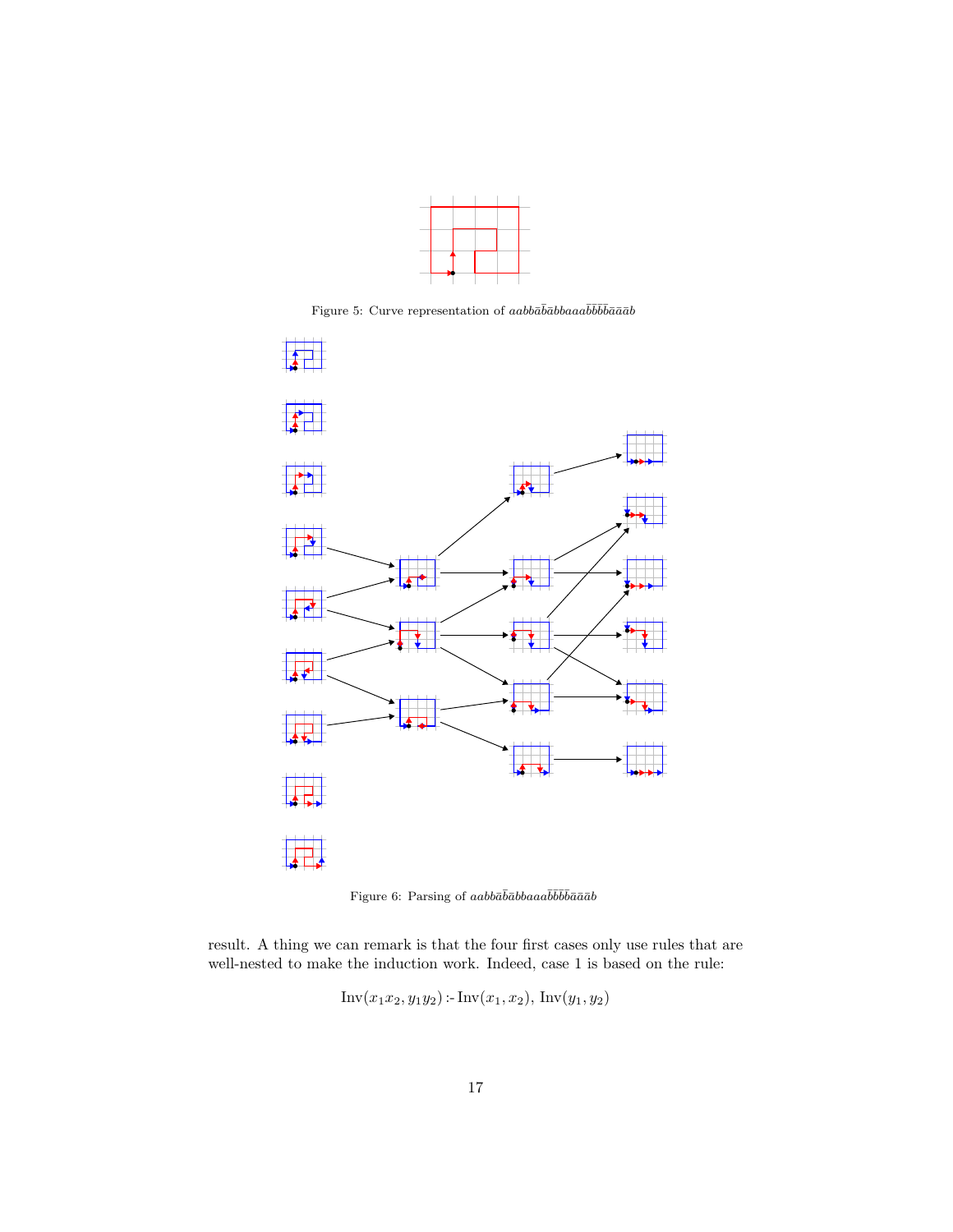

Figure 7: Parsing of  $aab b\bar a\bar b\bar a bbaaaab\bar b\bar b\bar b\bar a\bar a\bar a b$ 

while case 2 is based on the rules:

$$
\begin{array}{rcl}\n\text{Inv}(\alpha x_1 \bar{\alpha}, x_2) & \therefore & \text{Inv}(x_1, x_2) \\
\text{Inv}(x_1 \alpha, \bar{\alpha} x_2) & \therefore & \text{Inv}(x_1, x_2) \\
\text{Inv}(x_1, \alpha x_2 \bar{\alpha}) & \therefore & \text{Inv}(x_1, x_2)\n\end{array}
$$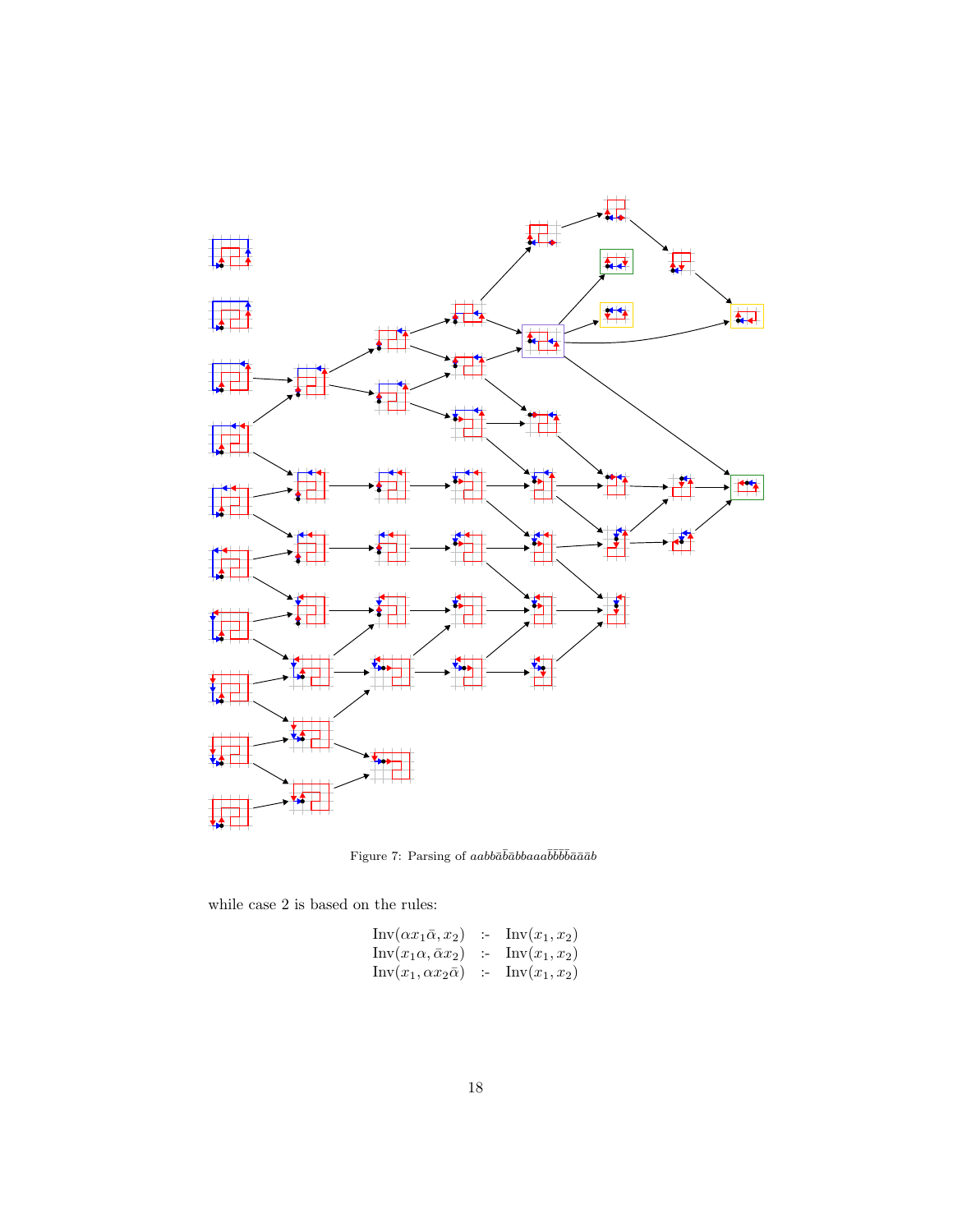where  $\alpha$  is in  $\{a; \bar{a}; b; \bar{b}\}$  and  $\bar{\alpha} = \bar{a}, \bar{\alpha} = a, \bar{\alpha} = \bar{b}$  and  $\bar{\alpha} = b$  when  $\alpha = a, \alpha = \bar{a}$ ,  $\alpha = b$  and  $\alpha = \overline{b}$  respectively. Case 3 only requires the rules:

Inv
$$
(x_1x_2y_1, y_2)
$$
 := Inv $(x_1, x_2)$ , Inv $(y_1, y_2)$   
Inv $(y_1x_1x_2, y_2)$  := Inv $(x_1, x_2)$ , Inv $(y_1, y_2)$   
Inv $(y_1, x_1x_2y_2)$  := Inv $(x_1, x_2)$ , Inv $(y_1, y_2)$   
Inv $(y_1, y_2x_1x_2)$  := Inv $(x_1, x_2)$ , Inv $(y_1, y_2)$ 

and that parts of case 4 that are disjoint from case 2 and case 3 only rely on the rules:

 $Inv(x_1y_1, y_2x_2)$ :-  $Inv(x_1, x_2)$ ,  $Inv(y_1, y_2)$ 

Whereas case 5 uses the rules:

$$
\begin{array}{rcl}\n\text{Inv}(x_1y_1x_2, y_2) & \therefore & \text{Inv}(x_1, x_2), \text{Inv}(y_1, y_2) \\
\text{Inv}(x_1, y_1x_2y_2) & \therefore & \text{Inv}(x_1, x_2), \text{Inv}(y_1, y_2)\n\end{array}
$$

The four first cases only rely on well-nested rules while the fifth one relies on non-well-nested rules. We here show an example of word, that is in  $O_2$  but that is not in the language defined by the grammar where the non-well-nested rules have been omitted. This word is:

## $w = aabb\bar{a}\bar{b}\bar{a}bba a a\bar{b}\bar{b}\bar{b}\bar{b}\bar{a}\bar{a}\bar{a}b$

which is represented by the curve on figure 5. Figure 6 and figure 7 show all the possible ways of one can parse the word  $w$  using the grammar where the non-well-nested rules have been removed. We have proceeded in splitting  $w$  in all the possible ways into two strings  $w_1$  and  $w_2$  and we have drawn  $w_1$  in red and  $w_2$  in blue. Then we have recursively put arrows between possible premises that would allow to derive these pairs of strings. The only cases that show up in the course of this process are cases 2 and 4. The vast majority of premises are obtained using case 2 with the rules:

$$
\begin{array}{rcl}\n\text{Inv}(\alpha x_1 \bar{\alpha}, x_2) & \text{:-} & \text{Inv}(x_1, x_2) \\
\text{Inv}(x_1 \alpha, \bar{\alpha} x_2) & \text{:-} & \text{Inv}(x_1, x_2) \\
\text{Inv}(x_1, \alpha x_2 \bar{\alpha}) & \text{:-} & \text{Inv}(x_1, x_2)\n\end{array}
$$

There are cases where both case 2 and case 4 can apply, but, in those cases, without loss of generality we may simply apply case 2. The only case where only case 4 applies, without possibly using rules of case 2, is that of the pair:

## $(abb\bar{a}\bar{b}\bar{a}bba,\bar{b}\bar{b}\bar{b})$

which is surrounded with a purple line in figure 7. Its premises may be the pairs  $(abb\bar{a}\bar{b}, \bar{b})$  and  $(\bar{a}bba, \bar{b}\bar{b})$  surrounded with a yellow line, and the pairs  $(abb\bar{a}, \bar{b}\bar{b})$ and  $(\bar{b}\bar{a}bba, \bar{b})$ , surrounded with a green line. For all the splitting of w in  $w_1$  and  $w_2$ , using the well-nested rules, we cannot obtain a derivation of  $Inv(w_1, w_2)$ . In each case a derivation cannot be completed because it involves a pair of strings for which only case 5 can apply. This shows that the non-well-nested rules are mandatory in order to make the grammar capture  $O_2$ . We believe that this situation can be generalized so as to prove that there is no well-nested 2-MCFL (*i.e.* no Tree Adjoining Language) that can define  $O_2$ . Hopefully yet another generalisation would allow to prove that  $O_2$  is not a well-nested MCFL.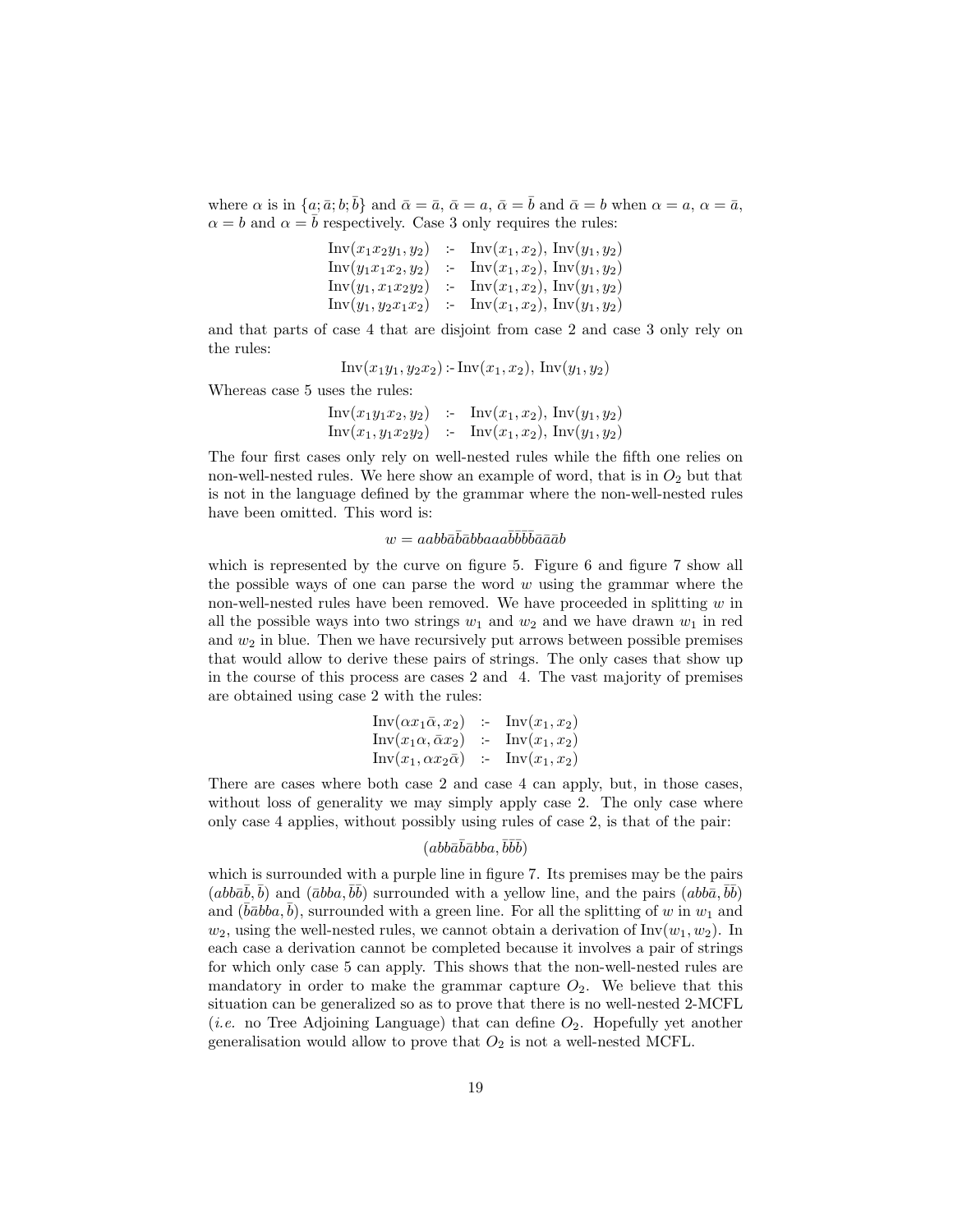### 4. A Theorem on Jordan curves

In this section we give the proof of Theorem 1. This Theorem is actually stronger than necessary to obtain Theorem 2. We could have taken advantage from the fact that the curves we are interested in are drawn on the grid. But we have preferred to prove a theorem that presents an interest on its own. The drawback of this generality is that it makes certain parts of the proof get slightly more complicated.

For proving Theorem 1, we shall assume, without loss of generality, that  $A' = 0$  and  $D' = 1$ , and  $D - A = 1$ . The idea behind the proof is to use the complex exponential function (*i.e.* exp :  $z \to e^{2i\pi z}$ ) so as to observe certain properties of curves and arcs in the plane. A first simple property (Theorem 5) is that if a Jordan curve f has k elements of  $\mathbb Z$  in its interior then its image through the exponential is winding k times or  $-k$  times (depending on the orientation of f with respect to the chosen orientation of the plane) around 1 (note that for every k in Z,  $\exp(k) = 1$ ). This implies (Corollary 4) in particular that the image by exp of the curve we consider in Theorem 1 is winding at least 2 times or at most −2 times around 1. A second property (Theorem 4) is that for a given Jordan arc f such that  $f(0) - f(1) = 1$  (resp.  $f(0) - f(1) = -1$ ) the following properties are equivalent:

- 1. f does not contain any strict *(i.e.* different from f) subarc  $q$  such that  $g(0) - g(1) = 1$  (resp.  $g(0) - g(1) = -1$ )
- 2. the image of f by exp is a Jordan curve which is winding 1 (resp.  $-1$ ) time around 0.

As a consequence a Jordan arc f such that  $f(0) - f(1) = 1$  (resp.  $f(0) - f(1) =$  $-1$ ) which does not contain any strict subarc g such that  $g(0) - g(1) = 1$  (resp.  $g(0) - g(1) = -1$ ) is transformed by exp into a Jordan curve that winds 0 or 1  $(resp. 0 \text{ or } -1)$  time around 1. Thus, this second property implies that a Jordan curve that does not satisfy the conclusion of Theorem 1 is a Jordan curve that is composed by an arc  $f_1$  and an arc  $f_2$  such that their respective images by exp are winding 0 or 1 time and 0 or −1 around 1 which implies that the image of f is winding between  $-1$  and 1 time around 1. So that f is contradicting the conclusion of Corollary 4 and therefore cannot satisfy the hypotheses of Theorem 1. From these facts Theorem 1 follows.

Most of the effort of the proof is dedicated to establishing the second property (Theorem 4). The difficulty of the proof is coming more particularly from Lemma 16 which shows the rather intuitive property that a closed curve  $f$ winding strictly more than once around a point  $p$  contains a subcurve that winds precisely once around p. The proof of Lemma 16 relies on a simple property of Jordan curves (Theorem 6), namely that a Jordan curve  $f$  winds 1 time around all the points in its interior or  $-1$  time. The structure of the proof of this Lemma is rather simple: it consists in removing the trivial subcurves of  $f$  using an homotopy that only affects those subcurves, then we remove the subcurves of f that are winding negatively around p. In doing so, we obtain a curve g that winds more than f around p, so that, by Lemma 6, it cannot be a Jordan curve,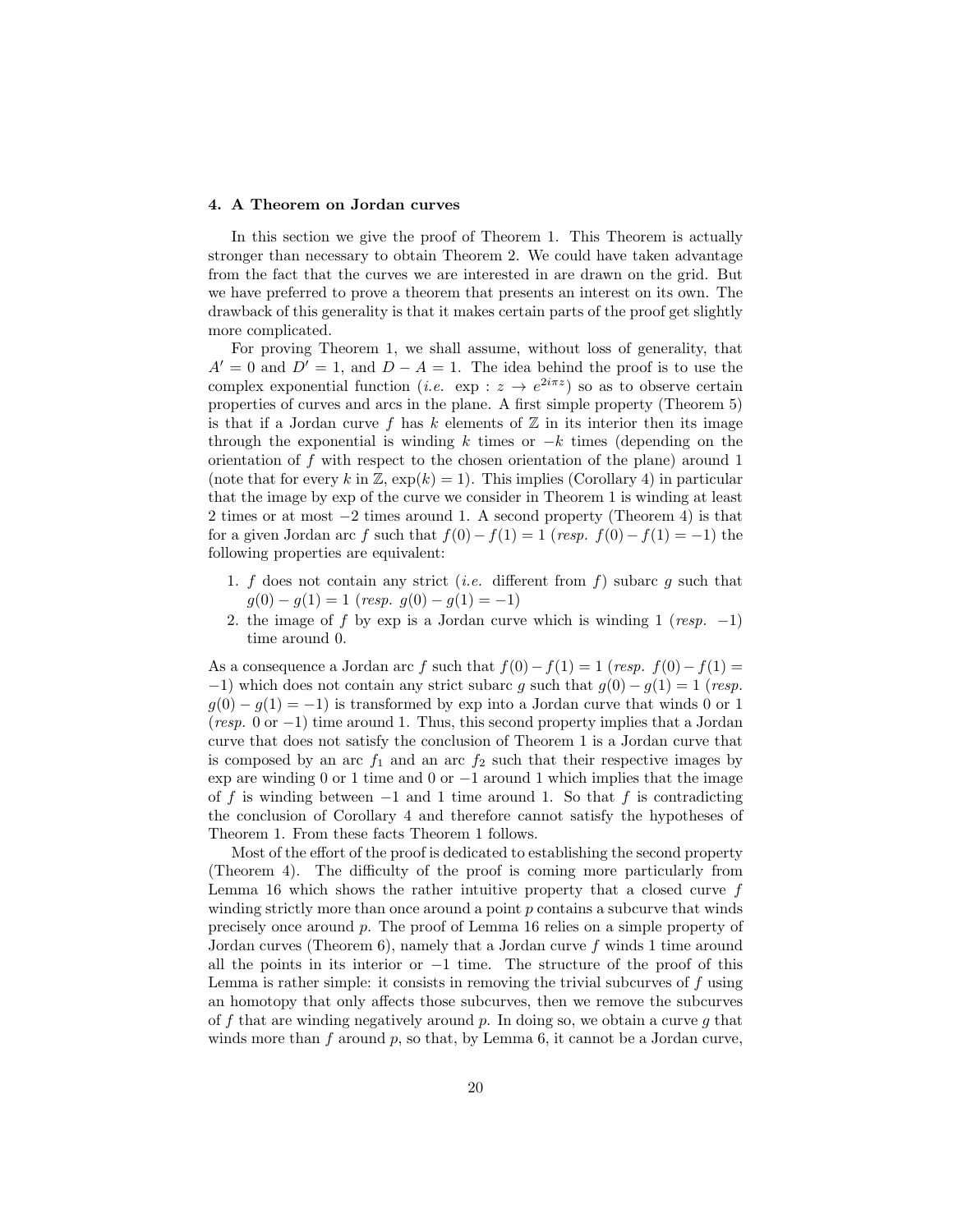furthermore, by construction, all subcurves of  $g$  wind strictly positively around  $p$ . There is a natural partial order of inclusion on the subcurves of  $g$  and we take a subcurve of g that is minimal for this inclusion relation. As this subcurve is minimal, it must be a Jordan curve and as it is winding positively around  $p$ , it must, by Lemma 6, wind only once around it. Then it can be easily checked that this subcurve of  $g$  induces a subcurve of  $f$  that winds exactly once around  $p$ . Most of the technicalities we develop in the course of the proof of Theorem 1 is meant to give a precise meaning to the removal of trivial subcurves or subcurves winding negatively around  $p$ . Indeed these removals can be performed in many ways and in certain cases there is an uncountable number of ways of doing it and the number of trivial subcurves we may need to remove can be infinite.

The formalisation of these removals is based on the representation of subcurves as families of closed intervals included in [0; 1]. We concentrate on their crucial property of being what we call transitive systems of closed intervals (Definition 2). We prove Lemma 12 which shows that we may extract from these families a subfamily that allows us to perform the removal. Because we deal with families that are *a priori* infinite the proof Lemma 12 heavily uses Zorn Lemma. Once we have obtained a family of trivial subcurves whose removal removes all the trivial subcurves, we homotop each of them to a constant curve (i.e. to the curve that is constantly equal to their base point). Thus the curve we obtain is piecewise stationary and in order to complete the removal we need to make it non-stationary. Here, a technicality, that mostly comes from the generality in which we wish to prove Theorem 1, shows up. It comes from the fact that the family of intervals on which the curve is stationary can be infinite. A quite pathological case can be that the cumulated measure (in Lebesgues sense) of the intervals composing this family is 1 (*i.e.* the measure of  $[0, 1]$ !) meaning that the curve is stationary almost everywhere. As the situation is quite similar to Cantor function (see [GO90]), we use a construction (see Lemma 14) similar to the one of Cantor function in order to make the curve non-stationary. This overall construction has the nice property that every subarc of the curve we obtain is homotop to a subarc of the original curve (this is formalized through the notion of conservative deformation introduce in Definition 3). Then we just need to find a subcurve of this new curve that winds only once around  $p$ . As we previously explained, this is done by removing the subcurves that wind negatively around  $p$  and taking a minimal subcurve of that new curve that winds positively around p. This minimal subcurve must be a Jordan curve and therefore must wind only once around  $p$ . To understand why this subcruve induces a subcurve winding once in the original curve, it suffices to remark that the only way it would not would be that, in the original curve, it was containing a subcurve winding negatively around  $p$ . But this would imply that in the original curve it would have been winding negatively around  $p$  so that it should have been removed in the process of obtaining the new curve from the original one which leads to a contradiction.

The exposition of the proof is organized as follows. In the subsection 4.1 we present the topological spaces, the mapping between them and the basic properties we are going to use in the proof. In 4.2 we focus more particularly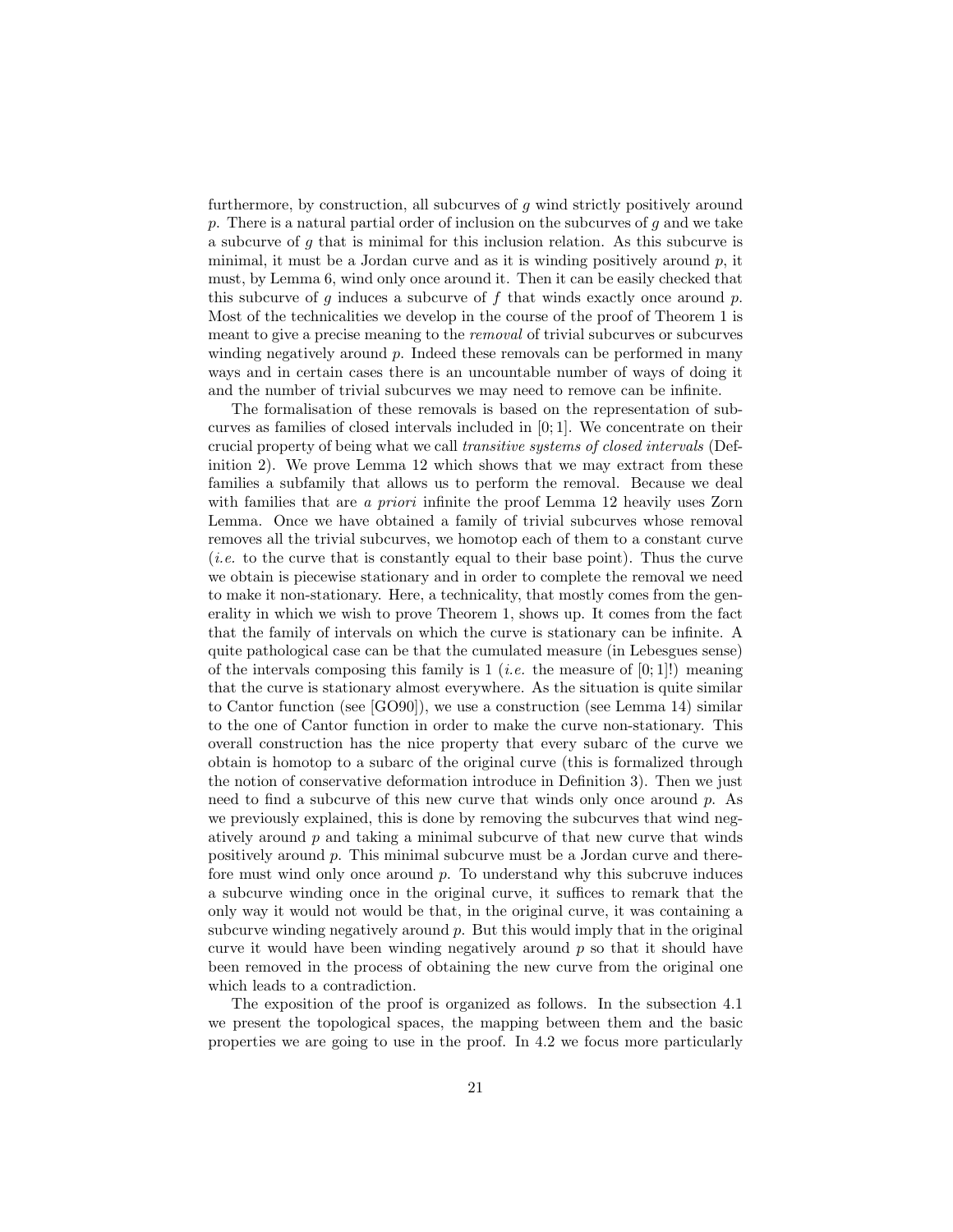on the punctured plane. We explain the relationship between its fundamental group and winding numbers and we give some basic properties about homotopy classes in term of winding numbers. Subsection 4.3 gives the tools that are necessary to proceed to the removal in a curve of its trivial subcurves or of its subcurves that wind negatively around a point. Because we represent subcurves as intervals this subsection mainly deals with properties of families intervals. The subsection 4.4 contains the proof of Lemma 16. And finally, 4.5 gives the proof of Theorem 1.

#### 4.1. Spaces, continuous functions and homomorphisms

We present here the spaces which we are going to use in the proof of Theorem 1. These spaces and their fundamental groups are:

- the plane (we confuse the plane with the field of complex numbers) C whose fundamental group is trivial,
- the punctured plane  $\mathbb{C}_p$  at  $p: \mathbb{C}-\{p\}$  whose fundamental group is isomorphic to Z,
- the twice punctured plane  $\mathbb{C}_{p_1,p_2}$  at  $p_1, p_2: \mathbb{C}-\{p_1, p_2\}$  whose fundamental group is isomorphic to the free group generated by two elements,
- the discretely punctured plane  $\mathbb{C}_{\mathbb{Z}}$ :  $\mathbb{C} \mathbb{Z}$  whose fundamental group is isomorphic to the free group generated by Z.

For any point  $z_1$ ,  $z_2$  and  $z_3$  respectively in  $\mathbb{C}_p$ ,  $\mathbb{C}_{p_1,p_2}$  and  $\mathbb{C}_{\mathbb{Z}}$ , we shall identify  $\pi(z_0, \mathbb{C}_p)$  with  $\mathbb{Z}, \pi(z_1, \mathbb{C}_{p_1,p_2})$  with the free group generated by  $\beta_1$  and  $\beta_2$ , and  $\pi(z_2, \mathbb{C}_\mathbb{Z})$  with the free group generated by the set  $\{\alpha_k \mid k \in \mathbb{Z}\}\.$  Figure 8 shows the closed curves we choose to be the representatives of the homotopy classes corresponding to the generators of the fundamental groups of the topological spaces under consideration.



Figure 8: Representative curves of the classes denoted by the fundamental groups generators

With these conventions, we have the following properties:

- 1. Let  $\iota_k : \mathbb{C}_{\mathbb{Z}} \to \mathbb{C}_k$  (with  $k \in \mathbb{Z}$ ) be the inclusion mapping from  $\mathbb{C}_{\mathbb{Z}}$  to  $\mathbb{C}_k$ . We have that  $\hat{\iota}_k(\alpha_i) = \begin{cases} 1 \text{ when } i = k \\ 0 \text{ otherwise} \end{cases}$ 0 otherwise
- 2. Let  $\rho_k : \mathbb{C}_{p_1, p_2} \to \mathbb{C}_{p_k}$ , with k in  $\{1, 2\}$ , be the inclusion mapping from  $\mathbb{C}_{p_1,p_2}$  to  $\mathbb{C}_{p_k}$ . We have that  $\hat{\rho}_k(\beta_j) = \begin{cases} 1 \text{ when } k = j \\ 0 \text{ otherwise} \end{cases}$ 0 otherwise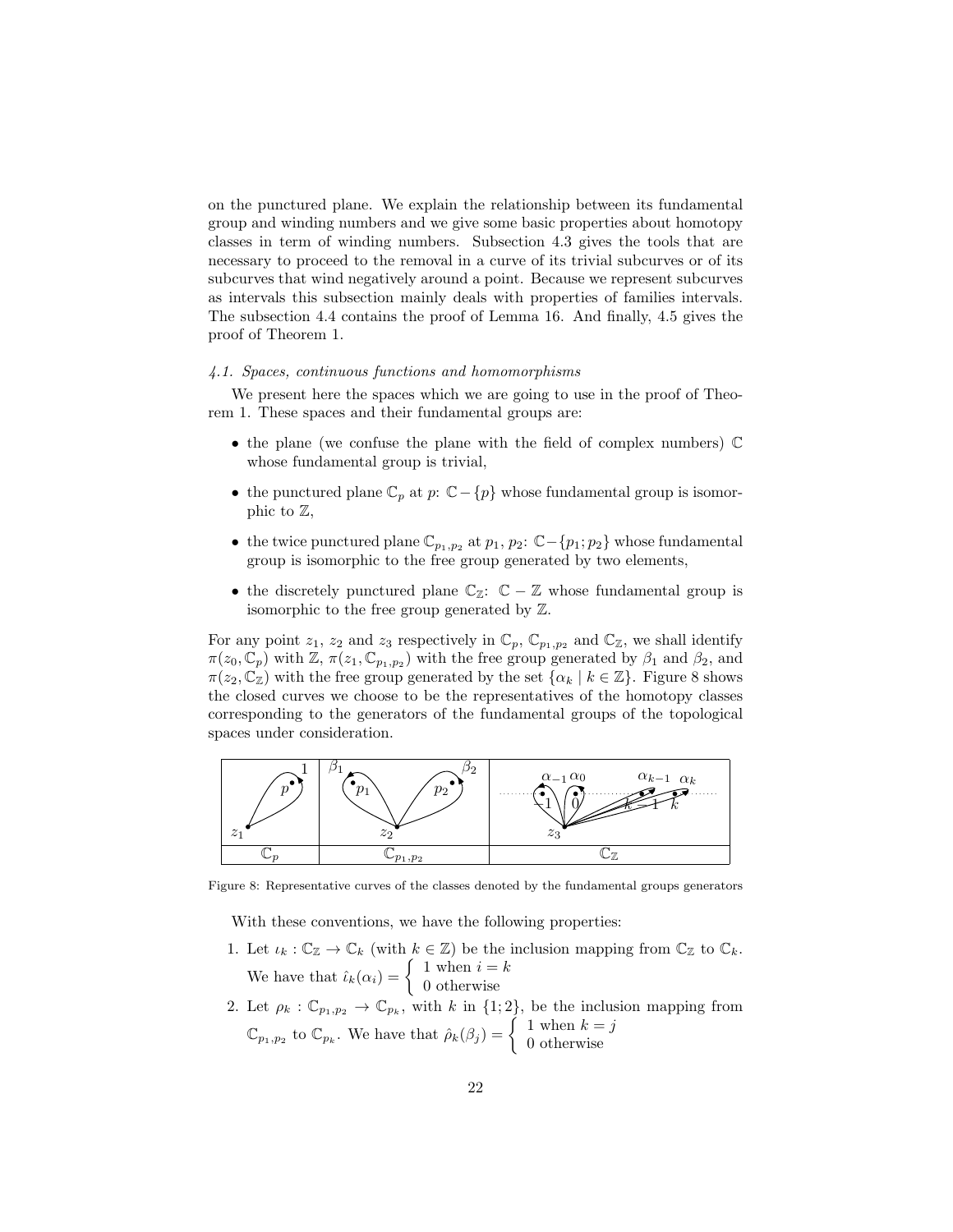- 3. Let  $\exp_p : \left\{ \begin{array}{ccc} \mathbb{C} & \rightarrow & \mathbb{C}_p \\ \sim & \rightarrow & e^{2i} \end{array} \right.$  $\begin{array}{c} \sim \\ z \end{array} \rightarrow \begin{array}{c} \mathbb{C}^{p} \\ e^{2i\pi z} + p \end{array}$ . When f is a curve from A to B we have  $B - A = k$  with  $k \in \mathbb{Z}$  if and only if  $exp_p \circ f$  is a closed curve and,  $\widehat{exp_p}([f]_{\mathbb{C}}) = k.$
- 4. Let  $\exp'_p : \left\{ \begin{array}{ccc} \mathbb{C}_\mathbb{Z} & \to & \mathbb{C}_{0,1} \\ \downarrow & \to & e^{2i\pi \cdot \mathbb{Z}} \end{array} \right.$  $\mathbb{Z} \longrightarrow \mathbb{C}^{0,1}_{2i\pi z}$  We have that  $\widehat{\exp}_{p}'(\alpha_k) = \beta_1^j \beta_2 \beta_1^{-j}$ , where j is the integer part of the real part of  $k - z_3$  ( $z_3$  being the base point we have fixed for  $\mathbb{C}_{\mathbb{Z}}$ ).

The properties numbered 1, 2 and 4 are obtained by computing the homotopy classes of the images obtained respectively with  $\iota_k$ ,  $\rho_k$  and  $\exp'_p$  of the curves that we have chosen as representatives for the various spaces. For the property numbered 3, the *if part* is done similarly to the other properties; it suffices to compute the homotopy class of the image by  $\exp_p$  of the line joining A to B which is obviously k. For the *only if* part, we need to notice that  $\exp_p$  is covering projection (if suffices to remark that for every  $z \in \mathbb{R}$ , exp is an homeomorphism from  $D_z = \{x + iy \mid z \leq x < z + 1 \land y \in \mathbb{R}\}\$  to  $\mathbb{C}_0$ , and use the homotopy lifting property which allows reducing the problem to the computation of the homotopy classes of the circle passing through  $z_1$  (the base point we fixed in  $\mathbb{C}_p$ ) and centered in p, that are simply the lines from z to  $z + 1$  with z in  $\exp_p^{-1}(z_1)$ (notice that  $z + 1$  is also in  $\exp_p^{-1}(z_1)$ ).

## 4.2. Fundamental group of  $\mathbb{C}_p$ , winding number and Jordan curves

In the punctured plane  $\mathbb{C}_p$ , fixing an orientation of the plane<sup>2</sup>, a closed curve f with base point  $A$  is associated a *winding number*  $k$  when, according to the orientation, it winds k times around p. A rigorous definition of the *winding* number, also called the *index*, is given in [AS60].

An easy Theorem (for a proof see [AS60]) that correlates the winding number and homotopy classes of the punctured plane is that two curves in the punctured plane are homotop to each other if and only if they have the same winding number.

**Theorem 3** Given f and g two curves in the punctured plane  $\mathbb{C}_p$  having the same base point, then the two following properties hold:

- 1.  $[f]_{\mathbb{C}_p} = [g]_{\mathbb{C}_p}$  if and only if f and g have the same winding number,
- 2. the winding number of  $f \cdot g$  is the sum of the winding numbers of f and of g.

This Theorem has the consequence that the homotopy classes of the punctured plane can be faithfully represented as the winding number of the curves. In the following we will often use the notion of winding numbers instead of the homotopy classes for closed curves in the punctured plane.

A Jordan curve splits the plane in two disconnected parts, one being bounded and the other being unbounded. The bounded part is called the interior of the

<sup>&</sup>lt;sup>2</sup>In what follows we use the trigonometric or counter-clockwise orientation of the plane.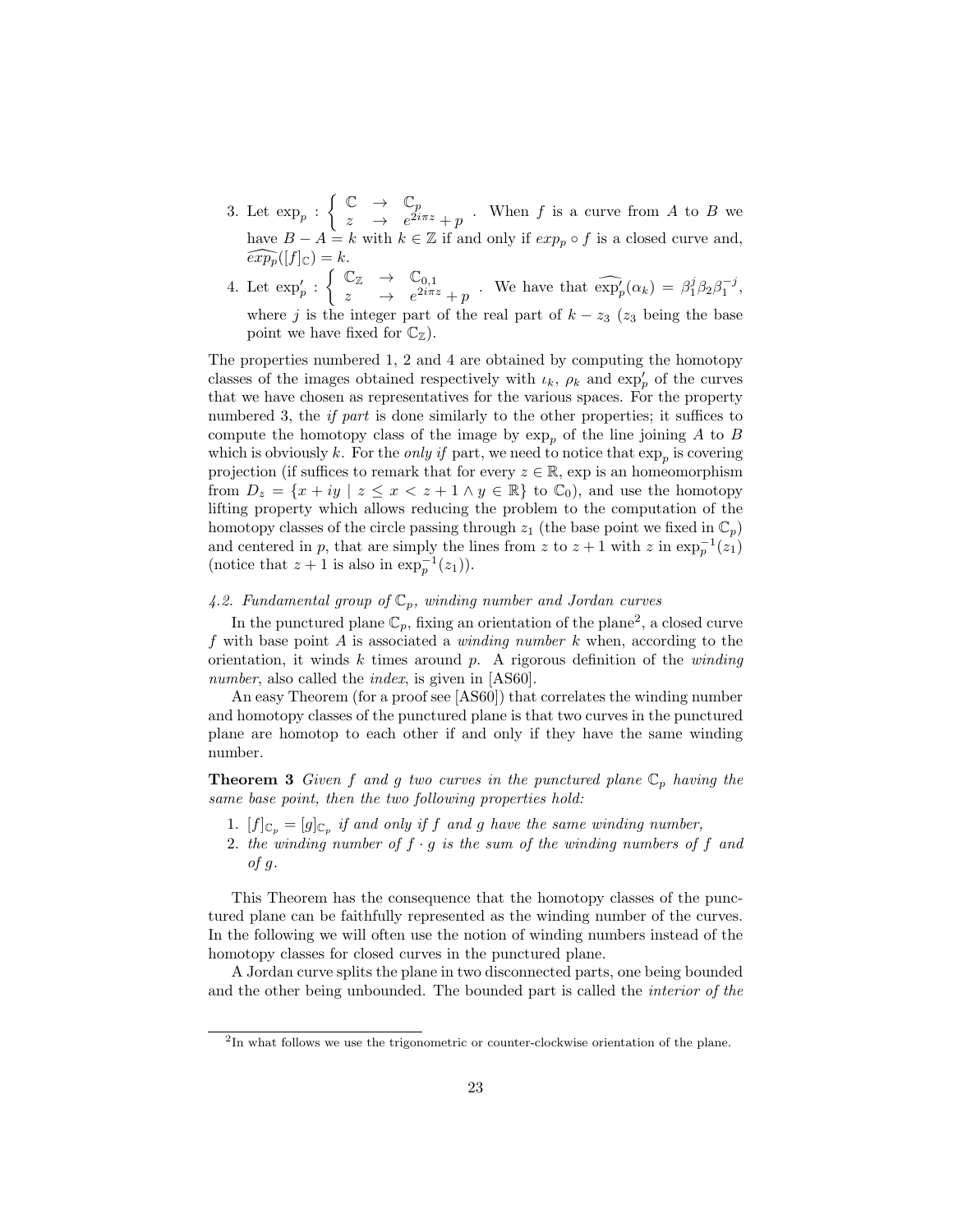curve and the unbounded one is called the exterior of the curve. And the following Lemma is a consequence of the Theorem 10E of [AS60].

**Lemma 6** Given a Jordan curve f of  $\mathbb{C}$ , there is  $k \in \{-1,1\}$  such that for any  $p \text{ of } \mathbb{C}$  we have:

- 1. if p is in the interior of f then  $[f]_{\mathbb{C}_p} = k$
- 2. if p is in the exterior of f then  $[f]_{\mathbb{C}_p} = 0$

The Lemma says that a Jordan curve is winding one time around each points of its interior positively or negatively depending on its orientation and that also it is not winding (or winding zero time) around any points of its exterior.

**Lemma 7** Given a closed curve f in  $\mathbb{C}_p$  then the winding number of f is the same as the winding number of  $f_{|[t;1]} \cdot f_{|[0;t]}$  for every t in [0; 1].

The previous Lemma shows that the winding number of a closed curve in the punctured plane does not depend on the base point.

**Lemma 8** Given a closed curve f in  $\mathbb{C}_p$ , such that  $f_{|[t_1;t_2]}$  is also closed then  $[f]_{\mathbb{C}_p} = [f_{|[0;t_1]} \cdot f_{|[t_2;1]}]_{\mathbb{C}_p} + [f_{|[t_1;t_2]}]_{\mathbb{C}_p}.$ 

*Proof.* From Lemma 7 we have that f has the same winding number as  $f_{|[t_1;1]}$ .  $f_{|[0;t_1]}$  which is homotop to  $f_{|[t_1;t_2]} \cdot f_{|[t_2;1]} \cdot f_{|[0;t_1]}$  and thus  $[f]_{\mathbb{C}_p} = [f_{|[t_1;t_2]}]_{\mathbb{C}_p}$  +  $[f_{|[t_2;1]} \cdot f_{|[0;t_1]}]_{\mathbb{C}_p}$ . But still using Lemma 7 we have obtain that  $[f_{|[t_2;1]}\cdot f_{|[0;t_1]}]_{\mathbb{C}_p}$  $[f_{|[0;t_1]} \cdot f_{|[t_2;1]}]_{\mathbb{C}_p}$  and the result follows.

**Lemma 9** Given a closed curve f in  $\mathbb{C}_p$ , and a finite family of intervals  $\mathcal{C} =$  $\{[t_{1,1}; t_{2,1}]; \ldots; [t_{1,n}; t_{2,n}]\}\$  such that  $t_{2,k} < t_{1,k+1}$  and  $f_{|[t_{1,k};t_{2,k}]}\$  is also a closed curve, then  $[f]_{\mathbb{C}_p} = [f_{|[0;t_{1,1}]} \cdot \ldots \cdot f_{|[t_{2,k};t_{1,k+1}]} \cdot \overline{f_{|[t_{2,n};1]}]_{\mathbb{C}_p}} + \sum_{k=1}^{n} [f_{|[t_{1,k};t_{2,k}]}]_{\mathbb{C}_p}.$ 

Proof. This is obtained by a simple inductive use of Lemma 8.

$$
\Box
$$

4.3. On sets of closed subsets of  $[0;1]$ 

This section is devoted to some rather technical matter which aims at studying the distribution of subcurves of a given curves. As subcurves are represented a restriction of arcs/curves to closed intervals of  $[0, 1]$ , this is the reason why it boils down to the study of properties of sets of closed subsets of [0; 1]. This part of our proof would not be necessary, in the context of only proving the Theorem 1 for curves of the form  $\mathcal{C}(w)$  with w in  $O_2$ .

**Lemma 10** If C is a set of pairwise disjoint non-trivial closed intervals of  $[0;1]$ then, C is countable.

*Proof.* Because the intervals  $\mathcal C$  are pairwise disjoint and included in [0; 1], there are finitely many of them with a length greater than  $\frac{1}{n}$  for every n in  $\mathbb{N} - \{0\}$ . Furthermore, because none of them is trivial, for each  $C$  in  $C$ , there is  $n$  in  $N$ such that the length of C is greater than  $\frac{1}{n}$ , from which we can infer that C is countable.  $\Box$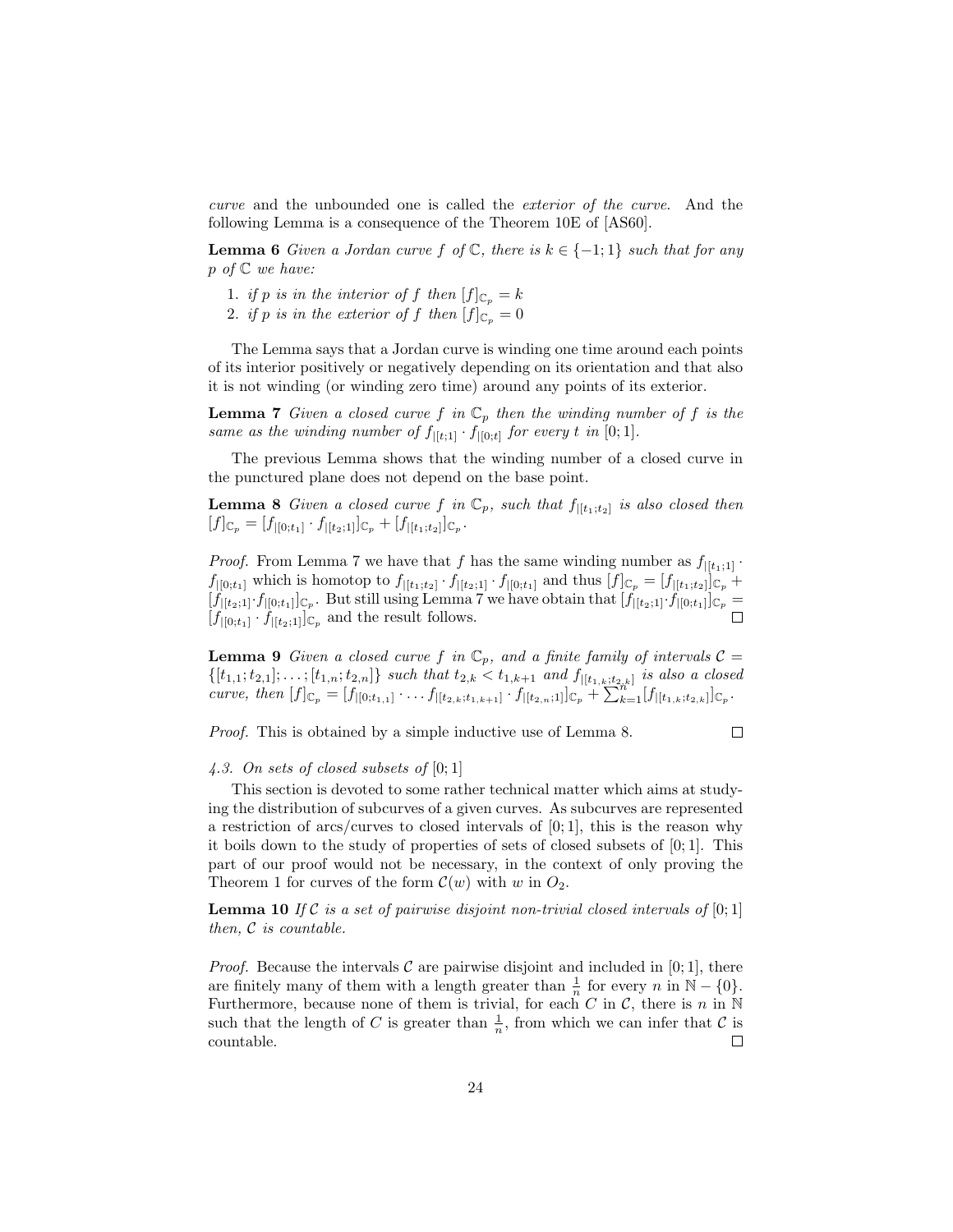**Definition 1.** Given a totally ordered set K,  $(C_k)_{k \in K}$  is an increasing (resp. decreasing) chain of closed intervals of [0;1], if, for  $k_1$  and  $k_2$  in  $K$ ,  $k_1 < k_2$ implies  $C_{k_1} \subseteq C_{k_2}$   $(C_{k_2} \subseteq C_{k_1})$ . The *limit* of  $(C_k)_{k \in K}$  is the smallest closed interval of [0; 1] that contains  $\bigcup_{k \in K} C_k$  (resp. is  $\bigcap_{k \in K} C_k$ ).

**Lemma 11** Given a totally ordered set K,  $(C_k)_{k\in K}$  an increasing chain of closed intervals of  $[0;1]$  and  $J$  a subset of  $[0;1]$  such that for every  $k$  in  $K$ ,  $C_k \cap J = \emptyset$ , if  $C = [a; b]$  is the limit of  $(C_k)_{k \in K}$  then  $C_k \cap J$  is included in  $\{a;b\}.$ 

**Definition 2.** A *transitive system of closed intervals of* [0;1],  $C$ , is a set of non-trivial closed intervals of [0; 1] such that:

- 1. if  $C_1 \cap C_2 = \{a\}$  for some a in [0; 1],  $C_1 \cup C_2$  is in  $\mathcal{C}$ ,
- 2. for any increasing chain in  $C$ , its limit is in  $C$ .

**Lemma 12** Given, C, a transitive system of non-trivial closed intervals of  $[0; 1]$ , there is a countable subset  $C'$  of  $C$  satisfying the following properties:

- 1. the elements of  $C'$  are pairwise disjoint,
- 2. for any C in C there is C' in C' such that  $C \cap C' \neq \emptyset$ , and if  $C' \subseteq C$  then  $C' = C$ .

*Proof.* Given  $\mathcal D$  a subset of C we say that  $\mathcal D$  verifies the property  $\mathcal P$  (which we write  $P(D)$  if:

- 1. the elements of  $D$  are pairwise disjoint,
- 2. for C in C either for every  $D \in \mathcal{D}$ ,  $C \cap D = \emptyset$ , or there is D in D such that  $C \cap D \neq \emptyset$  and if  $D \subseteq C$  then  $D = C$ .

Because,  $\mathcal C$  is a transitive system of closed intervals, each of its increasing chain has an upper bound in  $\mathcal{C}$ . This has the consequence, by Zorn Lemma, that there is a M in C such that M is maximal for the inclusion in C. Thus the set  $\{M\}$ satisfies the property  $\mathcal{P}$ : the first condition is trivially fulfilled because  $\{M\}$  is a singleton set and the second condition is a consequence of the maximality of M. This shows that there are subsets of  $\mathcal C$  satisfying  $\mathcal P$ .

Let G be a totally ordered set, and  $(\mathcal{D}_g)_{g \in G}$  be an increasing chain of subsets of C that satisfy P. We are going to see that  $\mathcal{D} = \bigcup_{g \in G} \mathcal{D}_g$  is a subset of C that satisfies P. Let's suppose that there are  $D_1$  and  $D_2$  in  $D$  such that  $D_1 \cap D_2 \neq \emptyset$ , then let  $g_1$  and  $g_2$  in G be such that  $D_1 \in \mathcal{D}_{g_1}$  and  $D_2$  is in  $\mathcal{D}_{g_2}$ . If g is the maximum value in G between  $g_1$  and  $g_2$ , then, because the chain  $(\mathcal{D}_g)_{g \in G}$  is increasing, we have that both  $D_1$  and  $D_2$  are in  $\mathcal{D}_g$ , and as  $\mathcal{P}(\mathcal{D}_g)$  holds, we have that  $D_1 = D_2$ . Let C in C be such that there is D in D such that  $C \cap D \neq \emptyset$ . We let g in G be such that  $D \in \mathcal{D}_g$ , since  $\mathcal{P}(\mathcal{D}_g)$  and  $C \cap D \neq \emptyset$ , there is D' in  $\mathcal{D}_g$  such that  $D' \cap C \neq \emptyset$  and if  $D' \subseteq C$  then  $D' = C$ . As  $D'$  is in  $\mathcal{D}_g$ , and thus in  $\mathcal{D}$ , this completes the proof that  $\mathcal{P}(\mathcal{D})$  holds. Thus any increasing chains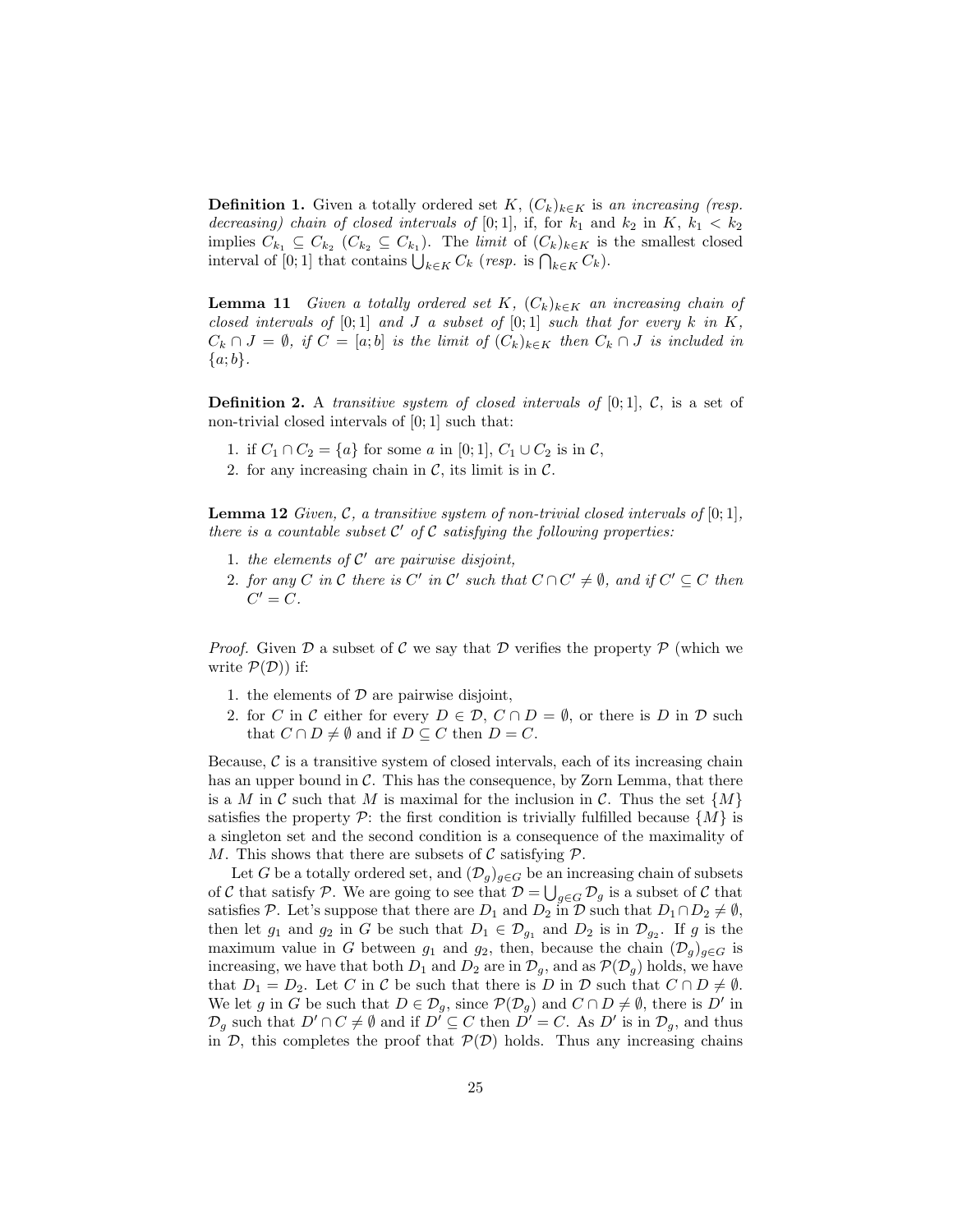of subsets of  $\mathcal C$  satisfying  $\mathcal P$  has an upper bound that satisfies  $\mathcal P$ . Using Zorn Lemma, we let  $\mathcal{C}'$  be a maximal subset of  $\mathcal C$  satisfying  $\mathcal P$ .

We are now going to prove that the family  $\mathcal{C}'$  satisfies the conditions required by the Lemma. The first condition is verified simply because,  $\mathcal C$  verifies  $\mathcal P$ . In order to verify the second condition, it suffices to show that for any  $C$  in  $\mathcal{C}$ , there is C' in C' such that  $C \cap C' \neq \emptyset$ . We proceed by contradiction, let's assume that there is C in C such that for any C' in  $\mathcal{C}', C \cap C' = \emptyset$ . We say that an element D of C has property  $Q$  when:

- 1.  $C \subseteq D$ ,
- 2. for every  $C'$  in  $C', D \cap C' = \emptyset$

In case any increasing chain of intervals of  $\mathcal C$  verifying  $\mathcal Q$  has an upper bound, Zorn Lemma gives an interval  $D$  that is maximum for the inclusion and that satisfies Q. We let  $\mathcal{D} = \mathcal{C}' \cup \{D\}$  and we verify that  $\mathcal{P}(\mathcal{D})$  contradicting the maximality of  $\mathcal{C}'$ . Indeed, by construction the intervals of  $\mathcal D$  are pairwise disjoint, and let E in C be such that such that  $E \cap \bigcup_{F \in \mathcal{D}} F \neq \emptyset$ . In case there is F is in C' such that  $F \cap E \neq \emptyset$ , because C' verifies  $\overline{P}$ , we have the existence of F' in C' such that  $E \cap F' \neq \emptyset$  and  $E \subseteq F'$  implies  $F' = E$ . In case for each C' in C',  $E \cap C' = \emptyset$ , as  $E \cap \bigcup_{F \in \mathcal{D}} F \neq \emptyset$ , we must have  $D \cap E \neq \emptyset$  and if  $D \subseteq E$ , then E verifies Q and the maximality of D implies  $E = D$ .

In case there is an increasing chain of intervals of  $\mathcal C$  verifying  $\mathcal Q$  which does not have an upper bound satisfying  $\mathcal{Q}$ , we let  $E = [a, b]$  be its limit (with  $a \leq b$ ). Because E does not satisfy Q, we must have  $E \cap \bigcup_{C' \in \mathcal{C}'} C' \neq \emptyset$  and by Lemma 11  $E \cap \bigcup_{C' \in \mathcal{C}'} C' \subseteq \{a; b\}$ . Thus, given C' in C', if  $C' \cap E \neq \emptyset$ , then we must have  $C' = [c, a]$  with  $0 \le c \le a$  or  $C' = [b, c]$  with  $b \le c \le 1$ . We let D be the union of  $E$  with the intervals of  $\mathcal{C}'$  that  $E$  intersects; with the previous remark and the fact that  $\mathcal C$  is a transitive system of closed interval,  $D$  is in  $\mathcal C$ . By construction of D, if, for some C' in C,  $D \cap C' \neq \emptyset$ , then  $C' \subseteq D$ . But, as C is included in  $D$  and as  $C$  cannot be included in  $C'$ , we have that for every  $C'$ in  $\mathcal{C}', C' \cap D \neq \emptyset$  implies that  $C' \subseteq D$  and  $C' \neq D$ . This contradicts the fact that  $\mathcal{C}'$  satisfies  $\mathcal{P}$ .

In any case we have seen that the supposition that there is a  $C$  in  $C$  such that  $C \cap \bigcup_{C' \in \mathcal{C}'} C = \emptyset$  leads to a contradiction. This finally shows that  $\mathcal{C}'$  is a subset of  $\tilde{\mathcal{C}}$  satisfying the required conditions (the countability of  $\mathcal{C}'$  is just a consequence of Lemma 10).  $\Box$ 

## **Lemma 13** Given an arc f in  $\mathbb{C}_p$ , we let:

- 1.  $Z_f$  be the set of closed intervals  $[t_1;t_2] \subseteq [0;1]$  such that  $t_1 < t_2$ ,  $f(t_1) =$  $f(t_2)$  and  $[f_{|[t_1;t_2]}]_{\mathbb{C}_p} = 0,$
- 2. N<sub>f</sub> be the set of closed intervals  $[t_1;t_2] \subseteq [0;1]$  such that  $f(t_1) = f(t_2)$ ,  $[f_{|[t_1;t_2]}]_{\mathbb{C}_p} < 0,$
- 3.  $P_f$  be the set of closed intervals  $[t_1;t_2] \subseteq [0;1]$  such that  $f(t_1) = f(t_2)$ ,  $[f_{|[t_1;t_2]}]_{\mathbb{C}_p} > 0.$
- $Z_f$ ,  $N_f$  and  $P_f$  are transitive systems of closed intervals.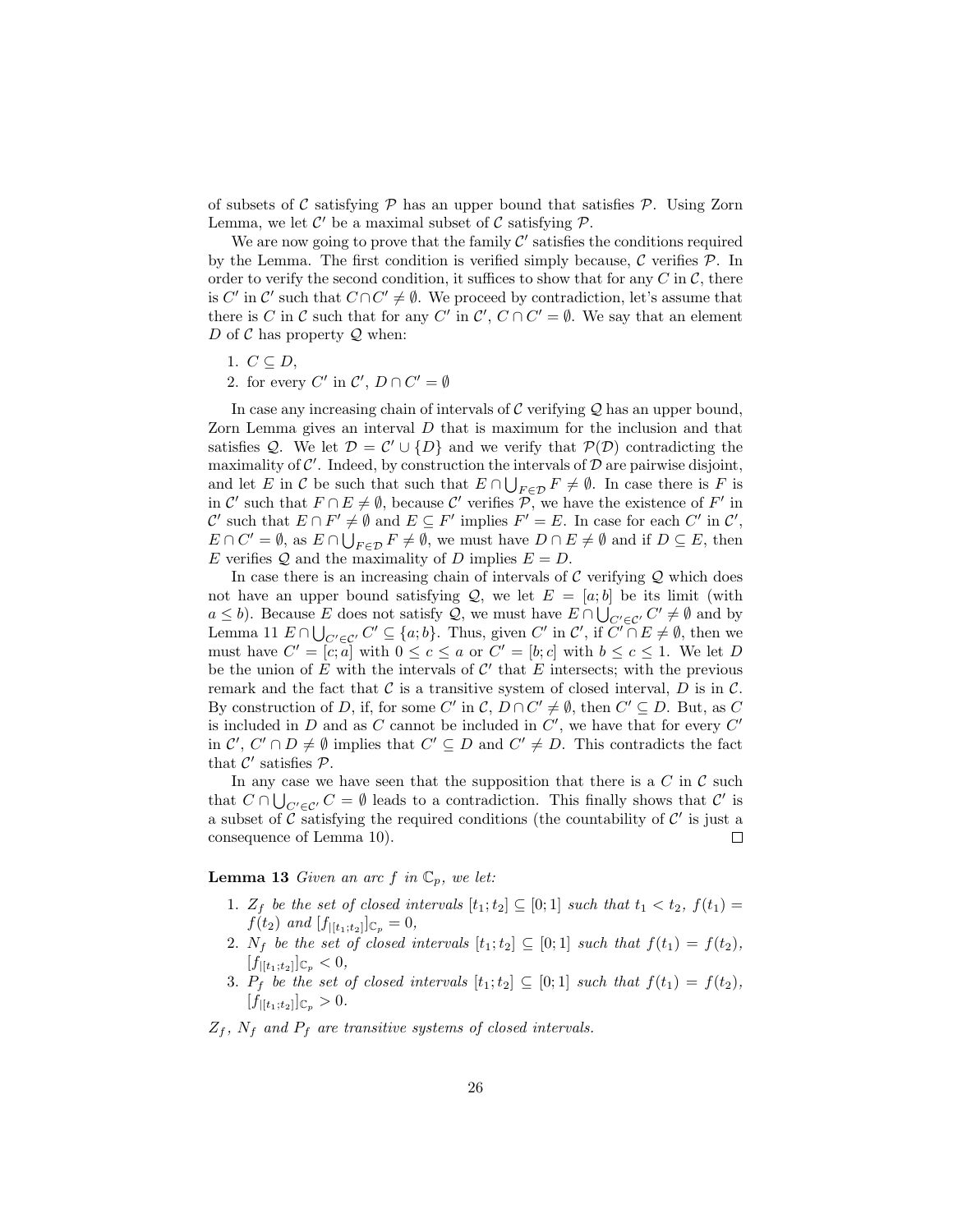*Proof.* We are only going to show that  $Z_f$  is a transitive system of closed intervals,, the proofs concerning  $N_f$  and  $P_f$  are essentially the same.

By definition,  $Z_f$  contains no trivial intervals.

If  $[t_1;t_2]$  and  $[t_2;t_3]$  with  $t_1 < t_2 < t_3$  are in  $Z_f$  then  $[f_{|[t_1;t_3]}]_{\mathbb{C}_p} = [f_{|[t_1;t_2]}]_{\mathbb{C}_p} +$  $[f_{|[t_2;t_3]}]_{\mathbb{C}_p} = 0$  which implies that  $[t_1;t_3]$  is also in  $Z_f$ .

We finally show that the limit of any increasing chain of  $Z_f$  is in  $Z_f$ . Given such a chain  $([t_{1,k};t_{2,k}])_{k\in K}$  where K is a totally ordered set and  $t_{1,k} < t_{2,k}$ . Thus, the sequences  $(t_{1,k})_{k\in K}$  and  $(t_{2,k})_{k\in K}$  are respectively decreasing and bounded below by 0, and increasing and bounded above by 1, we define  $t_1$ as  $\inf((t_{1,k})_{k\in K})$  and  $t_2$  as  $\sup((t_{2,k})_{k\in K})$  so that the limit of  $([t_{1,k};t_{2,k}])_{k\in K}$ is  $[t_1;t_2]$ . We have seen (section 4.1) that  $\exp_p : \mathbb{C} \to \mathbb{C}_p$  that we define as  $\exp_p(z) = \exp(z) + p$  is a covering projection so that for every arc g in C,  $[\exp_p \circ g]_{\mathbb{C}_p} = 0$  iff  $g(0) = g(1)$ . We let g be a path of  $\mathbb{C}$  such that  $f = \exp_p \circ g$ . Given k in K, since  $[f_{|[t_1,k;t_2,k]}]_{\mathbb{C}_p} = 0$ , we have that  $g(t_{1,k}) = g(t_{2,k})$ . So if we let  $\varphi(x,y) = g(x) - g(y), \varphi$  is a continuous function from [0; 1]<sup>2</sup> to  $\mathbb C$  and as for all k we have  $\varphi(t_{1,k}, t_{2,k}) = 0$ , the continuity of  $\varphi$  implies that  $\varphi(t_1, t_2) = 0$ . Therefore  $g(t_1) = g(t_2)$  and  $[f_{|[t_1;t_2]}]_{\mathbb{C}_p} = 0$  which implies that  $[t_1;t_2]$  is in  $\Box$  $Z_f$ .

**Lemma 14** Given a set of pairwise disjoint non-trivial closed intervals of  $[0, 1]$ , C, such that  $\bigcup_{C \in \mathcal{C}} C \neq [0; 1]$ , there is a continuous and increasing function,  $\varphi$ , from  $[0;1]$  to  $[0;\overline{1}]$  such that:

- 1.  $\varphi(0) = 0$  and  $\varphi(1) = 1$ ,
- 2.  $\varphi$  is constant on each C in C
- 3. if  $\varphi$  is constant on an open interval U then there is C in C such that  $U \subseteq C$ .

*Proof.* From Lemma 10, C is countable. The case where C is finite is easy, it suffices to define  $\varphi$  as a piecewise linear function that is constant on each interval  $C_i$ . In that case the fact that  $\bigcup_{C \in \mathcal{C}} C \neq [0; 1]$  allows satisfying the constraint that  $\varphi(0) = 0$  and  $\varphi(1) = 1$ , because  $\bigcup_{C \in \mathcal{C}} C \neq [0; 1]$ .

So in case  $\mathcal C$  is infinite, because it is countable, we can index its elements with natural numbers and obtain a family of non-trivial closed intervals  $(C_n)_{n\in\mathbb{N}}$ such that C in C if and only if there is a unique n in N verifying  $C = C_n$ . Our construction is similar to the one of the Cantor function (see [GO90]). We shall define a family of open intervals  $(I_w)_{w \in L}$  where L is a subset of  $\{0, 1\}^*$ . Let  $k_1$  and  $k_2$  be such that  $C_{k_1} = [0; a]$  for some a in  $[0; 1]$  and  $C_{k_2} = [b; 1]$  and let  $F_1 = C_{k_1}$  and  $F_2 = C_{k_2}$ . In case there is no such  $k_1$  we let  $F_1 = [0,0]$  and similarly if there is no such  $k_2$  we let  $F_2 = [1; 1]$ . We then let  $I_{\epsilon} = [0; 1] - (F_1 \cup F_2)$ , notice that  $I_{\epsilon}$  cannot be empty because,  $\bigcup_{j\in J} C_j \neq [0; 1]$ . If  $I_w$  is defined, let  $k_w$  be the smallest element of N such that  $C_{k_w}$  is included in  $I_w$ , if such a  $k_w$ does not exist then for all  $v \in \{0,1\}^+$ , wv is not in L; but if such a  $k_w$  exists then w0 and w1 are in L and if  $I_w = (a_{I_w}; b_{I_w})$  and  $C_{k_w} = [a_{k_w}; b_{k_w}]$ , then  $I_{w0} = (a_{I_w}; a_{k_w})$  and  $I_{w1} = (b_{k_w}; b_{I_w})$ . Note that  $I_{w0} \cup I_{w1} = I_w - C_k$ , that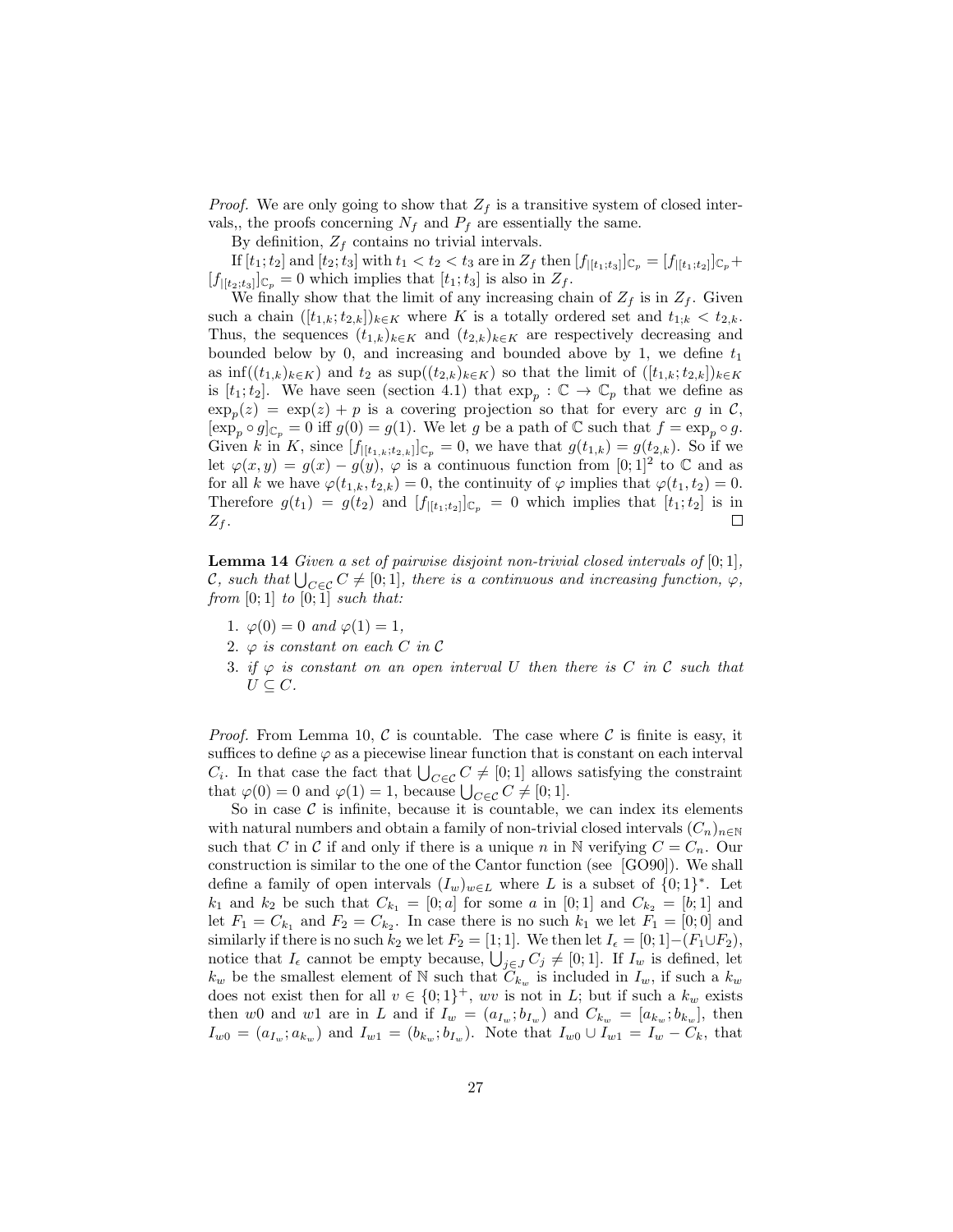whenever w is in  $L$ , all the left factors of w are in  $L$  and that w0 is in  $L$  if and only if is w1 is in L. A simple induction gives that if w and wv are in L then  $I_{wv} \subseteq I_w$  and that the inclusion is strict when v is not the empty string. Similarly, we obtain that if  $w_1$  and  $w_2$  are both in L and that neither  $w_1$  is a left factor of  $w_2$  nor  $w_2$  is a left factor of  $w_1$  then  $I_{w_1} \cap I_{w_2} = \emptyset$ . Finally note that for each n in N (provided  $n \neq k_1$  and  $n \neq k_2$  in case either  $k_1$  or  $k_2$  exist), there is w such that  $k_w = n$ .

We are now going to define a sequence of sets  $(U_n)_{n\in\mathbb{N}}$  such that  $\bigcap_{n\in\mathbb{N}} U_n =$  $[0;1] - \bigcup_{n \in \mathbb{N}} C_n$ . Given n in N, we define  $L_n$  to be the set of strings in L which have length n. We then inductively  $(U_n)_{n\in\mathbb{N}}$  by  $U_0 = [0,1]$  and  $U_{n+1} =$  $U_n-\bigcup_{w\in L_n}C_{k_w}$ . Thus  $U_{n+1}\subseteq U_n$  and it is quite easy to prove that  $\bigcap_{n\in\mathbb{N}}U_n=$  $[0;1]-\bigcup_{n\in\mathbb{N}}C_n.$ 

Finally we define  $(\varphi_n)_{n\in\mathbb{N}}$  to be a sequence of piecewise linear increasing and continuous functions from [0; 1] to [0; 1]. More precisely  $\varphi_n$  is linear and strictly increasing on each connected component of  $U_n$  (*i.e.* on each  $I_w$  such that  $w \in L_n$ ) and constant on  $[0;1] - U_n$ . We let  $\varphi_0$  be the piecewise linear function that is constant outside  $U_0$  and such that  $\varphi_0(0) = 0$  and  $\varphi_1(1) = 1$ . The function  $\varphi_{n+1}$  is the function that is equal to  $\varphi_n$  on  $[0;1] - \bigcup_{w \in L'_n} I_w$  and for every w in  $L'_n$  we define the restriction of  $\varphi_{n+1}$  to  $[a_{I_w}; b_{I_w}]$  as follows (see figure 9):

- 1. on  $[a_{I_w}; a_{k_w}], \varphi_{n+1}$  is the linear function such that  $\varphi_{n+1}(a_{I_w}) = \varphi_n(a_{I_w})$ and  $\varphi_{n+1}(a_{k_w}) = \frac{\varphi_n(a_{I_w}) + \varphi_n(b_{I_w})}{2}$
- 2. on  $[a_{k_w}; b_{k_w}]$ ,  $\varphi_{n+1}$  is the function constantly equal to  $\frac{\varphi_n(a_{I_w}) + \varphi_n(b_{I_w})}{2}$ ,
- 3. on  $[b_{k_w}; b_{I_w}]$ ,  $\varphi_{n+1}$  is the linear function such that  $\varphi_{n+1}(b_{I_w}) = \varphi_n(b_{I_w})$ and  $\varphi_{n+1}(b_{k_w}) = \frac{\varphi_n(a_{I_w}) + \varphi_n(b_{I_w})}{2}$

A simple induction on n shows that  $\varphi_n$  has the expected properties and that for each  $w \in L$  such that  $|w| = n$ , then  $\varphi_n(b_{I_w}) - \varphi_n(a_{I_w}) = 2^{-n}$  which implies that  $\sup_{t \in [0,1]} (|\varphi_{n+1}(t) - \varphi_n(t)|) \leq 2^{-n-1}$  (see figure 9).

Thus the sequence of continuous functions  $(\varphi_n)_{n\in\mathbb{N}}$  is uniformly convergent and we let  $\varphi$  be the continuous function that is the limit of this sequence. Since for all n in N,  $\varphi_n$  is an increasing function from [0; 1] to [0; 1] such that  $\varphi_n(0) = 0$ and  $\varphi_n(1) = 1$  and that is constant exactly on the interval  $C_{k_w}$  with w in  $L_n$ , and since  $\bigcup_{n\in\mathbb{N}}$  =  $\bigcup_{w\in L_n} C_{k_w} = \bigcup_{n\in\mathbb{N}} C_n$  we have that  $\varphi$ , is an increasing continuous function from  $[0;1]$  to  $[0;1]$  that is constant exactly on the intervals of the family  $(C_n)_{n\in\mathbb{N}}$  and such that  $\varphi(0)=0$  and  $\varphi(1)=1$ , which is precisely what we were expecting.  $\Box$ 

## 4.4. Subcurves of curves in  $\mathbb{C}_p$

In this section, we prove the a technical Lemma that contains most of the difficulties of the proof of Theorem 1.

Before proving the Lemma, we need to prove a technical property that generalizes to arcs in the plane the Corollary 1. This generalization is not trivial at all, since the developments of section 4.3 have been made mostly on the purpose proving it. But before generalizing the result, we first need to extend the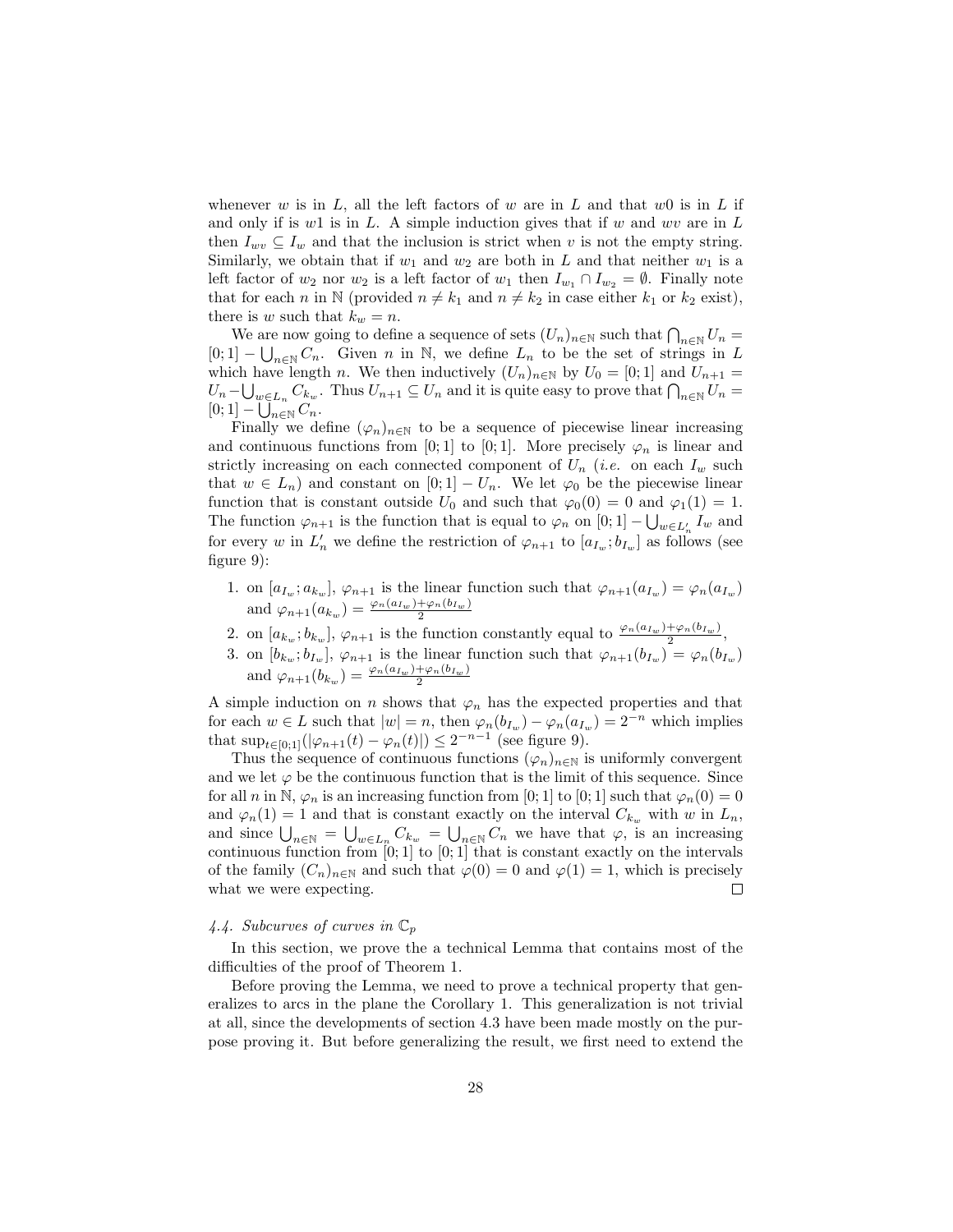

Figure 9: Given  $w \in L'_n$ , the graphs of  $\varphi_n$  and  $\varphi_{n+1}$  on  $I_w$ 

notion of simplification for words to arcs by introducing the notion conservative homotopy or conservative deformation.

**Definition 3.** An homotopy  $H$  that transforms  $f$  into  $g$  in a space  $X$  is said *conservative* when for every  $t_1$ ,  $t_2$  in [0; 1] such that there is  $t'_1$  and  $t'_2$  in [0; 1] such that  $g_{|[t_1;t_2]} \approx_X f_{|[t'_1;t'_2]}$ . Then, g is said to be a *conservative deformation of f*, which we write  $g \prec_X f$ 

Obviously if  $f_3 \prec_X f_2$  and  $f_2 \prec_X f_1$  then  $f_1$  then  $f_3 \prec_X f_1$ . The relation  $\prec_X$  is a partial order inside homotopy classes.

We now prove the generalization of Corollary 1 for arcs.

**Lemma 15** Given a non-trivial arc f, there is an arc g such that  $g \prec_X f$  and g has no trivial subcurve.

*Proof.* The proof is done in two steps. We first homotop  $f$  so that we obtain an arc h with the property that  $h \prec_X f$  and whenever  $h_{|[t_1;t_2]}$  is a trivial subcurve of h, then h is constant on  $[t_1;t_2]$ . We then construct an arc g from h using a conservative homotopy that removes the interval where  $h$  is stationary.

From Lemma 13 we have that  $Z_f$  is a transitive system of closed intervals, Lemma 12 implies that there is a family  $(C_j)_{j\in J}$  such that:

- 1. *J* is countable and for every  $j \in J$ ,  $C_j \in Z_f$ ,
- 2. given  $j_1$  and  $j_2$  in  $J$ ,  $C_{j_1} \cap C_{j_2} \neq \emptyset$  iff  $j_1 = j_2$ ,
- 3. for every C in  $Z_f$ , there is j in J such that  $C \cap C_j \neq \emptyset$  and  $C_j \subseteq C$  implies  $C_j = C$ ,
- 4.  $\bigcup_{j\in J} C_j \neq [0; 1]$  (because f is non-trivial).

Given j in J, since  $[f_{|C_j}]_{C_p} = 0$ ,  $f_{|C_j}$  can be homotoped to a trivial curve  $f'_{j}$  such that  $f'_{j}(t) = f_{|C_{j}}(0)$  for all t in [0; 1]. We write  $H_{j}(s)(t)$  an homotopy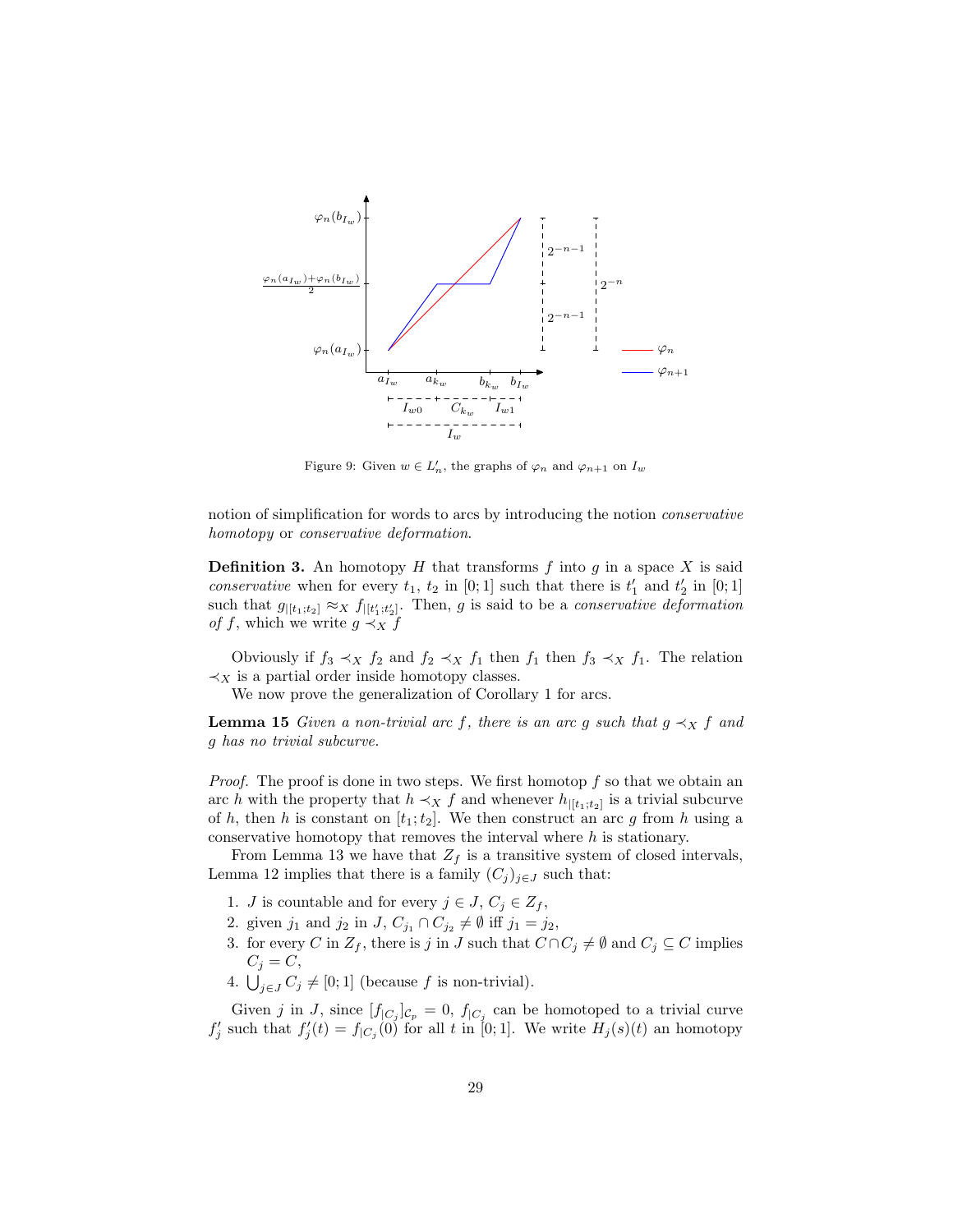transforming  $f_{|C_j}$  into  $f'_j$ . As the family  $(C_j)_{j\in J}$  is made of pairwise disjoint intervals, we may define  $H$  as the following homotopy:

$$
H(s)(t) = \begin{cases} H_j(s)(\frac{t-t_1}{t_2-t_1}) \text{ if } t \in C_j = [t_1; t_2] \text{ with } j \in J\\ f(t) \text{ otherwise} \end{cases}
$$

We let  $h(t) = H(1)(t)$ . We first check that h is a conservative deformation of f, *i.e.* for any  $t_1$  and  $t_2$  from [0; 1] such that  $t_1 \le t_2$ , then there are  $t'_1$  and  $t'_2$ in [0; 1] such that  $t'_1 \leq t'_2$  and  $h_{|[t_1;t_2]} \approx_{\mathcal{C}_p} f_{|[t'_1;t'_2]}$ . We let in case  $t_1$  is in  $C_{j_1}$  for some  $j_1$  in J we let  $t'_1 = \inf\{t \mid t \in C_{j_1}\}\$  and otherwise  $t'_1 = t_1$ . Similarly, in case  $t_2$  is in  $C_{j_2}$  for some  $j_2$  in J we let  $t'_2 = \sup\{t \mid t \in C_{j_2}\}\$  and otherwise  $t'_2 = t_2$ . Remark that in any cases,  $[t_1; t_2] \subseteq [t'_1; t'_2]$ , that if for some j in J, we have  $C_j \cap [t'_1;t'_2] \neq \emptyset$ , we have  $C_j \subseteq [t'_1;t'_2]$ , and also that  $h_{|[t'_1;t_1]}$  and  $h_{|[t_2;t'_2]}$  are both trivial curves. This implies that  $h_{|[t_1;t_2]} \approx_{\mathbb{C}_p} h_{|[t'_1;t_1]} \cdot h_{|[t_1;t_2]} \cdot h_{|[t_2;t'_2]} \approx_{\mathbb{C}_p} h_{|[t'_1;t'_2]}$ and as  $H(s)_{|[t'_1;t'_2]}$  is an homotopy that transforms  $f_{|[t'_1;t'_2]}$  into  $h_{|[t'_1;t'_2]}$  we obtain that  $h_{|[t_1;t_2]} \approx_{\mathbb{C}_p} f_{|[t'_1;t'_2]}$ . If furthermore we have  $[h_{|[t_1;t_2]}]_{\mathbb{C}_p} = 0$ , then we must have  $[f_{|[t_1',t_2']}]_{\mathbb{C}_p} = 0$  and therefore, there is j in J such that  $C_j \cap [t_1';t_2'] \neq \emptyset$ . But we have seen that  $C_j$  must be a subset of  $[t'_1; t'_2]$  which implies that  $[t'_1; t'_2] = C_j$ and  $[t_1;t_2] \subseteq C_j$ . Thus,  $[h_{|[t_1;t_2]}]_{\mathbb{C}_p} = 0$  and  $t_1 \neq t_2$  if and only if  $[t_1;t_2] \subseteq$  $\bigcup_{j\in J} C_j$ .

We write  $x \sim y$  when h is constant on the interval [x; y]. The relation  $\sim$  is an equivalence relation on [0; 1] and we write  $\tilde{x}$  for the equivalence class of x. From what we have just seen above, it is obvious that the classes of  $\sim$  that are not singleton sets are precisely the intervals of the family  $(C_j)_{j\in J}$ .

Lemma 14 implies the existence of a continuous and increasing function,  $\varphi$ , from  $[0; 1]$  to  $[0; 1]$  such that:

- 1.  $\varphi(0) = 0$  and  $\varphi(1) = 1$ ,
- 2.  $\varphi$  is constant on each  $C_j$  for every j in J
- 3. if  $\varphi$  is constant on an open interval U then there is j in J such that  $U \subseteq C_i$ .

Then the function  $\psi$  from [0; 1]/ $\sim$  to [0; 1] such that  $\psi(\tilde{t}) = \varphi(t)$  defines a homeomorphism between  $[0, 1] / \sim$  (equipped with the quotient topology) and [0; 1]. The definition of  $\psi$  implies that

$$
\psi^{-1}(\varphi(t)) = \tilde{t} \tag{3}
$$

If we let h' be the continuous function from  $[0;1] / \sim$  to X such that  $h'(\tilde{t}) = h(t)$ , we then define g to be  $h' \circ \psi^{-1}$ . The definition of h and identity (3) imply

$$
g(\varphi(t)) = h'(\psi^{-1}(\varphi(t))) = h(t)
$$
\n<sup>(4)</sup>

We first show  $g$  is a conservative deformation of  $h$ . For this we are going to prove that for each  $t_1$  and  $t_2$  in [0; 1] such that  $t_1 \le t_2$ , there is  $t'_1$  and  $t'_2$  in [0; 1] with  $t'_1 \leq t'_2$  such that  $g_{[t_1;t_2]} \approx_{\mathbb{C}_p} h_{|[t'_1;t'_2]}$ . Indeed, let  $t'_1$  and  $t'_2$  be such that  $\varphi(t'_1) = t_1$  and  $\varphi(t'_2) = t_2$  (such  $t'_1$  and  $t'_2$  exist since  $\varphi$  is a surjection). Using (4) we have that  $g(t_1) = g(\varphi(t'_1)) = h(t'_1)$  and  $g(t_2) = g(\varphi(t'_2)) = h(t'_2)$ , so let

$$
G(s,t) = g(s((1-t)t_1 + tt_2) + (1-s)(\varphi((1-t)t_1' + tt_2'))
$$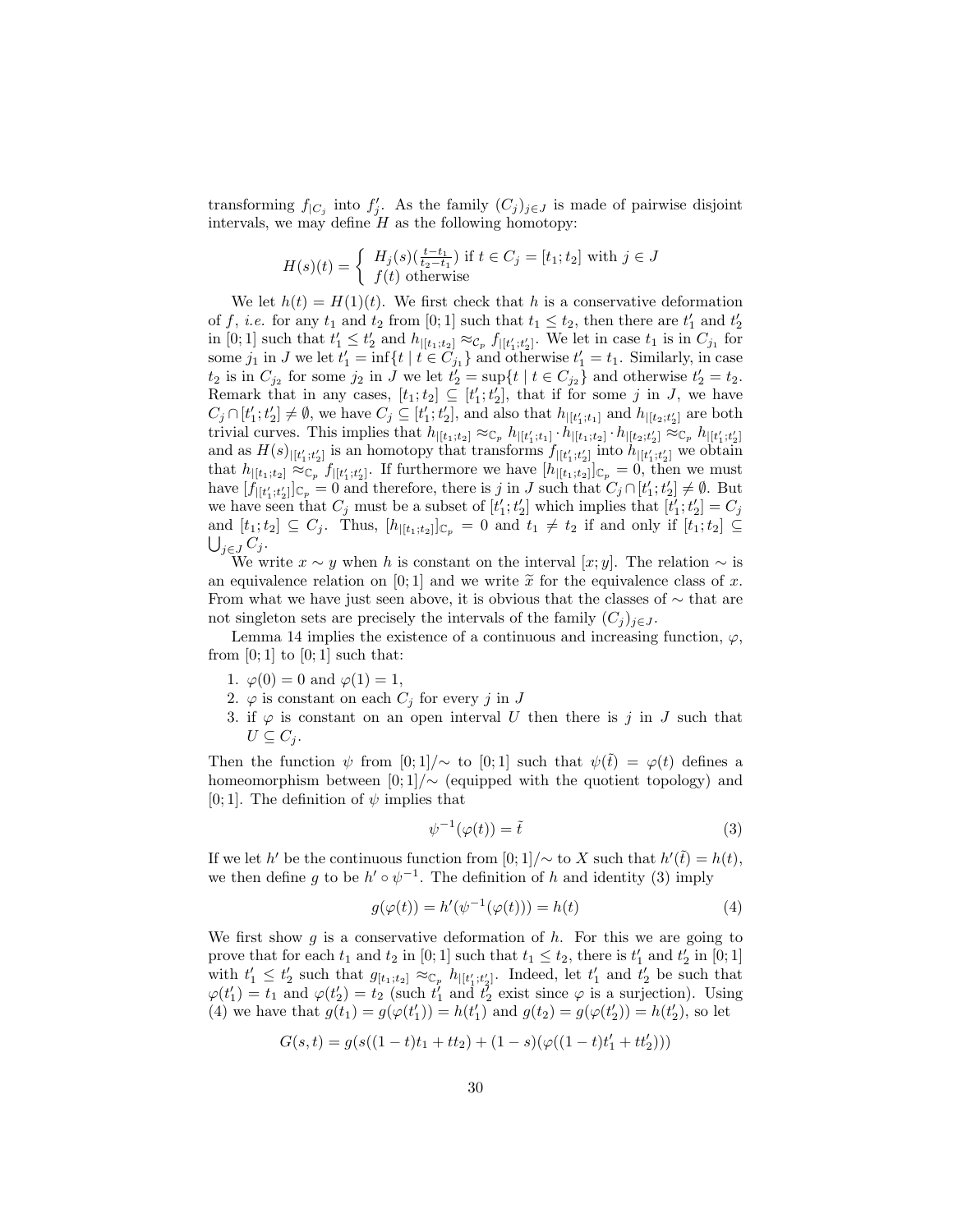G is obviously continuous and we have:

$$
G(s,0) = g(st_1 + (1-s)\varphi(t'_1)) = g(st_1 + (1-s)t_1) = g(t_1)
$$
\n(5)

and

$$
G(s, 1) = g(st_2 + (1 - s)\varphi(t'_2)) = g(st_2 + (1 - s)t_2) = g(t_2)
$$
(6)

and, using (4) again,

$$
G(0,t) = g(\varphi(tt_1' + (1-t)t_2')) = h(tt_1' + (1-t)t_2') = h_{|[t_1',t_2']} \tag{7}
$$

and

$$
G(1,t) = g(tt_1 + (1-t)t_2) = g_{|[t_1;t_2]}
$$
\n(8)

The identities (5), (6), (7) and (8) show that  $h_{|[t'_1;t'_2]} \approx_{\mathbb{C}_p} g_{|[t_1;t_2]}$  which finally implies that  $g$  is a conservative deformation of  $h$ .

It remains to check that g that if  $g(t_1) = g(t_2)$  and  $[g_{|[t_1;t_2]}]_{\mathbb{C}_p} = 0$ , then  $t_1 = t_2$ . Given such  $t_1$  and  $t_2$ , let  $t'_1$  and  $t'_2$  be such that  $\varphi(t'_1) = t_1$  and  $\varphi(t_2') = t_2$ . We have seen above that in such a case  $g_{|[t_1;t_2]} \approx_{\mathbb{C}_p} h_{|[t_1';t_2']}$  which implies that  $[h_{|[t_1',t_2']}]_{\mathbb{C}_p} = 0$  and that h is constant on  $[t_1';t_2']$  which implies that  $t'_1 \sim t'_2$  and  $t'_1 = t'_2$ . But,  $t_1 = \varphi(t'_1)$  and  $t_2 = \varphi(t'_2)$  so that, with (3),  $\psi^{-1}(t_1) = \psi^{-1}(\varphi(t'_1)) = t'_1 = t'_2 = \psi^{-1}(\varphi(t'_2)) = \psi^{-1}(t_2)$  which finally gives  $t_1 = t_2$  because  $\psi$  is a homeomorphism. This implies that g has no trivial subcurve.  $\Box$ 

The following Lemma plays a key role in the proof of Theorem 1. It can be interpreted as a kind of intermediate value Theorem for arcs in the plane. Indeed, as it says that when a closed curve f is doing k turns, with  $k > 1$ , around around p in the punctured plane  $\mathbb{C}_p$ , then there is a subcurve of f that is doing exactly one turn around p in  $\mathbb{C}_p$ . As the mapping  $\varphi$  from  $\mathbb{C}$  to  $\mathbb{C}_p$  such that  $\varphi(z) = e^{2i\pi z/v} + p$  is a covering projection, using the unique path-lifting property, we have that  $f$  can be seen as the image of a unique (modulo the choice of  $g(0)$  in  $\varphi^{-1}(f(0))$  curve g such that  $g(1) - g(0) = kv$ . What is implied by the Lemma is that there is a subarc h of g such that  $h(1)-h(0) = v$ . However, it is not the case that for every natural number  $l \leq k$  there is a subarc  $h_l$  of g such that  $h_l(1) - h_l(0) = \ell v$ . For a word w in  $\{a; \overline{a}; b; \overline{b}\}$ , this Lemma, together with Fact 2 implies that if  $\varphi(w) = kz$  with k in N – {0}, then there is a u, a factor of w, such that  $\varphi(u) = z$ .

**Lemma 16** Given a closed curve f in  $\mathbb{C}_p$  whose winding number is k such that  $k > 1$  (resp.  $k < -1$ ), then there is  $t_1, t_2$  in [0;1] such that,  $t_1 < t_2$ ,  $[t_1;t_2] \subsetneq [0;1]$ , and  $f_{|[t_1;t_2]}$  is a closed curve whose winding number is 1 (resp. −1).

*Proof.* We will only study the case where  $k > 1$ , the case where  $k < -1$  being symmetric.

From Lemma 15 we have g such that  $g \prec_{\mathbb{C}_p} f$  and g contains no trivial subcurves. Recall that  $N_g$  is the set  $\{[t_1;t_2] \mid [g_{|[t_1;t_2]}]_{|\mathbb{C}_p} < 0\}$ ; Lemmas 13 and 12 imply that there is a countable subset N of  $N_g$  which is a transitive system of closed intervals such that: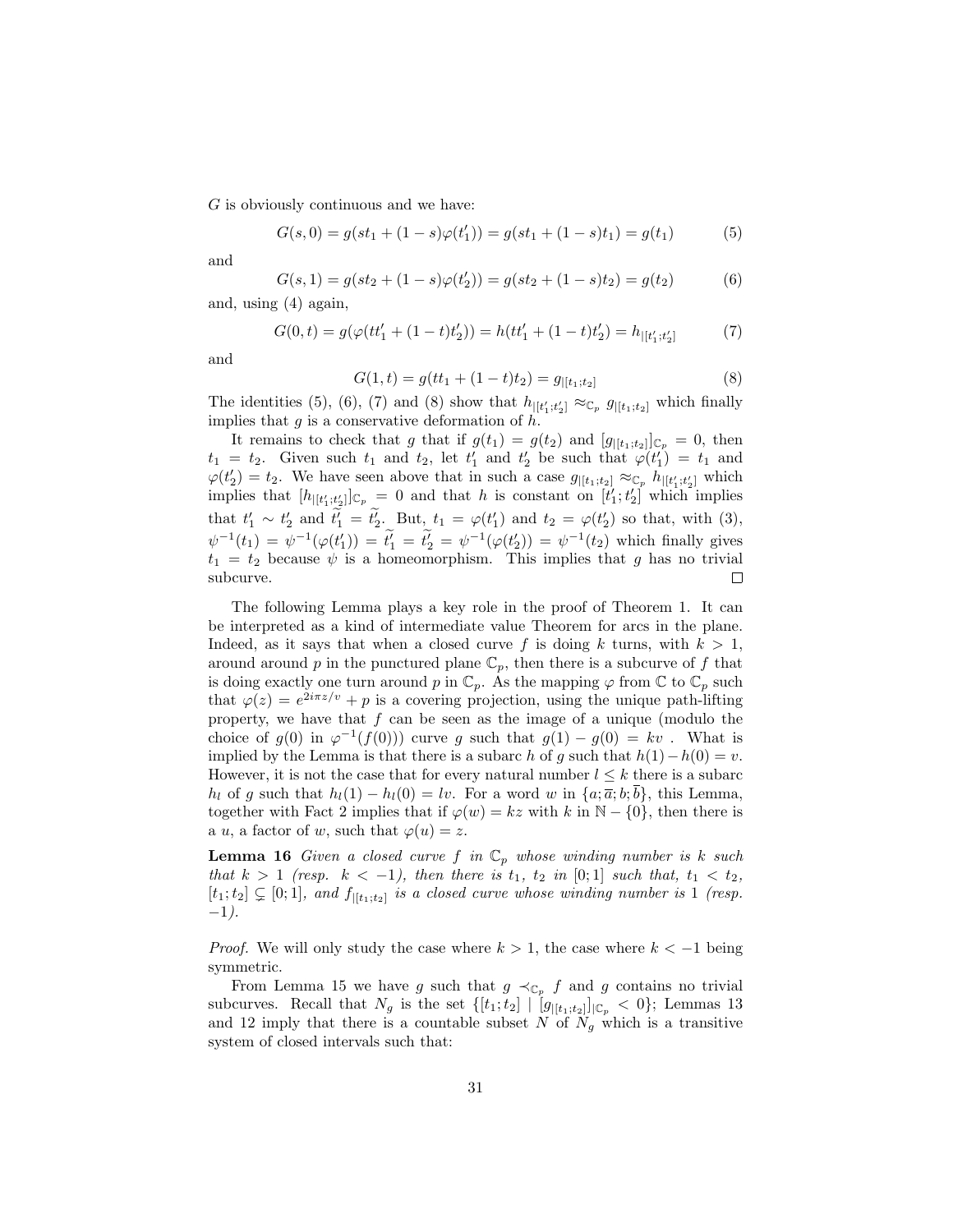- 1. the elements of  $N$  are pairwise disjoint,
- 2. for every C in  $N_g$  there is D in N such that,  $C \cap D \neq \emptyset$  and  $D \subseteq C$  implies  $C = D$ .

By uniform continuity of g, it is easy to see that there is  $\rho$  such that every  $[t_1;t_2]$ in  $\mathcal{N}_g$  is such that  $t_2 - t_1 > \rho$ . This implies that N is finite. If N is equal to  $\{[t_{1,1};t_{2,1}];\ldots; [t_{1,n};t_{2,n}]\}\$  with  $t_{1,k} < t_{2,k} < t_{1,k+1}$  for  $0 < k < n$ , then using Lemma 9 we get that

$$
[g]_{\mathbb{C}_p} = [g_{|[0;t_{1,1}]} \cdot \ldots \cdot g_{|[t_{2,n};1]}]_{\mathbb{C}_p} + \sum_{k=1}^n [g_{|[t_{1,k};t_{2,k}]}]_{\mathbb{C}_p}
$$

If we let  $g' = g_{|[0;t_{1,1}]} \cdot \ldots \cdot g_{|[t_{2,n};1]}$  since for every k,  $[g_{|[t_{1,k};t_{2,k}]}]_{\mathbb{C}_p} < 0$ , we get that the winding number of  $[g']_{\mathbb{C}_p} \geq [g]_{\mathbb{C}_p} > 0$ . Thus, from Lemma 6, the set  $\mathcal{I}_{g'} = \{ [t_1; t_2] \mid t_1 \neq t_2 \land g'(t_1) = g'(t_2) \}$  cannot be empty. But, from the construction of g', we have that  $Z_{g'} = \emptyset$  and that  $N_{g'} = \emptyset$ . Thus for every  $[t_1; t_2]$ in  $\mathcal{I}_{g'}$  we have that  $[g'_{|[t_1;t_2]}]_{\mathbb{C}_p} > 0$ . One can easily see that every decreasing chain (for the inclusion) in  $\mathcal{I}_{g'}$  has a lower bound in  $\mathcal{I}_{g'}$ , thus, with Zorn Lemma, we can take a minimal element  $[t_1;t_2]$  in  $\mathcal{I}_{g'}$ . From the minimality of  $[t_1;t_2]$  we get that  $g'_{|[t_1;t_2]}$  is a Jordan curve, and since  $[g'_{|[t_1;t_2]}]_{\mathbb{C}_p} > 0$ , Lemma 6 we must have  $[g'_{|[t_1;t_2]}]_{\mathbb{C}_p} = 1$ . But as  $g' = g_{|[0;t_1;1]} \cdot \ldots \cdot g_{|[t_2,n;1]}$  either  $g'_{|[t_1;t_2]}$  is equal to  $g_{|[u_1;u_2]}$  with  $[u_1;u_2]$  included in  $[t_{2,k-1};t_{1,k}]$  for k in  $[n+1]$  and in such a case we have proved the Lemma, or there is  $k_1$  and  $k_2$  in  $[n+1]$ , such that  $k_1 < k_2$  and for some  $u_1$  in  $[t_{2,k_1-1}; t_{1,k_1}]$  and some  $u_2$  in  $[t_{2,k_2-1}, t_{1,k_2}]$  we have  $g'_{|[t_1;t_2]} \approx_{\mathbb{C}_p} g_{|[u_1;t_1,k_2]} \cdot \ldots \cdot g_{|[t_{2,t_2-1};u_2]}$  but we have that:

$$
[g_{|[u_1;u_2]}]_{\mathbb{C}_p} = [g'_{|[t_1;t_2]}]_{\mathbb{C}_p} + \sum_{[k_1 \le k \le k_2} [g_{|[t_{1,k};t_{2,k}]}]_{\mathbb{C}_p}
$$
  

$$
= 1 + \sum_{k_1 \le k \le k_2} [g_{|[t_{1,k};t_{2,k}]}]_{\mathbb{C}_p}
$$
  

$$
\le 0
$$

which contradicts the fact that  $\mathcal{Z}_{g'} \cup \mathcal{N}_{g'}$  is empty. This then implies that  $[g_{|[u_1;u_2]}]_{{\mathbb C}_p} = 1$ . And since g is a conservative deformation of f, the conclusion follows.  $\Box$ 

A corollary of this Lemma is the following.

**Corollary 3.** If f is a closed curve in  $\mathbb{C}_p$  whose winding number is 1 (resp. -1) and f is not simple then there are  $t_1, t_2 \in [0; 1]$  such that,  $t_1 < t_2$ ,  $[t_1; t_2] \subsetneq [0; 1]$ and  $f_{|[t_1;t_2]}$  has winding number 0 or 1 (resp. -1).

*Proof.* Let  $t_1$  and  $t_2$  be such that  $t_1 < t_2$ ,  $[t_1;t_2] \subsetneq [0;1]$  and  $f(t_1) = f(t_2)$  $(t_1$  and  $t_2$  exist since f is supposed not to be simple), then  $f_{|[t_1;t_2]|}$  is a curve that has k as winding number. If  $k = 0$  then the conclusion is obvious. If  $k > 0$  then we can conclude using the previous Lemma. If  $k < 0$  then thanks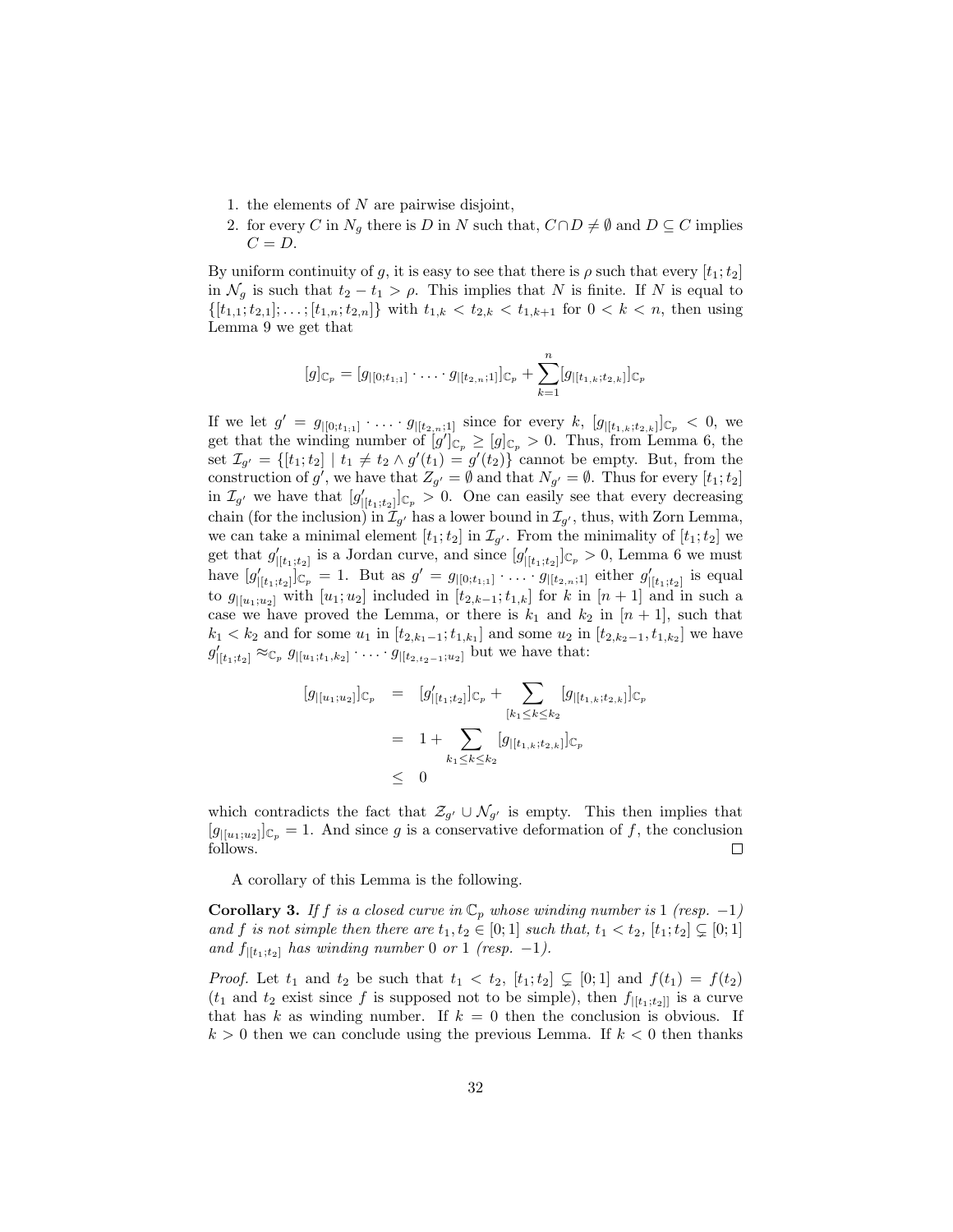to the previous Lemma, we have the existence of  $u_1$  and  $u_2$  in  $[t_1;t_2]$  such that  $u_1 < u_2$  and  $f_{|[u_1;u_2]}$  has winding number -1. Then we can see that  $f = f_{|[0;u_1]} \cdot f_{|[u_1;u_2]} \cdot f_{|[u_2;1]}$ . By hypothesis, we have that

$$
\begin{array}{rcl}\n[f]_{\mathbb{C}_p} & = & [f_{|[0;u_1]} \cdot f_{|[u_1;u_2]} \cdot f_{|[u_2;1]}]_{\mathbb{C}_p} \\
& = & [f_{|[0;u_1]}]_{\mathbb{C}_p} + [f_{|[u_1;u_2]}]_{\mathbb{C}_p} + [f_{|[u_2;1]}]_{\mathbb{C}_p} \\
& = & 1\n\end{array}
$$

but  $h = f_{|[0,u_1]} \cdot f_{|[u_2,1]}$  is a closed curve and, since  $[f_{|[u_1,u_2]}]_{\mathbb{C}_p} = -1$ , we have  $[h]_{\mathbb{C}_p} = 2$ . This means, using the previous Lemma, that there is  $v_1, v_2$  in [0; 1] such that  $v_1 < v_2$  and  $h_{|[v_1,v_2]}$  has winding number 1. There are three cases (*c.f.* figure 10):

- 1.  $h \approx_{\mathbb{C}_p} f_{|[0;v_1']} \cdot f_{|[v_1',v_2']} \cdot f_{|[v_2',u_1]} \cdot f_{|[u_2;1]}$  with  $h_{|[v_1;v_2]]} \approx_{\mathbb{C}_p} f_{|[v_1',v_2']}$  and the conclusion follows easily,
- 2.  $h \approx_{\mathbb{C}_p} f_{|[0;u_1]} \cdot f_{|[u_2;v'_1]} \cdot f_{|[v'_1;v'_2]} \cdot f_{|[v'_2;1]}$  with  $h_{|[v_1;v_2]} \approx_{\mathbb{C}_p} f_{|[v'_1;v'_2]}$  and, here again the conclusion follows easily,
- 3.  $h \approx_{\mathbb{C}_p} f_{|[0;v_1']} \cdot f_{|[v_1',u_1]} \cdot f_{|[u_2;v_2']} \cdot f_{|[v_2',1]}$  with  $h_{|[v_1;v_2]]} \approx_{\mathbb{C}_p} f_{|[v_1',u_1]} \cdot f_{|[v_2',u_2']}$ but in that case we have

$$
\begin{array}{rcl}\n[f_{|[v_1';v_2']}]_{\mathbb{C}_p} & = & [f_{|[v_1';u_1]} \cdot f_{|[u_1;u_2]} \cdot f_{|[u_2;v_2']}]_{\mathbb{C}_p} \\
 & = & [f_{|[v_1';u_1]} \cdot f_{|[u_2;v_2']}]_{\mathbb{C}_p} + [f_{|[u_1;u_2]}]_{\mathbb{C}_p} \\
 & = & [h_{|[v_1;v_2]}]_{\mathbb{C}_p} + [f_{|[u_1;u_2]}]_{\mathbb{C}_p} \\
 & = & 0\n\end{array}
$$



 $f_{|[0;u_1]}, f_{|[u_1;u_2]}$  and  $f_{|[u_2;1]}$  are respectively drawn in red, green and blue.

Figure 10: Prototypical examples of the cases of Corollary 3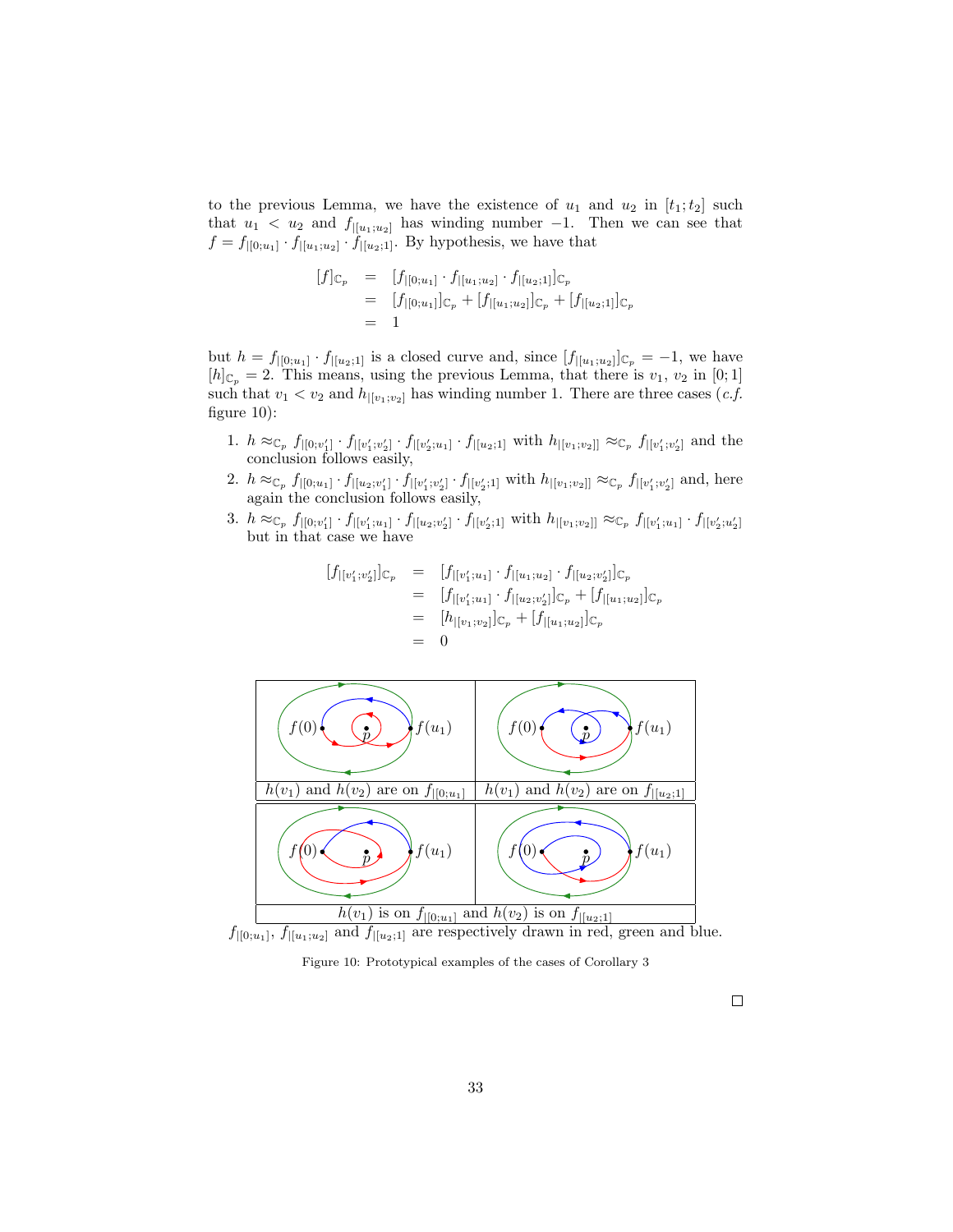## 4.5. The proof of Theorem 1

This gives us a Theorem that characterizes the arcs that go from a point A to a point B such that  $B - A = 1$  (resp. -1) and that do not go through C and D different from A and B so that  $D - C = 1$ .

Theorem 4 The following statements are equivalent:

- 1. f is a simple arc of the plane from a point A to a point B such that  $B - A = 1$  (resp. -1) and there is not  $t_1$ ,  $t_2$  such that  $t_1 < t_2$ ,  $[t_1; t_2] \subseteq$ [0; 1] and  $f(t_2) - f(t_1) = 1$  (resp.  $f(t_2) - f(t_1) = -1$ ).
- 2. exp ∘ f is a Jordan curve in  $\mathbb{C}_0$  whose winding number is 1 (resp. -1).

*Proof.* We only treat the case where  $B-A=1$ , the other case being symmetric.

Let q be the curve  $\exp \circ f$ . Clearly q must have winding number 1, and, from Corollary 3, there are  $v_1$  and  $v_2$  such that  $v_1 < v_2$ ,  $[v_1; v_2] \subsetneq [0; 1]$  and  $g(v_1) = g(v_2)$  if and only if it there are  $t_1$  and  $t_2$  such that  $t_1 < t_2, \, [t_1;t_2] \subsetneq [0;1]$ and  $g_{|[t_1;t_2]}$  has 0 or 1 as winding number. In case  $g_{|[t_1;t_2]}$  has winding number 0 then  $f(t_1) = f(t_2)$  and f is not simple. In case  $g_{|[t_1;t_2]}$  has winding number 1,  $f(t_2) - f(t_1) = 1$ . Thus if g is not simple, f is either not simple or there are  $t_1$ and  $t_2$  such that  $t_1 < t_2$ ,  $[t_1; t_2] \subsetneq [0; 1]$  and  $f(t_2) - f(t_1) = 1$ .

Conversely, if f is not simple or if there are  $t_1$  and  $t_2$  such that  $t_1 < t_2$ ,  $[t_1;t_2] \subsetneq [0;1]$  and  $f(t_2) - f(t_1) = 1$  then clearly g cannot be simple.  $\Box$ 

In what follows  $\rho_1$  is the inclusion mapping from  $\mathbb{C}_{0,1}$  into  $\mathbb{C}_0$  while  $\rho_2$  is the inclusion mapping from  $\mathcal{C}_{0,1}$  into  $\mathcal{C}_1$ .

**Theorem 5** If f is a Jordan curve in  $\mathbb{C}_{\mathbb{Z}}$  if there are k elements of  $\mathbb{Z}$  in the interior of f then the winding number of  $\rho_2 \circ e \circ f$  is either k or  $-k$ .

*Proof.* If w is a word on  $\{\alpha_k, \alpha_k^{-1} | k \in \mathbb{Z}\}^*$  representing  $[f]_{\mathbb{C}_\mathbb{Z}}$ , then

$$
\widehat{\rho}_2(\widehat{\exp'}([f]_{\mathbb{C}_{\mathbb{Z}}})) = \sum_{k \in \mathbb{Z}} |w|_{\alpha_k} - |w|_{\alpha_k^{-1}}
$$

where  $|w|_{\alpha_k^{\epsilon}}$  is the number of occurrences in w of  $\alpha_k^{\epsilon}$ . We also have that  $\widehat{\iota}_{k}([f]_{\mathbb{C}_{\mathbb{Z}}}) = \widehat{\iota}_{k}(w) = |w|_{\alpha_{k}} - |w|_{\alpha_{k-1}^{-1}}.$  But

in  $\mathbb{C}_k$ . Then, from Lemma 6, we have that either for every k,  $\hat{\iota}_k([f]_{P_z})$ belongs to  $\{0;1\}$  or for every  $k$ ,  $\hat{\iota}_k([f]_{\mathbb{C}_Z})$  belongs to  $\{-1;0\}$ . In the first case, we know that the winding numbers of  $f$  around each element of  $\mathbb Z$  in the interior of f is 1 which implies that  $\hat{\rho}_2(\exp^{\gamma}([f]_{\mathbb{C}_Z})) = k$ . In the second case we similarly get that  $\hat{\rho}_2(\widehat{\exp}^{\prime}([f]_{\mathbb{C}_{\mathbb{Z}}})) = -k.$  $\Box$ 

The previous Theorem immediately implies the following corollary.

**Corollary 4.** If f is a Jordan curve in  $\mathbb{C}_{\mathbb{Z}}$  so that 0 and 1 are in the interior of f then  $\rho_2 \circ e \circ f$  is k has a winding number that is either greater or equal to 2 or lower or equal to  $-2$ .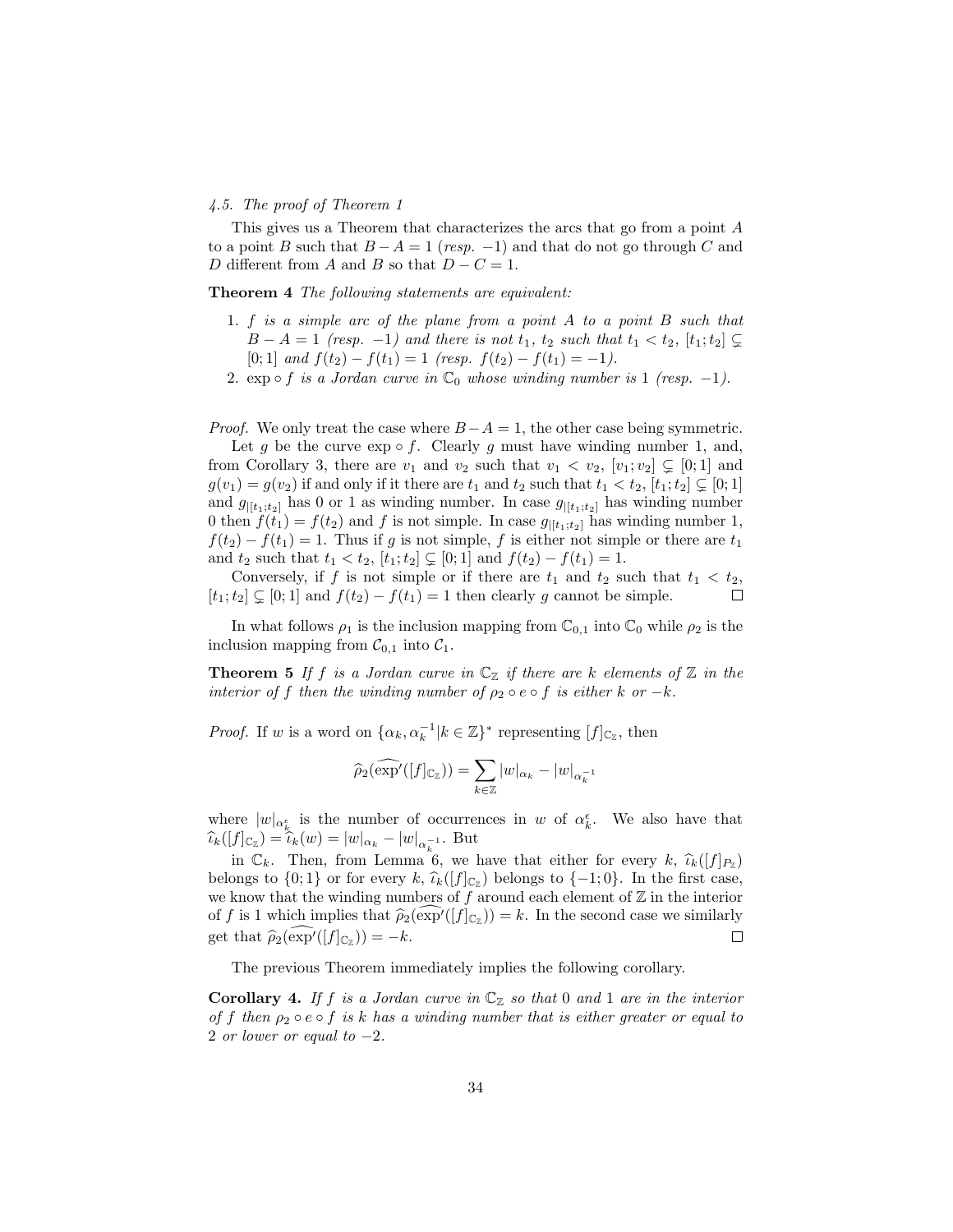Theorem 4 and Corollary 4 are enough to prove Theorem 1.

**Theorem 1** If f is a Jordan curve of  $\mathbb C$  such that  $f(0) = A$  and  $f(t) = D$  for some t in  $(0; 1)$  and there are two points A' and D' in the interior of f such that  $D - A = D' - A'$ , then there is  $t_1$  and  $t_2$  such that  $t_1 < t_2$  and one of the following property holds:

- 1.  $[t_1;t_2] \subseteq [0;t]$  and  $f(t_2) f(t_1) = D A$
- 2.  $[t_1; t_2] \subseteq [t; 1]$  and  $f(t_2) f(t_1) = A D$

*Proof.* Without loss of generality, we may assume that  $A' = 0$  and  $D' = 1$ . For any homotopic deformation of f in  $\mathbb{C}_{0,1}$  into a Jordan curve f' that lies in  $\mathbb{C}_{\mathbb{Z}}$ , we know from Corollary 4 that  $[\rho_2 \circ \exp' \circ f']_{\mathbb{C}_1}$  is in  $\{k \mid k \leq -2 \vee k \geq 2\}$ . While, if we suppose that  $f$  does not fulfill the conclusion of the Theorem then, from Theorem 4, we get that the curve of  $g = \exp \circ f$  is so that  $g_1 = g_{|[0:t]}$  and  $g_2 = g_{\parallel t,0}$  are Jordan curves of  $\mathbb{C}_0$  and that their respective winding numbers in  $\mathbb{C}_0$  are 1 and  $-1$ .

In case g lies in  $\mathbb{C}_{0,1}$ , *i.e.* there is no t' such that  $g(t') = 1$ , Lemma 6 implies that the respective winding numbers of  $g_1$  and  $g_2$  in  $\mathbb{C}_1$  are respectively in  $\{0, 1\}$ and  $\{-1;0\}$  so that, in  $\mathbb{C}_1$ , g has a winding number in  $\{-1;0;1\}$ . But we have that  $[\rho_2 \circ \exp' \circ f]_{\mathbb{C}_1} = [\rho_2 \circ g]_{\mathbb{C}_1}$  and since, in such a case f lies in  $\mathbb{C}_{\mathbb{Z}}$  we get a contradiction with the fact that  $[\rho_2 \text{exp}^{\prime} \circ f]_{\mathbb{C}_1}$  should be in  $\{k \mid k \leq -2 \lor k \geq 2\}$ .

In case  $g^{-1}(1) \neq \emptyset$ , we are going to deform g with an homotopy into a curve  $g'$  so that:

- 1.  $g'^{-1}(1) = \emptyset$
- 2. with the homotopy-lifting property, this deformation corresponds to a deformation of f in  $C_{0,1}$

which will allow us to obtain a contradiction similarly to the previous case. There are four possibilities: only  $g_1$  goes through 1, only  $g_2$  goes through 1,  $g_1(1) = g_2(0) = 1$ , and  $g_1$  and  $g_2$  go both through 1 with  $g_1(1) \neq 1$  and  $g_2(0) \neq 1$ . We are only going to treat this last case (the case  $g_1(1) = g_2(0) = 1$ is easy and the other cases can be done in a similar way). This means that there is  $t_1$  such that  $f_{[|[0;t]]}(t_1) = k_1$  in  $\mathbb Z$  and there is  $t_2$  such that  $f_{|[t;1]}(t_2) = k_2$  in Z. Since f is a Jordan curve, we must have that  $k_1 \neq k_2$ . Let V be an open neighborhood of 1 that is evenly covered by exp, we let  $W_1$  be the intersection of  $\exp^{-1}(V)$  with an open neighborhood of  $k_1$ . Obviously  $V_1 = \exp(W_1)$  is also evenly covered by exp, we can then perform an homotopy on the part of  $g_1$ that lies in  $V_1$  in order to obtain a Jordan curve  $g'_1$  that does not go through 1. Similarly, we can obtain  $W_2$  that is the intersection of  $exp^{-1}(V)$  with an open neighborhood of  $k_2$ , note that  $W_1$  and  $W_2$  are disjoint and cannot contain either 0 or 1. We can then obtain a Jordan curve  $g_2'$  that does not go through 1 by deforming the part of  $g_2$  that lies in  $V_2 = \exp(W_2)$  with a homotopy. Let  $g'$ be  $g'_1 \cdot g'_2$ , we call  $f'$  the unique curve of  $\mathbb{C}_{\mathbb{Z}}$  that can be obtained with unique path-lifting property of exp applied to g' and so that  $f'(0) = f(0)$ . Using the homotopy-lifting property we have that  $f'$  is homotop to f in  $\mathbb{C}_{0,1}$ , furthermore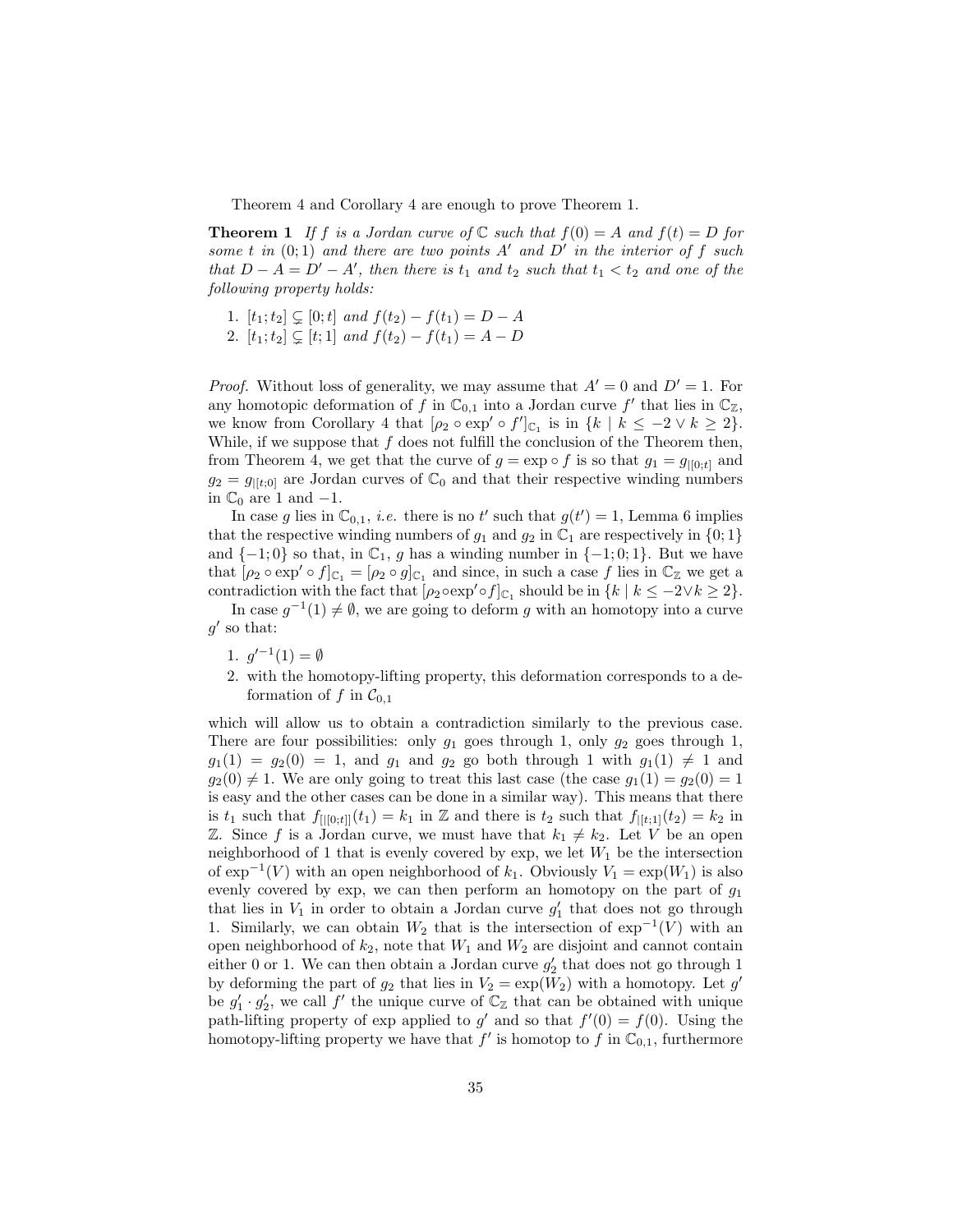$f'$  lies in  $\mathbb{C}_{\mathbb{Z}}$ . It remains to show that  $f'$  is a Jordan curve. Since  $g'_1$  and  $g'_2$  are both Jordan curves, we must have that  $f'_{|[0;t]}$  and  $f'_{|[t;1]}$  are both Jordan arcs. Thus if  $f'$  is not a Jordan curve it must be from the fact that  $f'_{|[0;t]}$  intersects  $f'_{|[t;1]}$ , but, from the homotopy lifting property  $f'_{|[0;t]}$  is obtained from  $f_{|[0;t]}$  by a homotopy that deforms it only in  $W_1$  while  $f'_{|[t;1]}$  is obtained from  $f_{|[t;1]}$  by a homotopy that deforms it only in  $W_2$  and as  $W_1$  and  $W_2$  are disjoint, it cannot be the case that the two arcs intersect each other. Thus,  $f'$  is a Jordan curve that is homotop to f in  $\mathbb{C}_{0,1}$  while  $[\rho_2 \circ \exp' \circ f']_{\mathbb{C}_1} \in \{-1,0,1\}$  which leads to a contradiction.

## $\Box$

## 5. Conclusion

We proved that  $MIX$  is a 2-MCFL, so that under the assumption that the class MCFLs capture the notion of mildly context sensitive languages, this proves that MIX is a mildly context sensitive language. Since mildly context sensitive languages, as Joshi described them, should exclude pathological languages such as  $MIX$ , this implies that the class of formal languages that captures mildly context sensitivity should be explored again. A natural candidate would be *well-nested Multiple Context Free Languages* ( $MCFL_{wn}$ ) as defined in [Kan09b]. The interest of  $MCFL_{wn}$  lies in the fact that they satisfy a strong form of pumping Lemma as proved in [Kan09b] while there is still no strong form of pumping Lemma for MCFL [KS07]. Thus the class of MCFL is quite challenging in terms of open problems. Furthermore, the grammar we propose to capture  $O_2$  (and the one we would deduce for  $MIX$ ) strongly relies on non-well-nested rules, and it is easy to see that removing non-well-nested rules weaken the generative capacity of the grammar (for example when removing this rule the word  $aab b\bar{a}b\bar{b}b\bar{b}aa\bar{a}\bar{b}b\bar{b}\bar{a}\bar{a}\bar{a}\bar{b}$  is no more in the language generated by the grammar). Thus we conjecture that neither  $MIX$  nor  $O_2$  is a MCFL<sub>wn</sub>. If our conjecture is right, and if we stick to the idea that MIX should not be a mildly context sensitive language, then  $MCFL_{wn}$  seem to be a possible replacement for the capturing mildly context sensitivity. But on the other hand, the result that MIX is an MCFL shows that MCFL can be used to model certain scrambling phenomena. It is even known that if, for every  $k, O_k$  (as defined in [FR68]) is an MCFL then this class should contain all the permutation closures of recognizable languages [Lat79]. According to [GS71], this would give a lot of control on scrambling phenomena (e.g. specify islands of scrambling). But the problem of showing whether  $O_3$  is an MCFL appear to be quite challenging. Indeed, the proof we give strongly relies on the Jordan curve Theorem, e.g. for the definition of the invariant that the curve representation of words satisfy in the case 5, for Lemma 16 and in Theorem 5. Thus before trying to obtain any result on this problem, it seems reasonable to try and find an alternate proof that  $O_2$  is an MCFL that would avoid the detour through geometry.

On the side of the word problem for  $\mathbb{Z}^2$ , it is still open whether it can be solved by indexed grammars. We conjecture it is not the case. Indeed,  $MCFL_{wn}$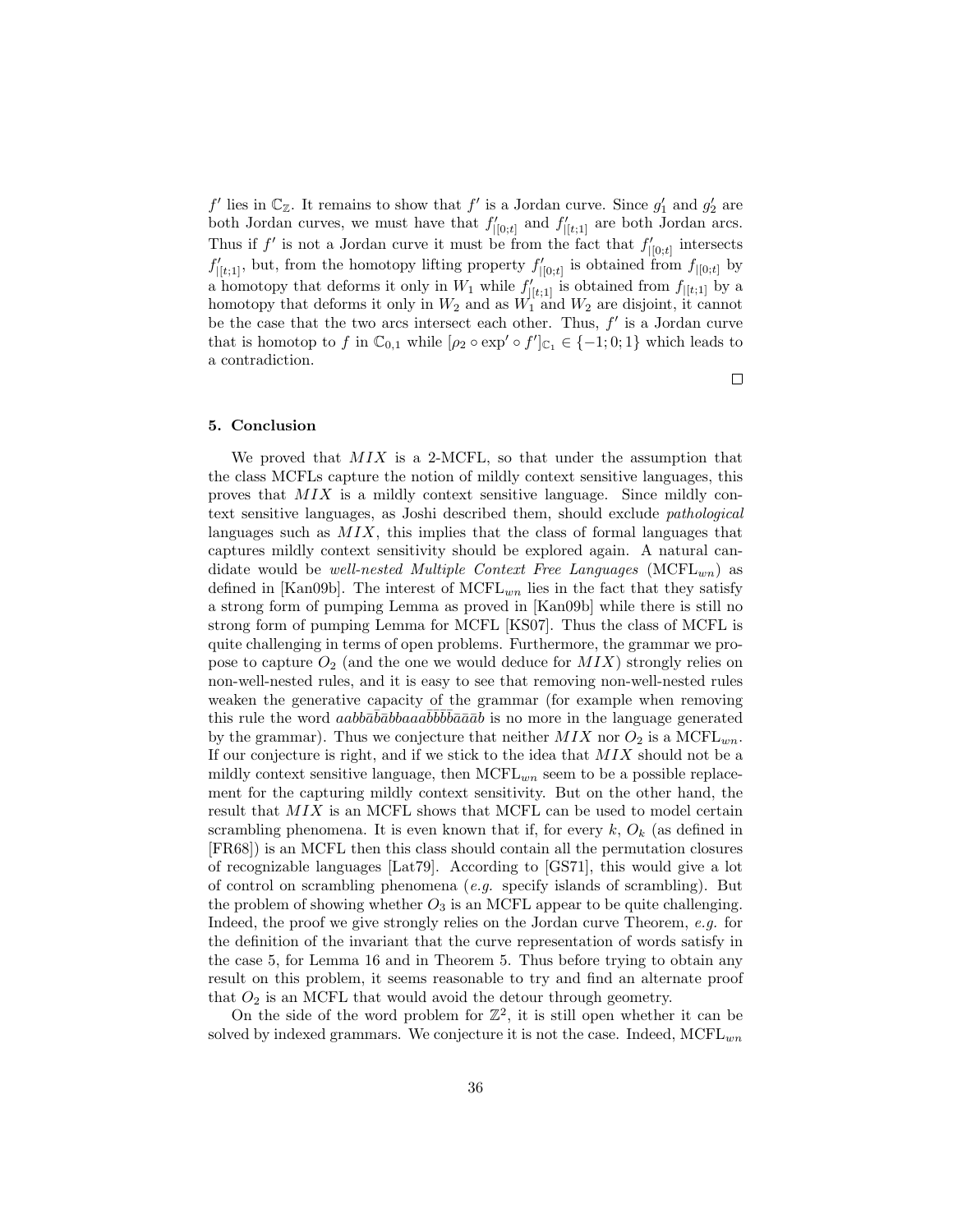can be seen as non-duplicating macro languages as introduced by [Fis68] which are properly contained in indexed languages which are actually macro languages using the OI mode of derivation. It seems to us that semilinear rational cones (or semilinear Full Trio) that are included in indexed languages should be included in the class of MCFL<sub>wn</sub>. And as the rational cone generated by  $O_2$  is semilinear, if our first conjecture and our intuition about semilinear rational cones included in the class of indexed languages are correct, then it would follow that neither  $O_2$  nor  $MIX$  are indexed languages.

Acknowledgement: I would like to thank Philippe de Groote, Makoto Kanazawa and Géraud Sénizergues for fruitful discussions, their support and their patience when trying to understand my confusing explanations about curves. I wish also to thank Gilles Z´emor for pointing to me the possible use of algebraic topology to cope with the problem on Jordan curves.

## References

- [AdMO05] K. Aehlig, J.G. de Miranda, and C.-H.L. Ong. Safety is not a restriction at level 2 for string languages. In Vladimiro Sassone, editor, Foundations of Software Science and Computational Structures, volume 3441 of Lecture Notes in Computer Science, pages 490–504. Springer Berlin / Heidelberg, 2005.
	- [Ani71] A. V. Anisimov. Group languages. Cybernetics and Systems Analysis, 7(4):594–601, 1971.
	- [AS60] Lars V. Ahlfors and Leo Sario. Riemann Surfaces, chapter 1. Princeton University Press, 1960.
	- [Bac81] Emmon Bach. Discontinuous constituents in generalized categorial grammars. In Victoria Burke and James Pustejovsky, editors, Proceedings of the llth Annual Meeting of the Northeastern Linguistics Society, pages 1–12, 1981.
	- [Bac88] Emmon Bach. Categorial grammars as theories of language. In Richard T. Oehrle, Emmon Bach, and Deirdre Wheeler, editors, Categorial Grammars and Natural Language Structures, pages 17– 34. D. Reidel, 1988.
	- [Boo58] William W. Boone. The word problem. In Proceedings of the National Academy of Sciences of the Unites States of America, pages 1061–1065, 1958.
	- [Dam82] Werner Damm. The IO- and OI-hierarchies. Theoretical Computer Science, 20:95–207, 1982.
	- [DG86] Werner Damm and Andreas Goerdt. An automata-theoretical characterization of the OI-hierarchy. Information and Control, 71(1- 2):1–32, 1986.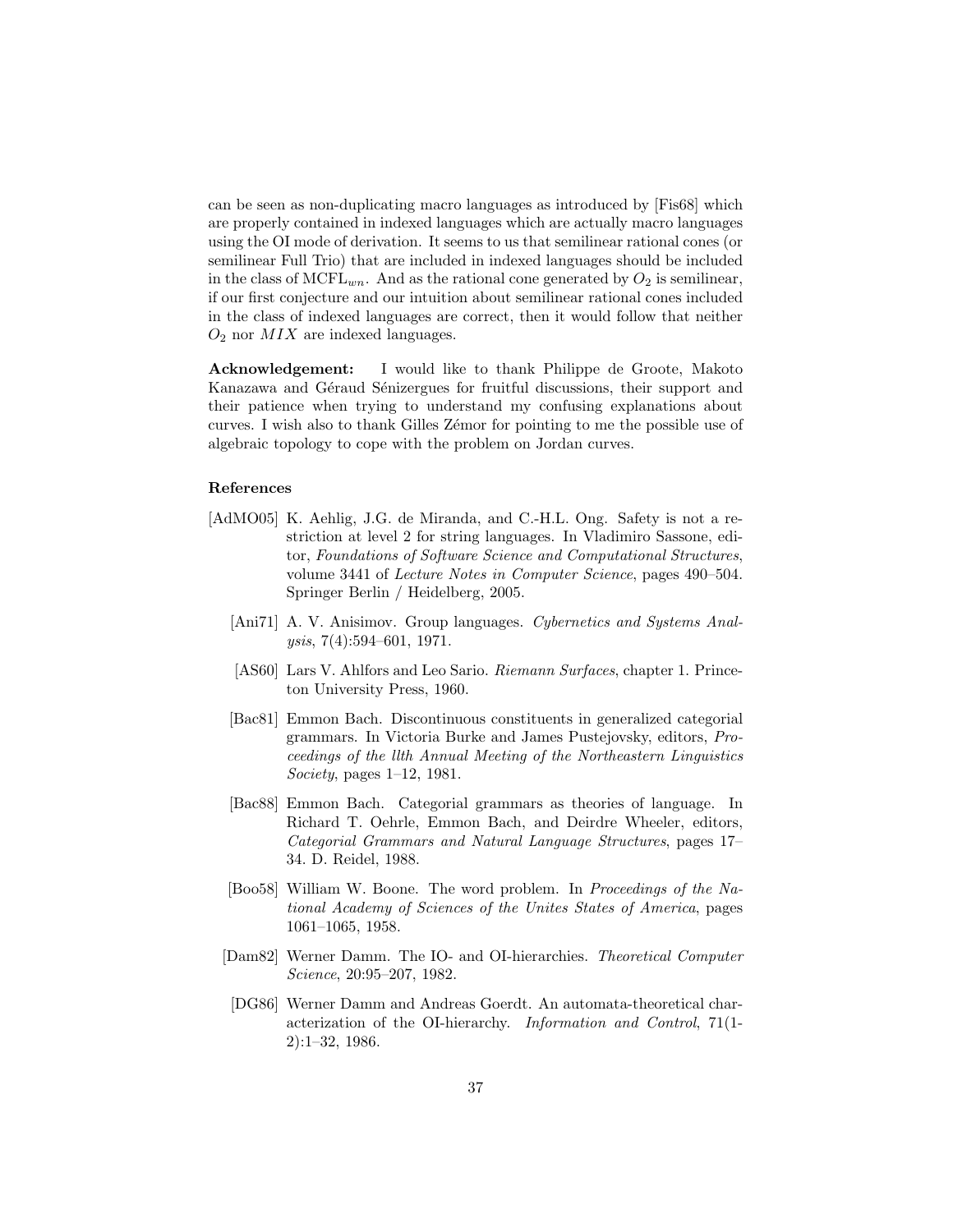- [dGP05] Philippe de Groote and Sylvain Pogodalla. On the expressive power of abstract categorial grammars: Representing context-free formalisms. Journal of Logic, Language and Information, 13(4):421– 438, 2005.
	- [Fis68] Michael J. Fischer. Grammars with macro-like productions. PhD thesis, Harvard University, 1968.
- [FR68] Michael J. Fischer and Arnold L. Rosenberg. Real-time solutions of the origin-crossing problem. Mathematical Systems Theory, 2(3):257–263, 1968.
- [GGH69] S. Ginsburg, S. Greibach, and J. Hopcroft. Studies in abstract families of languages. Number 87 in Memoirs. American Mathematical Society, 1969.
	- [GO90] Bernard R. Gelbaum and John M.H. Olmsted. Theorems and Counterexamples in Mathematics, chapter 2, pages 42–185. Problem Books in Mathmatics. Springer, 1990.
	- [GS71] Seymour Ginsburg and Edwin H. Spanier. Afl with the semilinear property. J. Comput. Syst. Sci., 5(4):365–396, 1971.
- [HMOS08] Matthew Hague, Andrzej S. Murawski, C.-H. Luke Ong, and Olivier Serre. Collapsible pushdown automata and recursion schemes. In LICS, pages 452–461. IEEE Computer Society, 2008.
	- [Jos85] Aravind K. Joshi. Tree-adjoining grammars: How much context sensitivity is required to provide reasonable structural descriptions? In David Dowty, Lauri Karttunen, and Arnold M. Zwicky, editors, Natural Language Parsing, pages 206–250. Cambridge University Press, 1985.
	- [JSW91] Aravind K. Joshi, Vijay K. Shanker, and David J. Weir. The converence of mildly context-sensitive grammar formalisms. In Peter Sells, Stuart M. Shieber, and Thomas Wasow, editors, Foundational Issues in Natural Language Processing, pages 31–81. The MIT Press, 1991.
- [Kan09a] Makoto Kanazawa. The convergence of well-nested mildly contextsensitive grammar formalisms, July 2009.
- [Kan09b] Mokoto Kanazawa. The pumping lemma for well-nested multiple context-free languages. In V. Diekert and D. Nowotka, editors, proceedings of DLT 2009, volume 5583 of LNCS, pages 312–325. Springer, 2009.
- [KNU02] Teodor Knapik, Damian Niwinski, and PawełUrzyczyn. Higherorder pushdown trees are easy. In Springer, editor, Proc. FoS-SaCS'02, volume 2303, pages 205–222, 2002.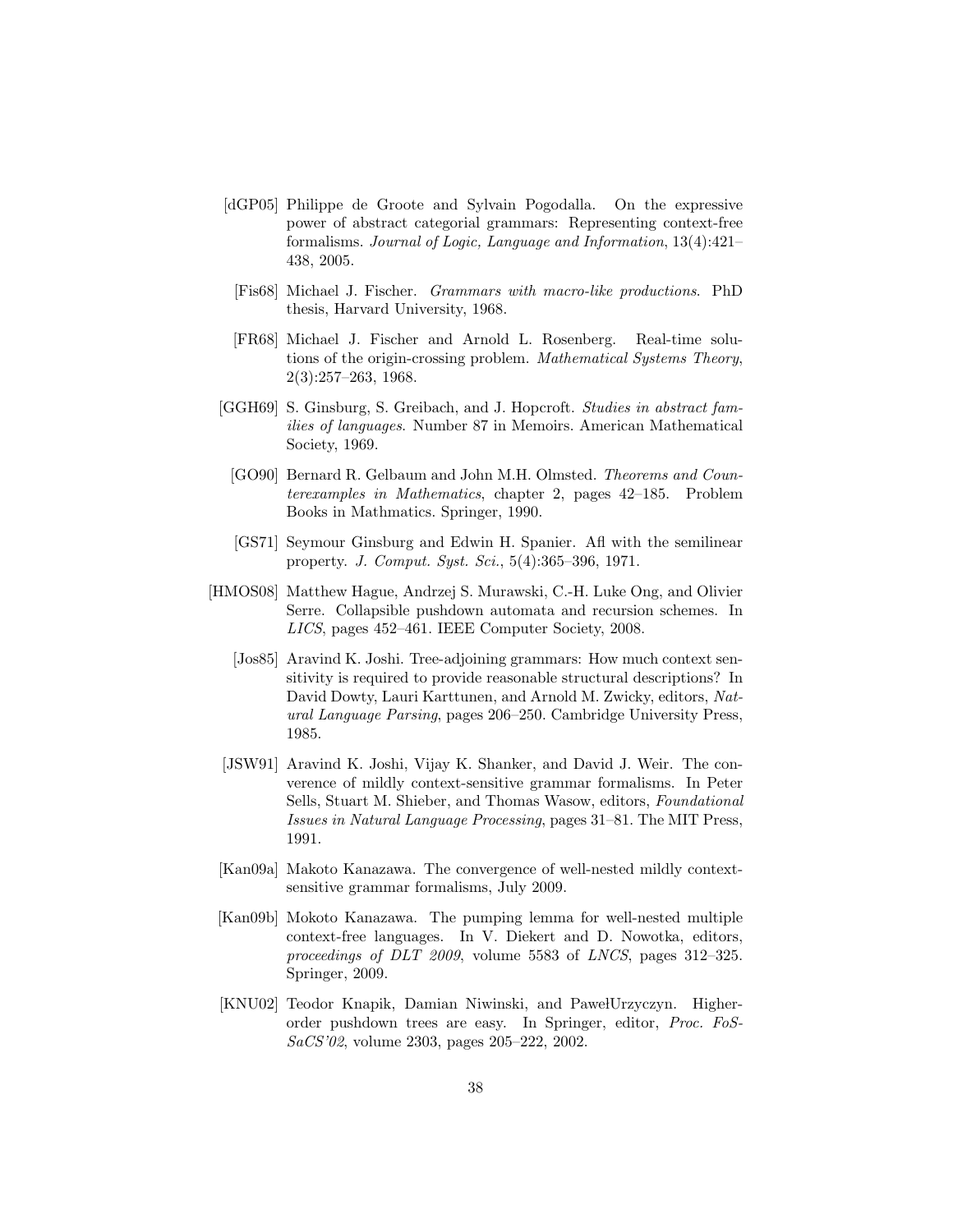- [KS07] Makoto Kanazawa and Sylvain Salvati. Generating control languages with abstract categorial grammars. In Laura Kallmeyer, Paola Monachesi, Gerald Penn, and Giorgio Satta, editors, Proceedings of the 12th conference on Formal Grammar (FG 2007), Dublin, Ireland. CSLI Publications, August 2007. To appear, ISSN 1935-1569.
- [KS10] Makoto Kanazawa and Sylvain Salvati. The copying power of wellnested multiple context-free grammars. In Adrian-Horia Dediu, Henning Fernau, and Carlos Martín-Vide, editors, Language and Automata Theory and Applications, volume 6031, pages 344–355. Lecture Notes in Computer Science, 2010.
- [Laf09] Yves Lafont. Réécriture et problème du mot. Gazette des mathématiciens, 120:27-38, 2009.
- [Lat79] Michel Latteux. Cônes rationnels commutatifs. J. Comput. Syst. Sci., 18(3):307–333, 1979.
- [Mic09] Jens Michaelis. An additional observation on strict derivational minimalism. In James Rogers, editor, Proceedings of FG-MoL 2005: The 10th conference on Formal Grammar and the 9th Meeting on Mathematics of Language, pages 101–111. CSLI publications, 2009.
- [MS83] David E. Muller and Paul E. Schupp. Groups, the theory of ends, and context-free languages. Journal of Computer and System Sciences, 26(3):295–310, 1983.
- [Niv68] Maurice Nivat. Transductions des languages de Chomsky. Thèse d'état, Annales de l'institut Fourier, 1968.
- [Nov55] Pyotr Sergeyevich Novikov. On the algorithmic unsolvability of the word problem in group theory. Trudy Mat. Inst. Steklov, 44:1-143, 1955.
- [Pul83] Geoffrey K. Pullum. Context-freeness and the computer processing of human languages. In Proceedings of the 21st annual meeting on Association for Computational Linguistics, pages 1–6. Association for Computational Linguistics, 1983.
- [Sal07] Sylvain Salvati. Encoding second order string acg with deterministic tree walking transducers. In S. Wintner, editor, Proceedings FG 2006: the 11th conference on Formal Grammars, FG Online Proceedings, pages 143–156. CSLI Publications, 2007.
- [SMFK91] Hiroyuki Seki, Takashi Matsumura, Mamoru Fujii, and Tadao Kasami. On multiple context free grammars. Theoretical Computer Science, 88(2):191–229, 1991.